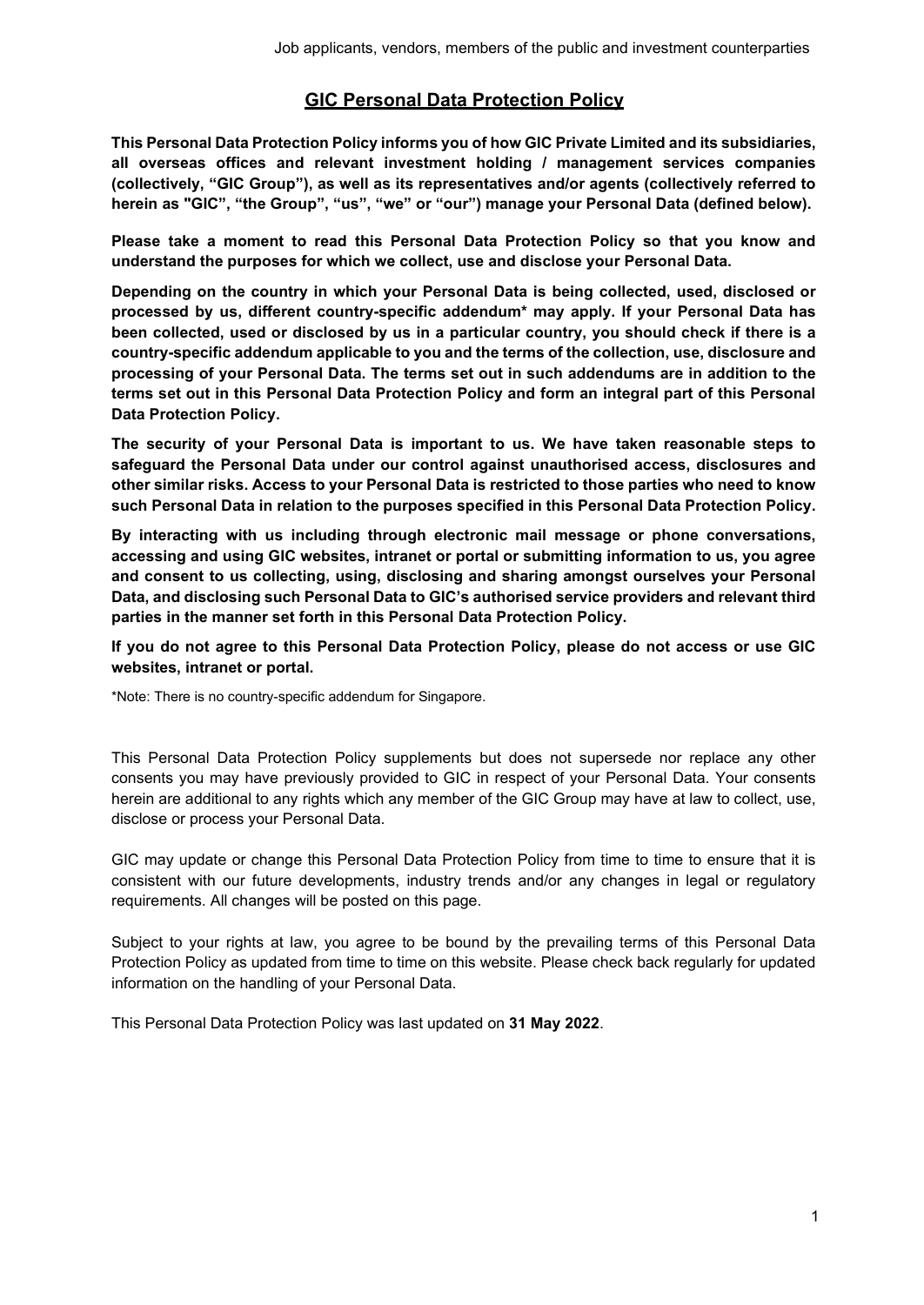# **QUICK LINKS TO ADDENDUMS**

- 1. Australia [Addendum](#page-7-0)
- 2. [Brazil Addendum](#page-11-0)
- 3. [China Addendum](#page-12-0)
- 4. [India Addendum](#page-13-0)
- 5. [Japan Addendum](#page-17-0)
- 6. [Korea Addendum](#page-23-0)
- 7. UK [Addendum](#page-35-0)
- 8. US [Addendum](#page-43-0)

# **1. Personal Data**

- 1.1 In this Personal Data Protection Policy, "Personal Data" shall mean the following (unless otherwise defined in the country-specific addendums):
	- (a) Personal Information, being any data, whether true or not, about an individual who can be identified (i) from such data; or (ii) from such data and other information to which we have or are likely to have access, including data in our records as may be updated from time to time;

Examples of such Personal Information you may provide to us include (depending on the nature of your interaction with us) your name, NRIC, passport or other identification number, telephone number(s), mailing address, email address and any other information relating to either yourself or any other individuals which you have provided us in any forms you may have submitted to us, or via other forms of interaction with you;

(b) information other than Personal Information submitted by you to us via GIC websites, intranet or infrastructure as indicated in the respective country addendum.

# **2. Collection of Personal Data**

- 2.1 Generally, we collect Personal Data in the following ways:
	- (a) when you submit forms or applications to us;
	- (b) when you submit your resumes and/or CVs to us;
	- (c) when you submit queries, requests, complaints or feedback to us;
	- (d) when you respond to our request for additional Personal Data;
	- (e) when you ask to be included in an email or other mailing list;
	- (f) when a recruitment agency refers your resume to us;
	- (g) when you respond to our initiatives or contact us;
	- (h) when you browse our intranet or other websites;
	- (i) when you take part in events organised solely or jointly by GIC and/or any third parties;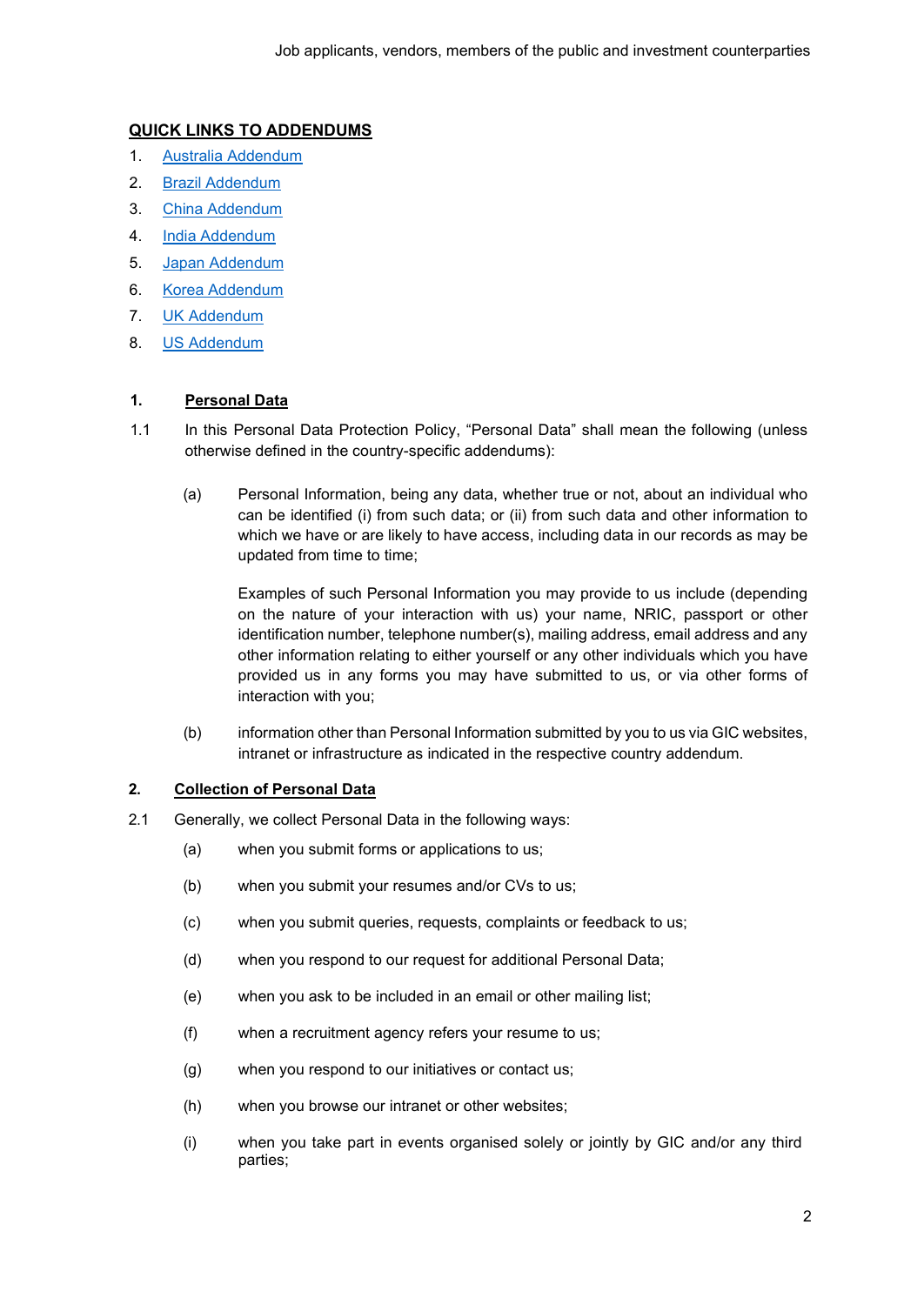- (j) when you are employed or engaged by GIC; and/or
- (k) when you provide information (including biometric information) to GIC for access control or security purposes; and/or
- (l) when you submit your Personal Data to us for any other reasons.
- 2.2 If you provide us with any Personal Data relating to a third party (e.g. information of your dependents, spouse, children and/or parents), by submitting such information to us, you represent and warrant to us that they have read and understood this Personal Data Protection Policy and that you have obtained the requisite consent of such third party and/or are authorized to provide us with such Personal Data for the relevant purposes contained in this Personal Data Protection Policy.
- 2.3 You are to ensure that all Personal Data submitted to us is complete, accurate, true and correct. Failure on your part to do so may result in our inability to fulfil your requests and/or applications or delays in processing your applications.
- 2.4 When you browse GIC websites, intranet or portal, you generally do so anonymously but please see paragraph [5](#page-4-0) below for information on cookies and other technologies which we have implemented on GIC websites, intranet or portal.

### **3. Purposes for the Collection, Use, Disclosure and Processing of Your Personal Data**

- 3.1 GIC generally collects, uses, discloses and processes your Personal Data for the following purposes:
	- (a) responding to your queries and requests and complaints;
	- (b) managing the infrastructure and business operations of GIC and complying with internal policies and procedures, including providing you with access and/or use of websites, systems and infrastructure (for example enabling biometric identifiers);
	- (c) facilitating investments, business asset transactions (which may include but is not limited to any merger, acquisition or asset sale) and business agreements with counterparties.
	- (d) matching any Personal Data we hold which relates to you for any of the purposes listed herein;
	- (e) verifying your identity and conducting background checks, to the extent permissible by law, and due diligence;
	- (f) conducting data analytics for the purpose of (i) system and process improvements, (ii) risk/fraud management, (iii) regulatory and compliance risk management, (iv) investment insights and (v) enhancements to human resources processes;
	- (g) dispute resolution, preventing, detecting and investigating non-compliance with laws, regulations, and internal corporate policies, including fraud and financial crimes, analysing and managing other commercial risks and risks arising from GIC's operations and investment activities;
	- (h) protecting and enforcing our contractual and legal rights and obligations;
	- (i) conducting audits, reviews and analysis of our internal processes;
	- (j) fulfilling GIC's legal, contractual or regulatory obligations, including complying with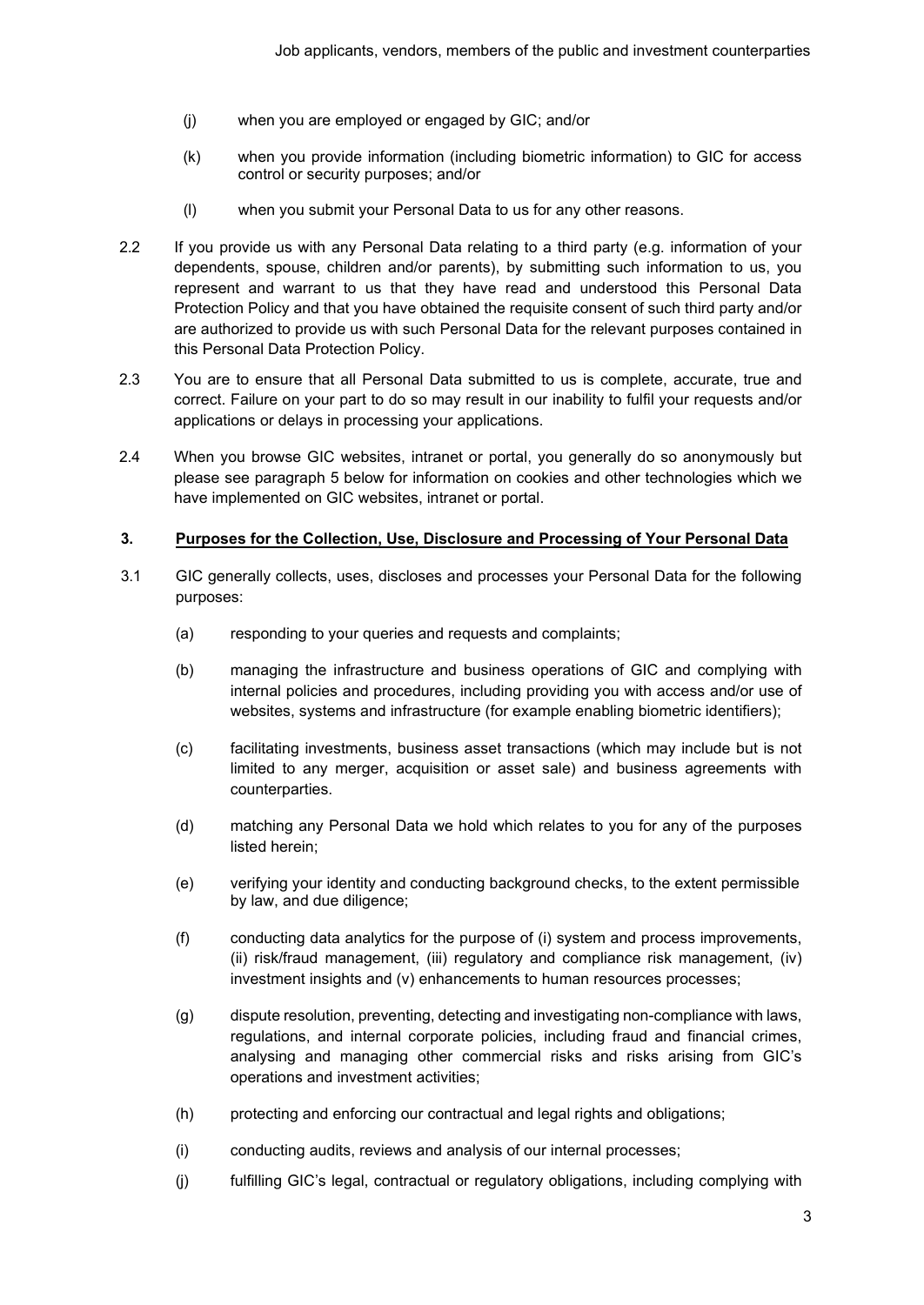any applicable laws, regulations, rules, codes of practice or guidelines or to assist in law enforcement and investigations by relevant authorities; and/or

- (k) purposes reasonably related to any of the above.
- 3.2 **In addition,** GIC may collect, use and / or disclose your Personal Data for the following purposes, depending on the nature of our relationship with you:
	- (a) if you are a job applicant:
		- (i) verifying and processing your personal particulars, processing your application, evaluating your suitability, eligibility or qualification for employment with GIC as well as assessing your financial status;
		- (ii) communicating with you to inform you of changes and developments to GIC's policies, terms and conditions and other administrative information;
		- (iii) sending you updates and alerts related to job applications which you may have requested for;
		- (iv) conducting market research for statistical, profiling and statistical analysis for the improvement of services provided to you; and/or
		- (v) purposes reasonably related to any of the above.
	- (b) if you are an employee, officer or owner of an external service provider or vendor:
		- (i) verifying and processing your personal particulars and assessing your organisation's and/or your suitability, eligibility or qualification as an external service provider or vendor for GIC as well as your organisation's and your financial status;
		- (ii) communicating with you to inform you of changes and developments to GIC's policies, terms and conditions and other administrative information;
		- (iii) managing project tenders and quotations, processing orders or managing the supply of goods and services;
		- (iv) creating and maintaining profiles of our service providers and vendors in our system database;
		- (v) processing and payment of vendor invoices and bills; and/or
		- (vi) purposes reasonably related to any of the above.
	- (c) if you are an employee, officer or owner of our investment counterparties, including our joint venture partners, brokers, investee companies etc.:
		- (i) verifying and processing your personal particulars to maintain accurate records;
		- (ii) communicating with you to inform you of changes and developments to GIC's policies, terms and conditions and other administrative information;
		- (iii) creating and maintaining profiles of our investment counterparties in our system database; and/or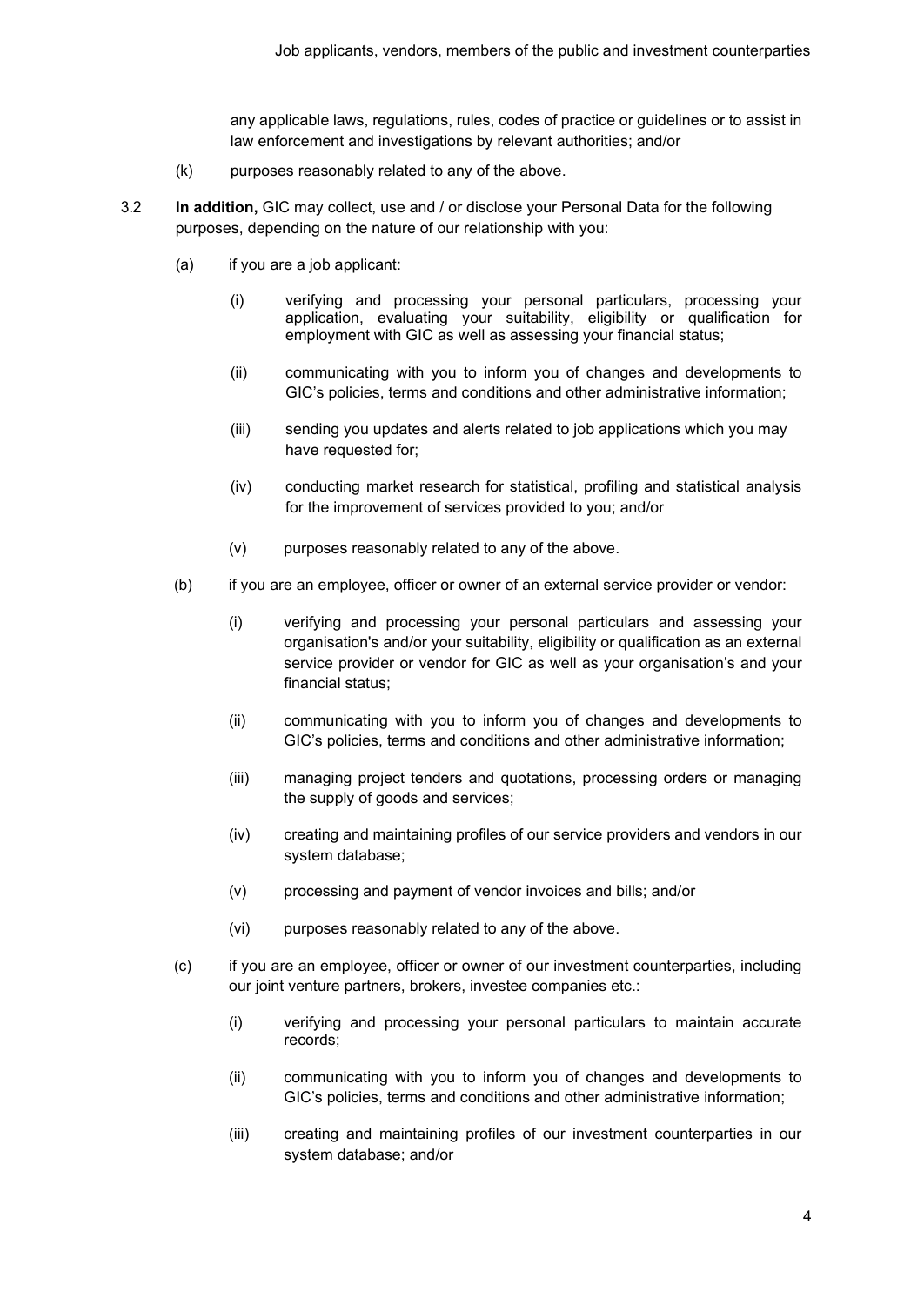- (iv) purposes reasonably related to any of the above.
- 3.3 Furthermore, where permitted under applicable law, if you attend events organised by GIC or jointly by GIC and third parties, GIC may also collect, use, disclose and transfer photos and videos featuring you for publicity purposes on GIC's external and internal webpages, brochures and other electronic medium such as social media sites and emails.

### **4. Disclosure and/or Transfer of Personal Data**

- 4.1 GIC will take reasonable steps to protect your Personal Data against unauthorised disclosure. Subject to the provisions of any applicable law, your Personal Data may be disclosed to the parties listed below (whether located in your local jurisdiction or overseas) , for the purposes listed above (where applicable) to:
	- (a) other entities within GIC;
	- (b) insurance companies and brokers in connection with staff insurance;
	- (c) recruitment agencies;
	- (d) agents, contractors or third party service providers who provide operational services to GIC, such as courier services, telecommunications, information technology, advertising, payment, payroll, processing, training, market research, storage, archival, customer support, investigation services or other services to GIC;
	- (e) any business partner, investor, assignee or transferee (actual or prospective) to facilitate business asset transactions (which may extend to any mergers, acquisitions and debt or asset sale);
	- (f) local and overseas financial institutions and their respective service providers;
	- (g) our professional advisers such as our consultants, auditors and lawyers;
	- (h) trade unions#;
	- (i) business and charity partners in relation to events planning;
	- (j) relevant government regulators, government ministries, statutory boards, embassies, or authorities and/or law enforcement agencies, whether local or overseas, to comply with any directions, laws, regulations, rules, codes of practice or guidelines, or schemes issued or administered by any of them;
	- (k) other organisations which may request that we provide them with your Personal Data for evaluative purposes; and/or
	- (l) any other party to whom you authorise us to disclose your Personal Data.

#Note: This is not applicable to the India and UK Addendum.

### <span id="page-4-0"></span>**5. Use of Cookies, Web Beacons, and Similar Technologies on the Website**

5.1 When you visit, access or interact with GIC websites, intranet or portal and use our services, we or our authorized service providers may use cookies, web beacons, and other similar technologies for collecting and storing information to help provide you with a better, faster, and safer web experience.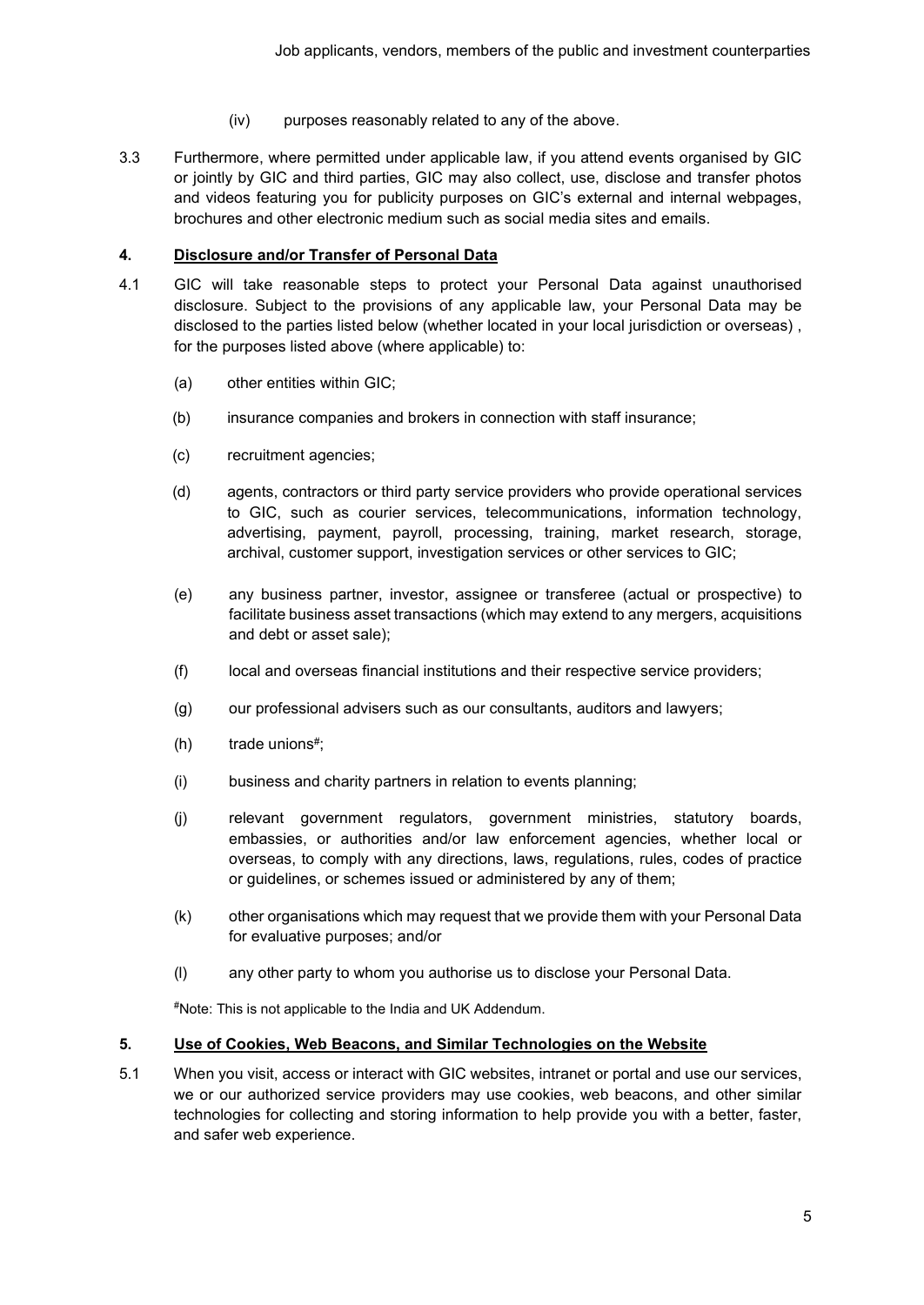- 5.2 The information collected by us or our authorised service providers may recognise a visitor as a unique user and may collect information such as how a visitor arrives at our websites, what kind of browser a visitor is on, what operating system a visitor is using, a visitor's IP address and a visitor's click stream information and time stamp (for example, which pages they have viewed, the time the pages were accessed and the time spent per web page).
- 5.3 The use of cookies, web beacons and similar technologies by us on our website perform different functions. They are either necessary for the functioning of our services, help us improve our performance, or serve to provide you with extra functionalities.

**Cookies** – Small text files (typically made up of letters and numbers) placed in the memory of your browser or device when you visit a website or view a message. Cookies allow a website to recognize a particular device or browser. There are several types of cookies:

- Session cookies expire at the end of your browser session and allow us to link your actions during that particular browser session.
- Persistent cookies are stored on your device in between browser sessions, allowing us to remember your preferences or actions across multiple sites.
- First-party cookies are set by the site you are visiting
- Third-party cookies are set by a third party site separate from the site you are visiting.

Cookies can be disabled or removed by tools that are available in most commercial browsers. The preferences for each browser you use will need to be selected separately and different browsers offer different functionalities and options.

**Web beacons** - Small graphic images (also known as "pixel tags" or "clear GIFs") may be included on our websites and services. Web beacons typically work in conjunction with cookies to profile each unique user and user behaviour.

**Similar technologies** – Technologies that store information in your browser or device utilizing local shared objects or local storage, such as flash cookies, HTML 5 cookies, and other web application software methods. These technologies can operate across all of your browsers.

- 5.4 We offer certain website features and services that are available only through the use of these technologies. You are always free to block, delete, or disable these technologies if your browser so permits.
- 5.5 However, if you decline cookies or other similar technologies, you may not be able to take advantage of certain website features or services tools. For more information on how you can block, delete, or disable these technologies, please review your browser settings. You may refer to the Cookie Policy on our website for detailed information on the cookies we use, as well as the purposes for which we use such cookies.

### **6. Use of Anonymised Information**

6.1 From time to time, we may aggregate and anonymise Personal Data and send this aggregated, anonymised data to our authorised service providers for the purposes of statistical studies and service improvement relating to GIC websites, intranet or portal, and for purposes reasonably related thereto.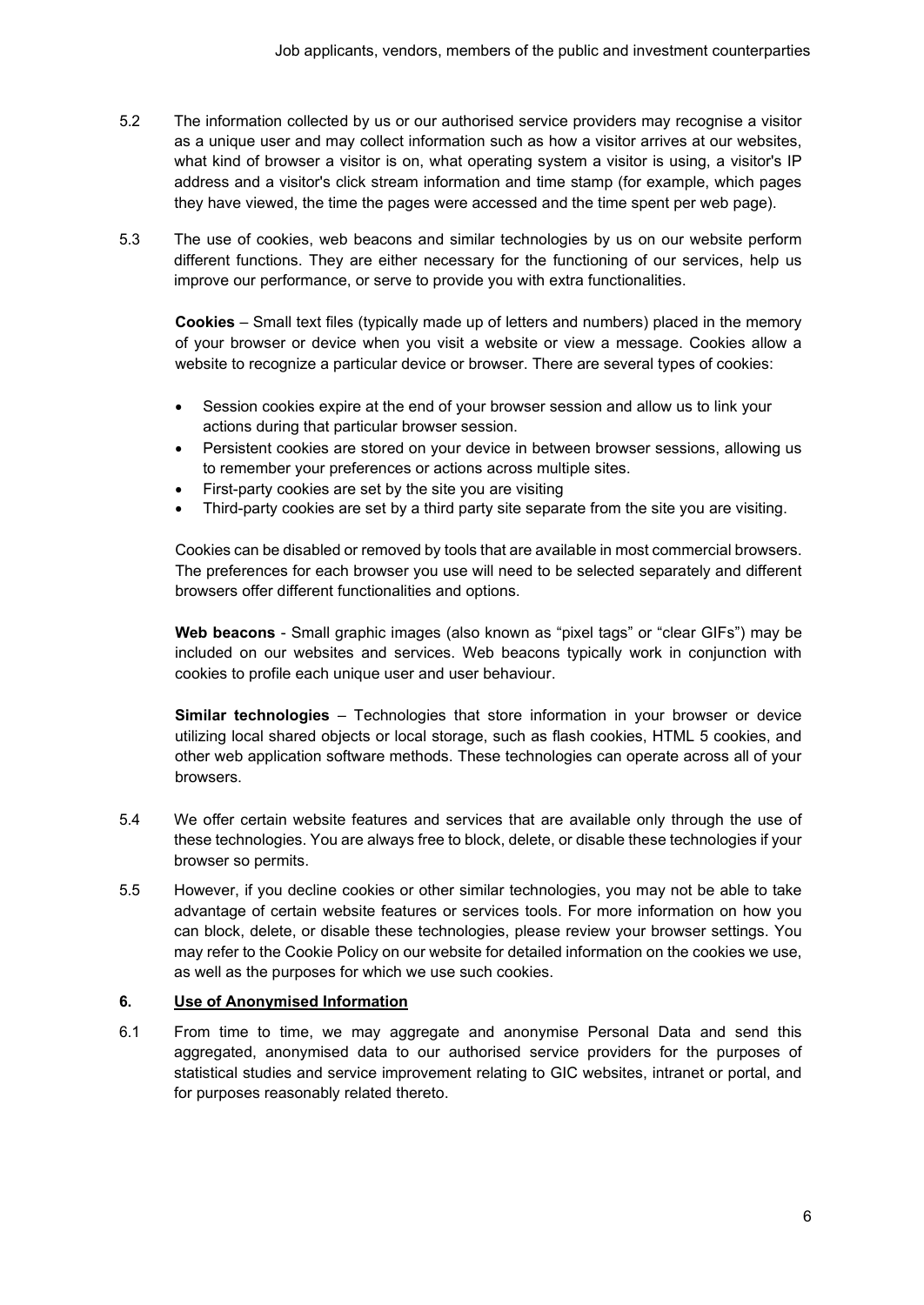### **7. Contacting Us – Withdrawal of Consent, Access and Correction of your Personal Data**

- 7.1 If you:
	- (a) have any questions or feedback relating to your Personal Data or our Personal Data Protection Policy;
	- (b) would like to withdraw your consent to any use of your Personal Data as set out in this Personal Data Protection Policy; or
	- (c) would like to obtain access or make corrections to your Personal Data, please contact any of the following:
		- (i) **Name: Lynn Hew Ooi Lyn**
		- (ii) **Email:** [lynnhew@gic.com.sg](mailto:lynnhew@gic.com.sg)
		- (iii) **Contact number:** +65-68898377
		- (iv) **Department:** Legal and Compliance Department
		- (v) **Group Email:** [GrpLCD\\_PersonalData@gic.com.sg](mailto:GrpLCD_PersonalData@gic.com.sg)
- 7.2 If you withdraw your consent to any or all use of your Personal Data, depending on the nature of your request, GIC may not be in a position to administer or comply with the relevant contractual agreement or arrangement in place. This may also adversely impact and affect your employment relationship or other agreements or arrangements with GIC. GIC's legal rights and remedies in such event are expressly reserved.

## **8. Governing Law**

8.1 This Personal Data Protection Policy shall be governed in all respects by the laws of Singapore.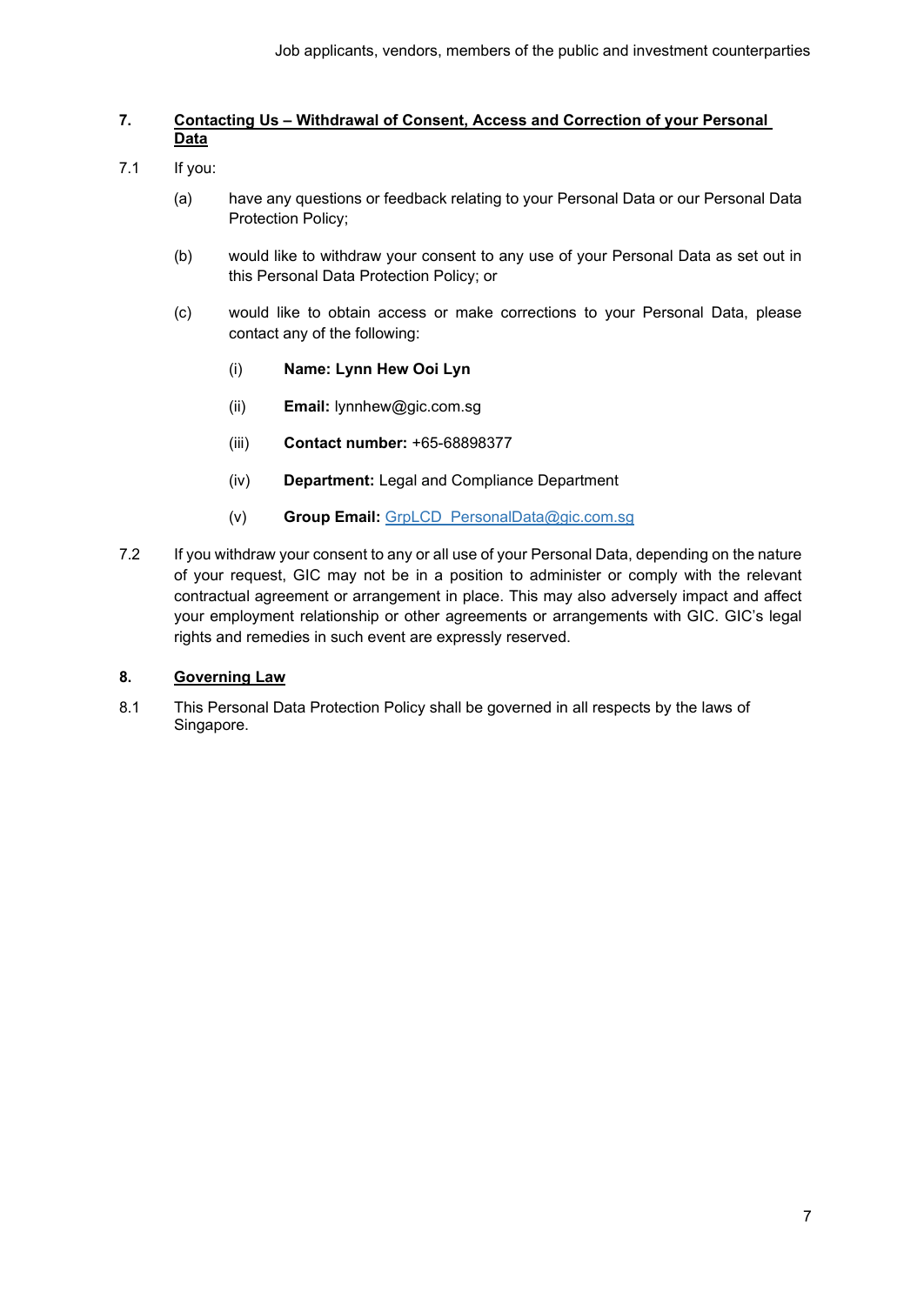# **Australia Addendum**

<span id="page-7-0"></span>**This addendum to the Personal Data Protection Policy applies to you if your personal information (within the meaning defined in this Addendum) is collected, used, held or disclosed by us in Australia and is governed by the Privacy Act 1988 (Cth) and the Australian Privacy Principles (Privacy Laws).**

Where there is an inconsistency between the terms of the Personal Data Protection Policy and the terms of this Australia Addendum, the terms of this Australia Addendum override the Personal Data Protection Policy. **Quick guide to contents**

- 1. [What is your "personal information"?](#page-7-1)
- 2. [What kinds of personal information do we collect from you?](#page-7-2)
- 3. [How do we hold your personal information?](#page-8-0)
- 4. [For what purposes do we collect, hold, use and disclose your personal information?](#page-9-0)
- 5. [Who do we disclose your personal information to?](#page-9-1)
- 6. [Overseas recipients](#page-9-2)
- 7. [How to access and correct your personal information](#page-9-3)
- 8. [Feedback and complaints](#page-10-0)
- 9. [Contact us](#page-10-1)

### <span id="page-7-1"></span>**1. What is your "personal information"?**

*Personal information* is information or an opinion about you where you are identified, or can reasonably be identified, whether or not that information or opinion is true or recorded in a material form.

Personal information also includes *sensitive information*, which is information or opinion about your racial or ethnic origin, political opinions/ associations, religious beliefs or affiliations, philosophical beliefs, membership of trade/professional associations or a trade union, sexual orientation or practices, or criminal record that is also personal information, as well as health information, generic information, biometric information used for the purpose of automated verification or identification and biometric templates.

### <span id="page-7-2"></span>**2. What kinds of personal information do we collect from you?**

*Personal information* Most of the time we will collect your personal information directly from you, when you apply for our products or services, use our website, applications, enter our promotions, provide products or services to us or apply for a job from us.

Sometimes we will collect your personal information from someone else. If this is the case, we will take reasonable steps to ensure that person makes you aware of how we manage your personal information.

The kinds of personal information that we may collect about you include: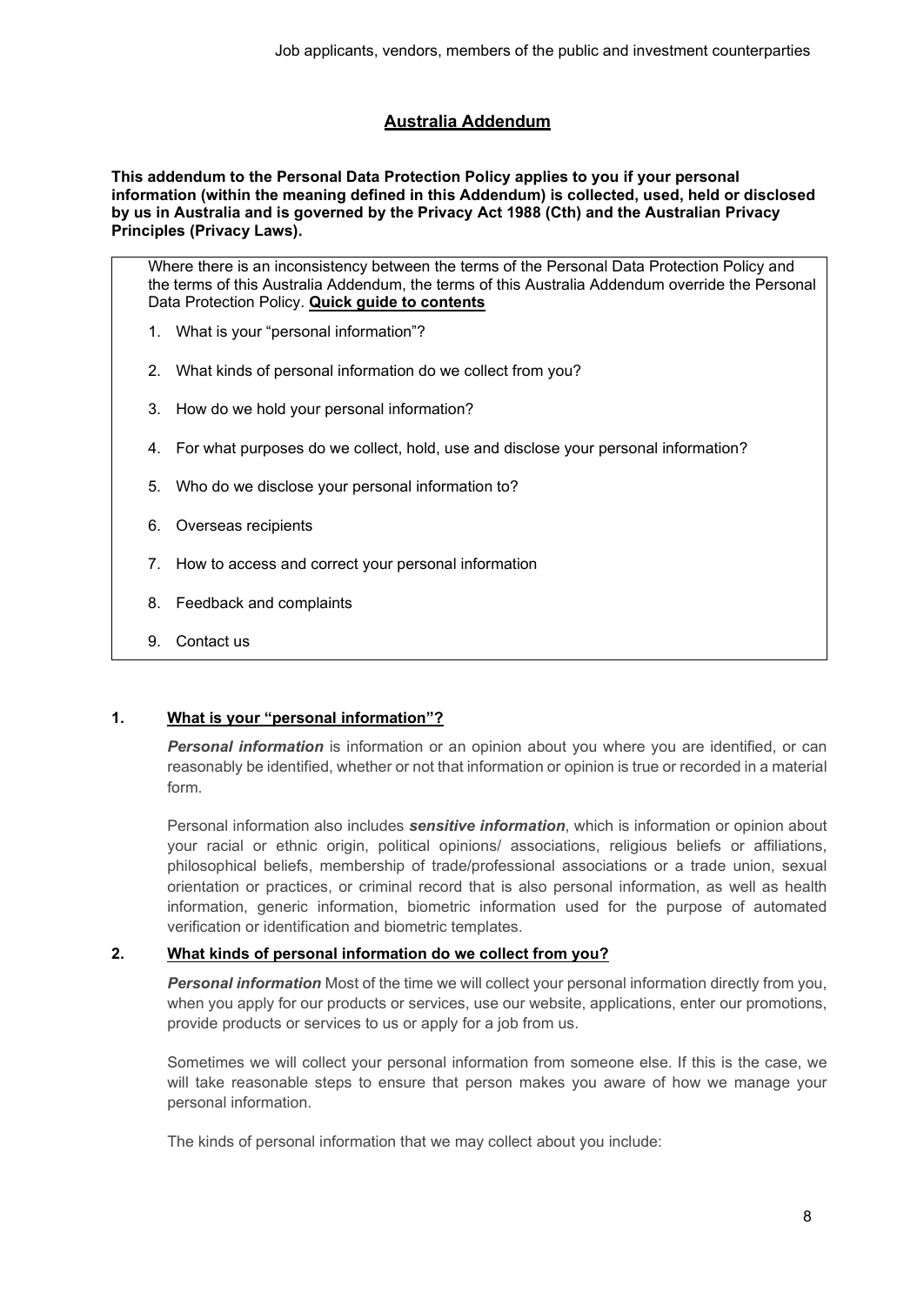- (**identity information**) your full name, date of birth, and other government identifiers used to verify your information (such as your driver's licence or passport number).
- (**contact details**) your address, telephone number and email address.
- (**financial information**) your bank account information, income, assets and liability information, and financial statements.
- (**our interactions with you**) your history of transactions and interactions with us including timing and the content of any details your provided in updates, additional information, providing feedback or raising a complaint.
- (**job applications**) if you apply for a job with us and are not successful, we may keep records about candidacy including your application, education qualifications and background checks.
- (**online behavioural data**) we may collect your IP address, browser type, operating system, referring URLs, information on actions taken on our websites, and dates and times of visits.
- (**social media and websites**) if we release articles or materials on social media platforms, we may collect your information from your comments, responses or 'likes'. We may also collect your personal information from you automatically when you browse GIC's websites, intranet or portal (including through cookies).
- (**audio and visual data**) your image may be collected if you visit our offices and audio recordings if you call us.

### *Sensitive information*

The kinds of sensitive information that we may collect about you include your criminal history should we complete background checks on you if you apply for a job with us, or if you disclose your health or ethnic origin information to us.

We may also collect biometric information through facial recognition technology and create biometric templates for access control and security purposes.

We will not collect your sensitive information without obtaining your consent before or at the time of collecting it.

### *Other information*

We may also collect your Tax File Number. If we do, we will comply with the Privacy (Tax File Number) Rule 2015.

You may choose not to provide certain information however, if you choose not to, we may not be able to fulfil your requests, process your application or provide you with the products or services that you have requested.

Where we have collected unsolicited personal information, we may destroy or de-identify the information (if it is reasonable and lawful to do so) after assessing whether we have grounds to collect that information.

### <span id="page-8-0"></span>**3. How do we hold your personal information?**

We may hold your personal information in:

• (**physical records**) our physical, hard copy (paper) files in our office or access restricted storage.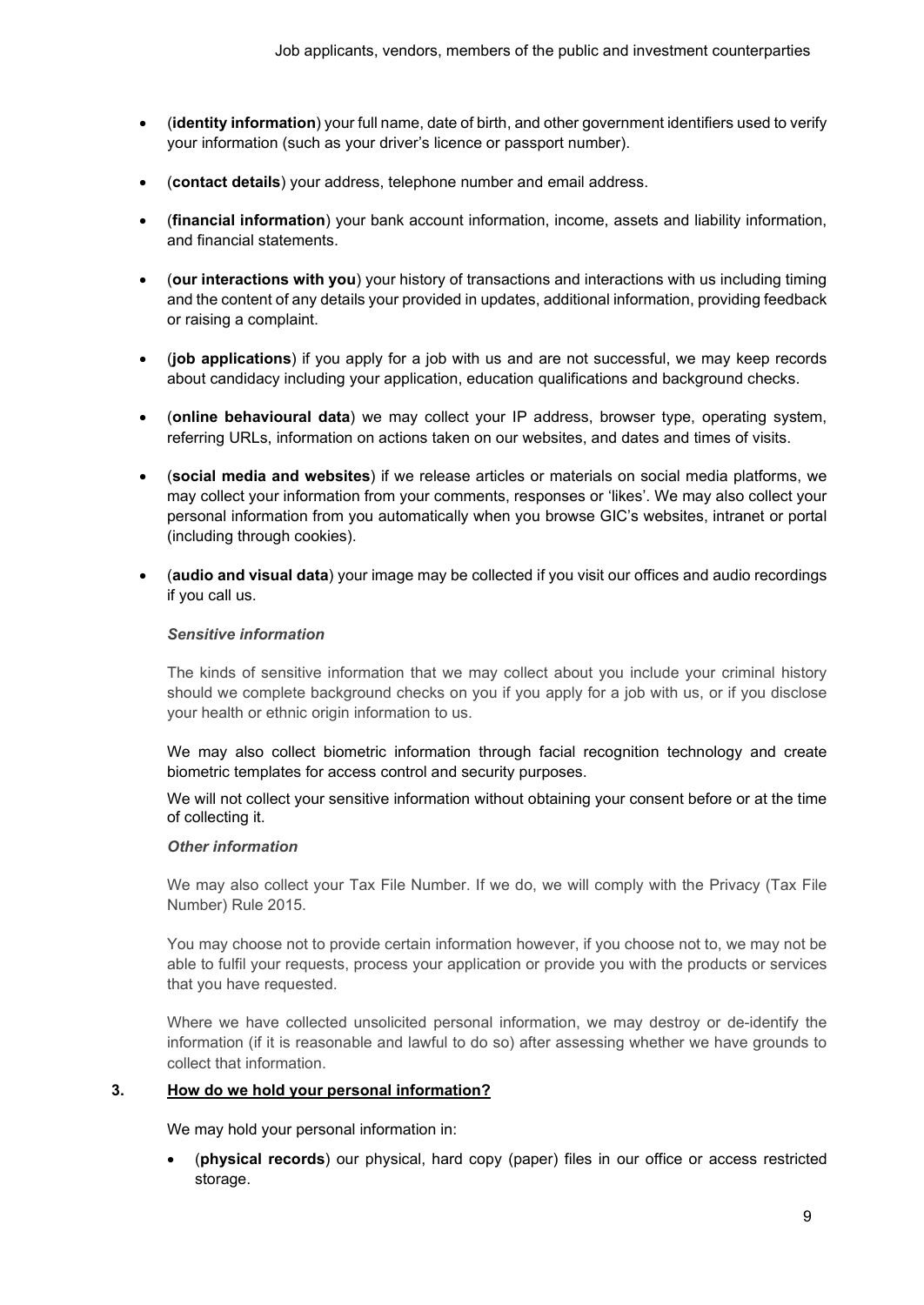- (**electronic records**) our computer systems, data bases, secured servers, cloud storage and the IT servers that may be located outside Australia.
- (**information technology**) we use encryption techniques to convey your personal data between you and our servers. We also protect our network servers using firewalls.
- (**personnel controls**) only certain staff members are authorised to access data containing your personal information. The authorise staff are required to comply with our additional obligations under an internal code on personal data confidentiality.

The security of your personal information is important to us. We have taken reasonable steps to safeguard the personal information under our control against unauthorised access, disclosures and other similar risks. Access to your personal information is restricted to those parties who need to know such personal information in relation to the purposes specified in this Addendum.

### <span id="page-9-0"></span>**4. For what purposes do we collect, hold, use and disclose your personal information?**

We collect, use and hold your personal information for a number of purposes, including those set out in section 3 of the main body of the GIC Personal Data Protection policy.

## <span id="page-9-1"></span>**5. Who do we disclose your personal information to?**

Any personal information which we collect about you may be used by us for the purposes explained in the section above, or for any reasonably related purposes.

We may disclose your personal information to the list of parties set out in section 4 of the main body of the GIC Personal Data Protection policy.

# <span id="page-9-2"></span>**6. Overseas recipients**

We may disclose your information overseas, including countries where GIC has operations (such as Singapore, Brazil, China, India, Japan, Korea, the United States or the United Kingdom), or countries where GIC has investments or receives outsourced services. If we do this, we make sure there are arrangements commensurate to the Australian privacy laws in place to protect your information.

If you have provided your consent to us disclosing your personal information to overseas recipients without complying with APP 8.1, to the extent allowed by the APP, we may disclose your information to overseas recipients without taking reasonable steps to ensure the overseas recipient does not breach the APPs.

# <span id="page-9-3"></span>**7. How to access and correct your personal information**

You have the right to ask to access and correct the personal information that we hold about you. If you would like us to provide access or a correction, we recommend that you:

- contact us on the details below under 'Contact us' and set out the details of your access or correction request, including the manner you would like to access the information you are requesting access;
- comply with any requests we may have to verify your identity or the authority of your thirdparty representative (if you have one); and
- allow us 30 days to respond to your request. Our response will detail our reasons for approving or denying your request.

Certain access requests may incur a charge for our reasonable administrative costs to retrieve your personal information. No charge will be imposed for a request to correct your personal information.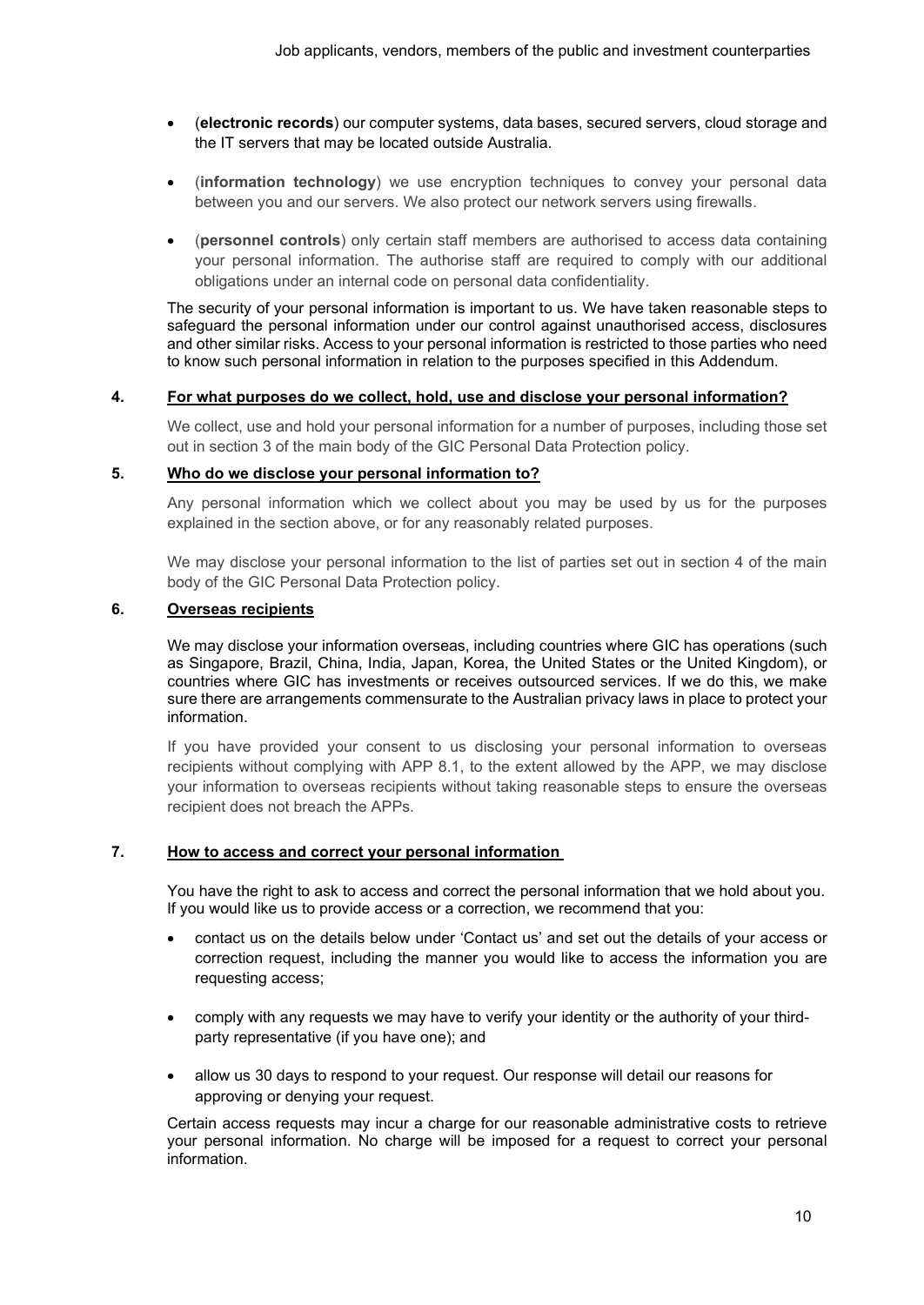If you contact us to withdraw consent to any use of your personal information in accordance with section 7(b) of the Personal Data Protection Policy, we will comply with the request if we are legally required to do so or if we no longer require the personal information for a purpose permitted by the Privacy Laws, but we may continue to hold, use or disclose some personal information if required or permitted to do so under the Privacy Laws or other laws.

If you are unhappy with the outcome of your request, you may provide us with feedback or raise a complaint as explained under 'Feedback and complaints'.

### <span id="page-10-0"></span>**8. Feedback and complaints**

If you have any feedback or wish to raise a complaint about how your Personal Information was managed, including our compliance with the APPs, please contact us using the details found under the 'Contact us' section.

We will use our best endeavours to respond to your complaint within 14 days. However, where the matter is complex, we will write to you and advise you that we may respond within 30 days. If you are dissatisfied with the outcome of your complaint, you may have the complaint reviewed externally by the Office of the Australian Information Commissioner, whose details are set out below:

| <b>Office of the Australian Information Commissioner</b> |                                                                                  |  |
|----------------------------------------------------------|----------------------------------------------------------------------------------|--|
| By post:                                                 | GPO Box 5218, SYDNEY NSW 2001                                                    |  |
| By telephone:                                            | 1300 363 992 (10am to 4pm AEST, Monday to Thursday)                              |  |
| By online form:                                          | www.oaic.gov.au/privacy/privacy-complaints/lodge-a-privacy-complaint-<br>with-us |  |
| Website:                                                 | www.oaic.gov.au                                                                  |  |

### <span id="page-10-1"></span>**9. Contact us**

For requests for access or correct, other enquiries about how we manage your personal information, including questions about this Privacy Policy, please contact us on the details below:

| <b>GIC Australia Privacy Officer</b> |                                                                                       |  |
|--------------------------------------|---------------------------------------------------------------------------------------|--|
| Contact:                             | Lynn Hew Ooi Lyn (located in Singapore)                                               |  |
| By post:                             | Suite 17.01, Level 17, Chifley Tower, 2 Chifley Square, Sydney NSW<br>2000, Australia |  |
| By telephone:                        | +65-68898377                                                                          |  |
| By email:                            | lynnhew@gic.com.sg                                                                    |  |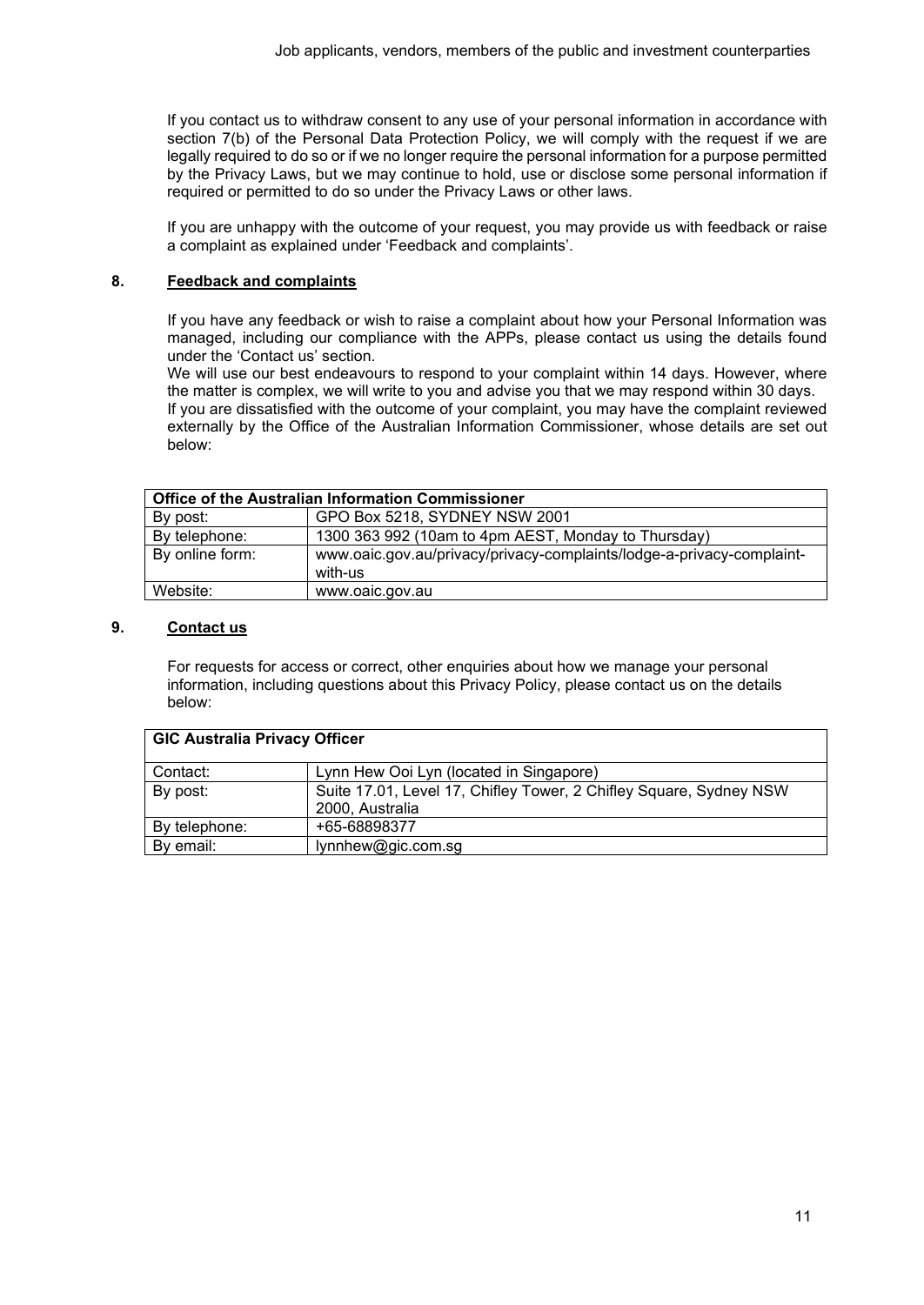# **Brazil Addendum**

<span id="page-11-0"></span>**This addendum to the Personal Data Protection Policy applies to you if your Personal Data is being collected, used, disclosed or processed by us in Brazil. The terms set out in this Brazil Addendum are in addition to the terms set out in the Personal Data Protection Policy and form an integral part of the Personal Data Protection Policy. In the event of any conflict or inconsistency between the Personal Data Protection Policy and the terms of this Brazil Addendum, this Brazil Addendum shall govern and prevail.**

# **1. Protection of Personal Data**

- 1.1 We will at all times keep your Personal Data confidential, unless we are required to disclose such Personal Data by court order.
- 1.2 The security of your Personal Data is important to us. We have adopted reasonable security practices and procedures to safeguard the Personal Data under our control against unauthorised access, disclosures and other similar risks. Access to your Personal Data is restricted to those parties who need to know such Personal Data in relation to the purposes specified in this Personal Data Protection Policy.
- 1.3 Whilst we will endeavour to take all reasonable and appropriate steps to keep secure any Personal Data under our control, you acknowledge and agree that we cannot provide any absolute guarantees regarding the security of your Personal Data.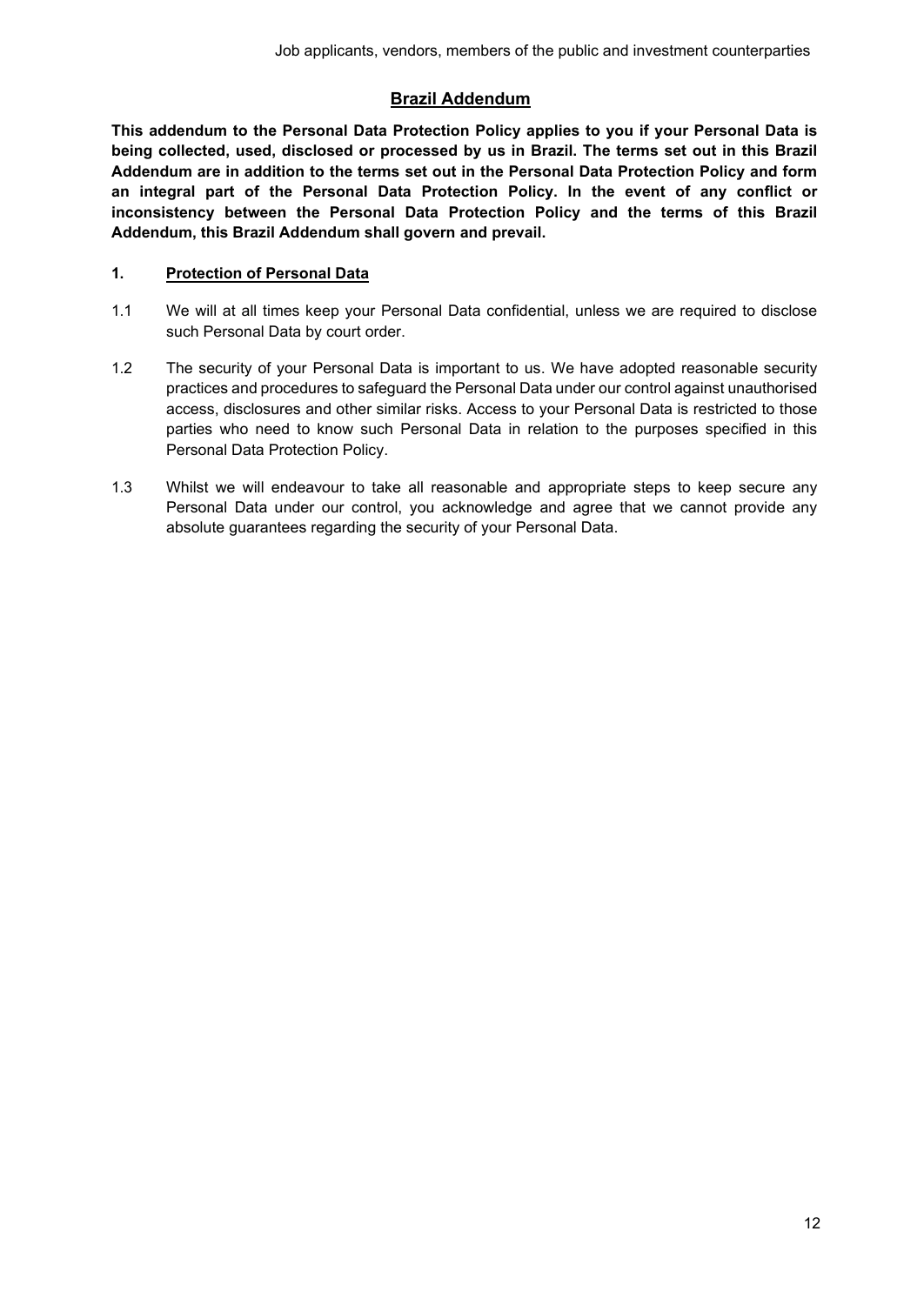# **China Addendum**

<span id="page-12-0"></span>**This addendum to the Personal Data Protection Policy applies to you if your Personal Data is being collected, used, disclosed or processed by us in China. The terms set out in this China Addendum are in addition to the terms set out in the Personal Data Protection Policy and form an integral part of the Personal Data Protection Policy. In the event of any conflict or inconsistency between the Personal Data Protection Policy and the terms of this China Addendum, this China Addendum shall govern and prevail.**

# **1. Deletion of your Personal Data**

1.1 If you would like to request the deletion of your Personal Data (subject to GIC's rights at law), please contact GIC as follows:

> **Email**: [GrpLCD\\_PersonalData@gic.com.sg](mailto:GrpLCD_PersonalData@gic.com.sg) **Call**: +65 6889 8888

## **2. Transfer of Personal Data**

2.1 You consent to us transferring all or any of your Personal Data to the parties specified in this Personal Data Protection Policy (whether located in China or overseas) for the purposes specified in this Personal Data Protection Policy (where applicable).

## **3. International Data Transfer 国际数据传输**

3.1 Your personal data may be transferred to, and processed in countries aside from China. We will transfer your personal data for the purpose of having our affiliates and/or business partners outside China to assist us in assisting us in processing your personal data. These countries may have data protection laws that are different to the laws of China and may have different level of personal data protection. However, we have taken appropriate safeguards to require that your personal data will remain protected in accordance with this Privacy Policy.

您的个人信息可能会被传输到中国之外的其他国家或者在中国之外的其他国家进行处理。我们 会将您的个人信息传输到境外的主要目的是为了让我们的境外的关联公司和/或商业伙伴来协 助我们完成对您的个人信息的处理。这些国家可能有不同于中国的数据保护法律并且个人信息 保护的水平可能与中国不一样。但是,我们已经采取了相应的保护手段以实现您的个人信息将 会依照本隐私政策的要求进行保护。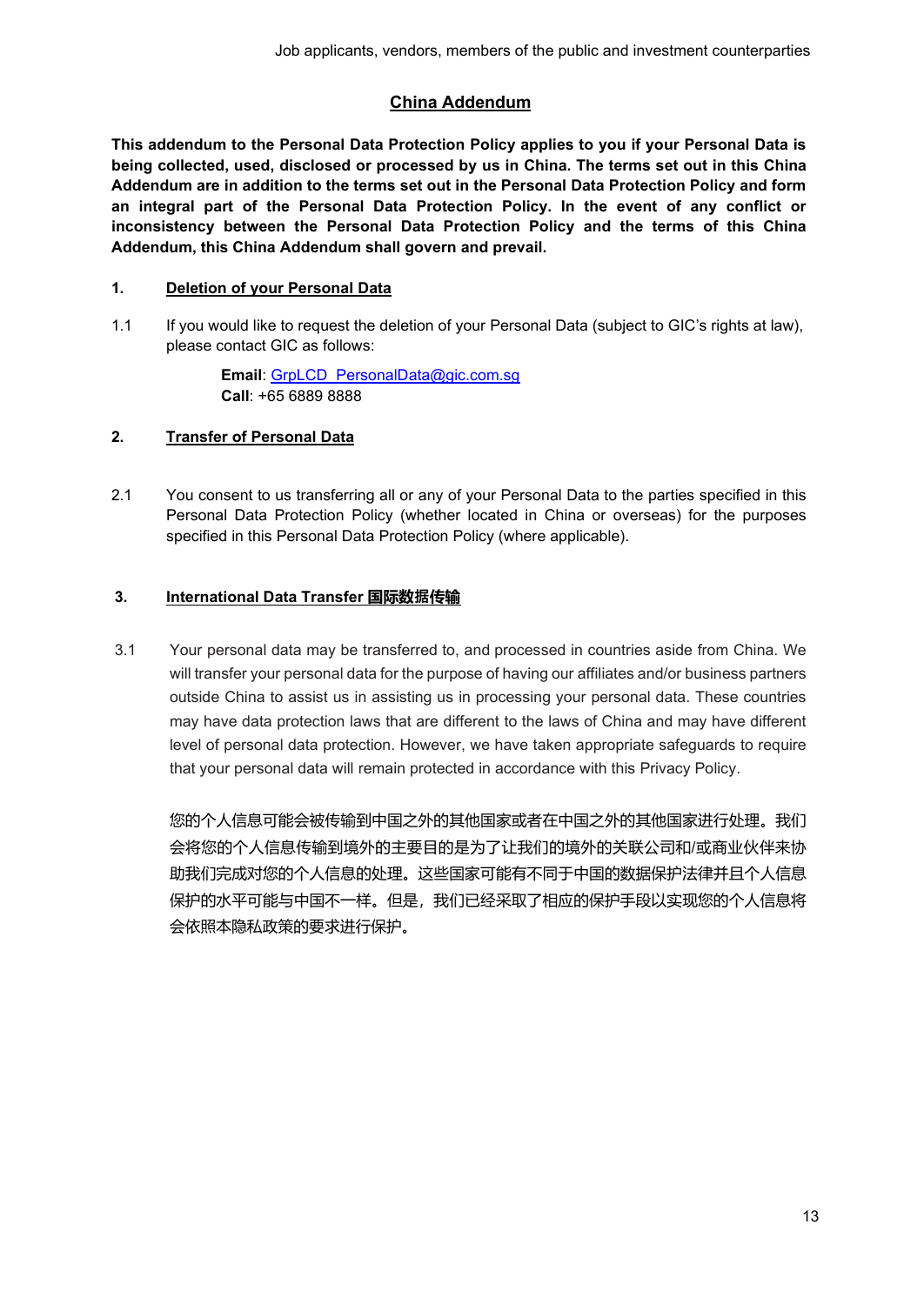# **India Addendum**

## (last updated 18 October 2021)

<span id="page-13-0"></span>**This addendum to the Personal Data Protection Policy applies to you if your Personal Data is being collected, used, disclosed or processed by us in India. The terms set out in this India Addendum are in addition to the terms set out in the Personal Data Protection Policy and form an integral part of the Personal Data Protection Policy. In the event of any conflict or inconsistency between the Personal Data Protection Policy and the terms of this India Addendum, this India Addendum shall govern and prevail.**

# **1. Personal Data**

- 1.1 For the purposes of this India Addendum, references to "Personal Data" in the Personal Data Protection Policy and this India Addendum shall be read to include "Sensitive Personal Data".
- 1.2 The Personal Data which we may collect about you are the following:

## **Personal identifiers:**

- (a) Name;
- (b) Birthdate;
- (c) Passwords;
- (d) Email address; and
- (e) Biometric information.

### **Banking information:**

- (a) Bank account information; and
- (b) Other financial information such as credit information and claims information.

### **Background verification information:**

- (a) Criminal activities records, court records, police records;
- (b) Declarations regarding financial standing; and
- (c) Employment, education history and references though CV.

### **Health related information:**

- (a) Pre-employment medical check report (collected from our vendor clinic); and
- (b) Medical records and history.
- 1.3 The legal basis for processing your Personal Data are the following:
	- (a) Consent;
	- (b) Except in the case of Sensitive Personal Data, where processing is necessary for:
		- (i) recruitment or termination of employment;
		- (ii) provision of any service to, or benefit sought by an employee;
		- (iii) verifying attendance of an employee; or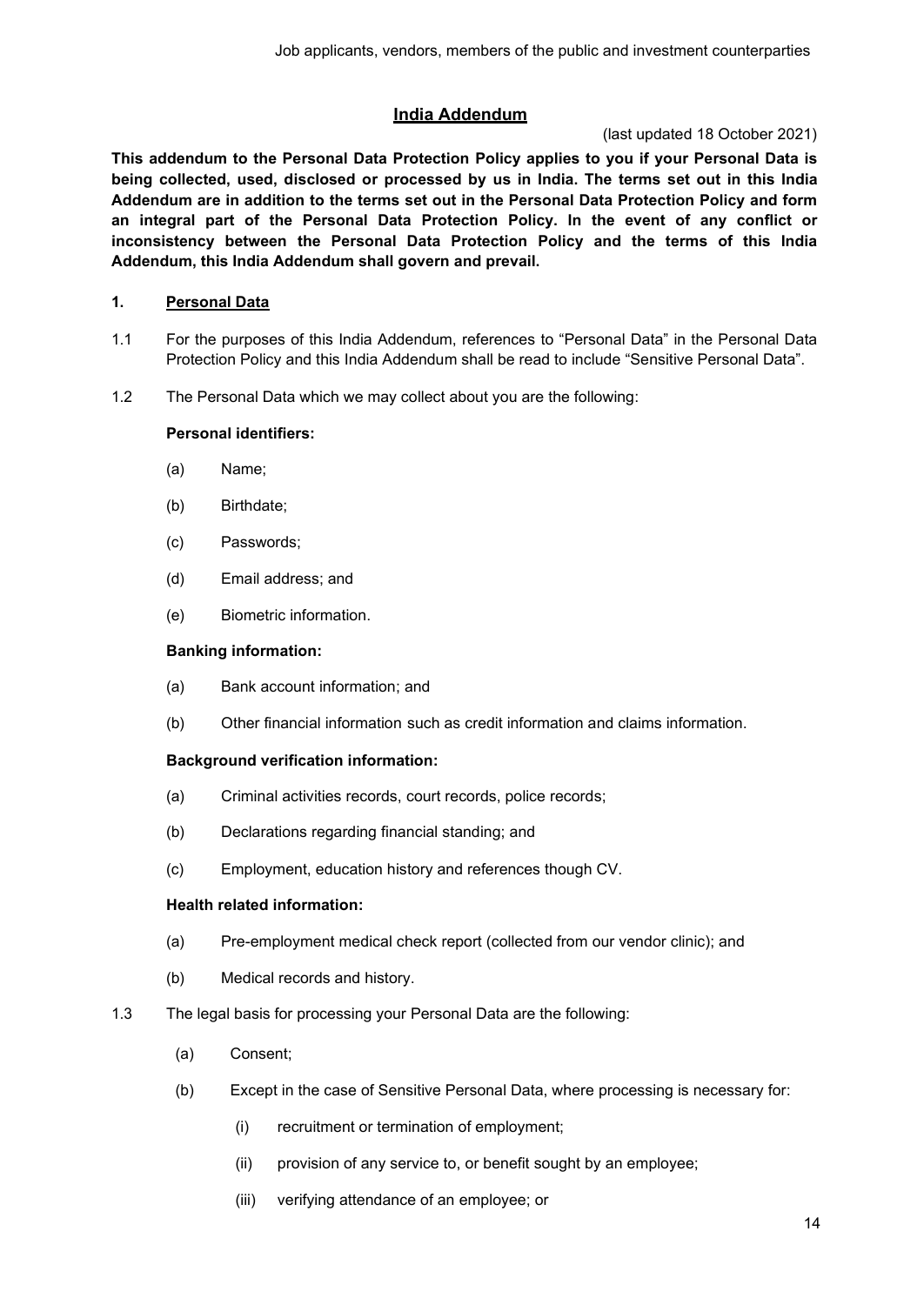- (iv) any other activity relating to the assessment of the performance of an employee; and
- (c) Under any law for the time being in force made by the Parliament or any State Legislature, or for compliance with any order or judgment of any court or tribunal in India.

Please note that we may process your Personal Data for more than one lawful ground depending on the specific purpose for which we are using your Personal Data.

# **2. Transfer of Personal Data**

- 2.1 You consent to us transferring all or any of your Personal Data to the parties specified in this Personal Data Protection Policy (whether located in India or overseas) for the purposes specified in this Personal Data Protection Policy (where applicable). In case of any cross-border transfer of your Personal Data (including Sensitive Personal Data), we will ensure compliance with applicable laws in India in relation to such transfer.
- 2.2 You acknowledge that some countries to which we may transfer your Personal Data may not have data protection laws which are as stringent as the data protection laws of India. You acknowledge and agree that it is adequate that when we transfer your Personal Data to any other entity overseas, we will put in place contractual obligations on the transferee which will oblige the transferee to adhere to the same levels of data protection which are adopted by us.

# **3. Retention of Personal Data**

3.1 We will retain your Personal Data for as long as reasonably necessary to fulfil the purposes for which we have collected it. We may retain your Personal Data for a longer period by obtaining your explicit consent or for complying with a legal obligation.

### **4. Protection of Personal Data**

- 4.1 The security of your Personal Data is important to us. We have adopted reasonable security practices and procedures to safeguard the Personal Data under our control against unauthorised access, disclosures and other similar risks. Access to your Personal Data is restricted to those parties who need to know such Personal Data in relation to the purposes specified in this Personal Data Protection Policy.
- 4.2 Whilst we will endeavour to take all reasonable and appropriate steps to keep secure any Personal Data under our control, you acknowledge and agree that we cannot provide any absolute assurance regarding the security of your Personal Data.

### **5. Your rights**

Subject to certain conditions, you have the following rights in relation to your Personal Data:

- 5.1 **Access and Confirmation:** You have the right to obtain the following:
	- (a) confirmation whether we are processing or have processed your Personal Data;
	- (b) access to the Personal Data provided by you, or any summary thereof; and
	- (c) a brief summary of processing activities undertaken with respect to your Personal Data. In this regard, you have the right to access in one place the identities of the entities with whom your Personal Data has been shared, along with the categories of Personal Data shared with them.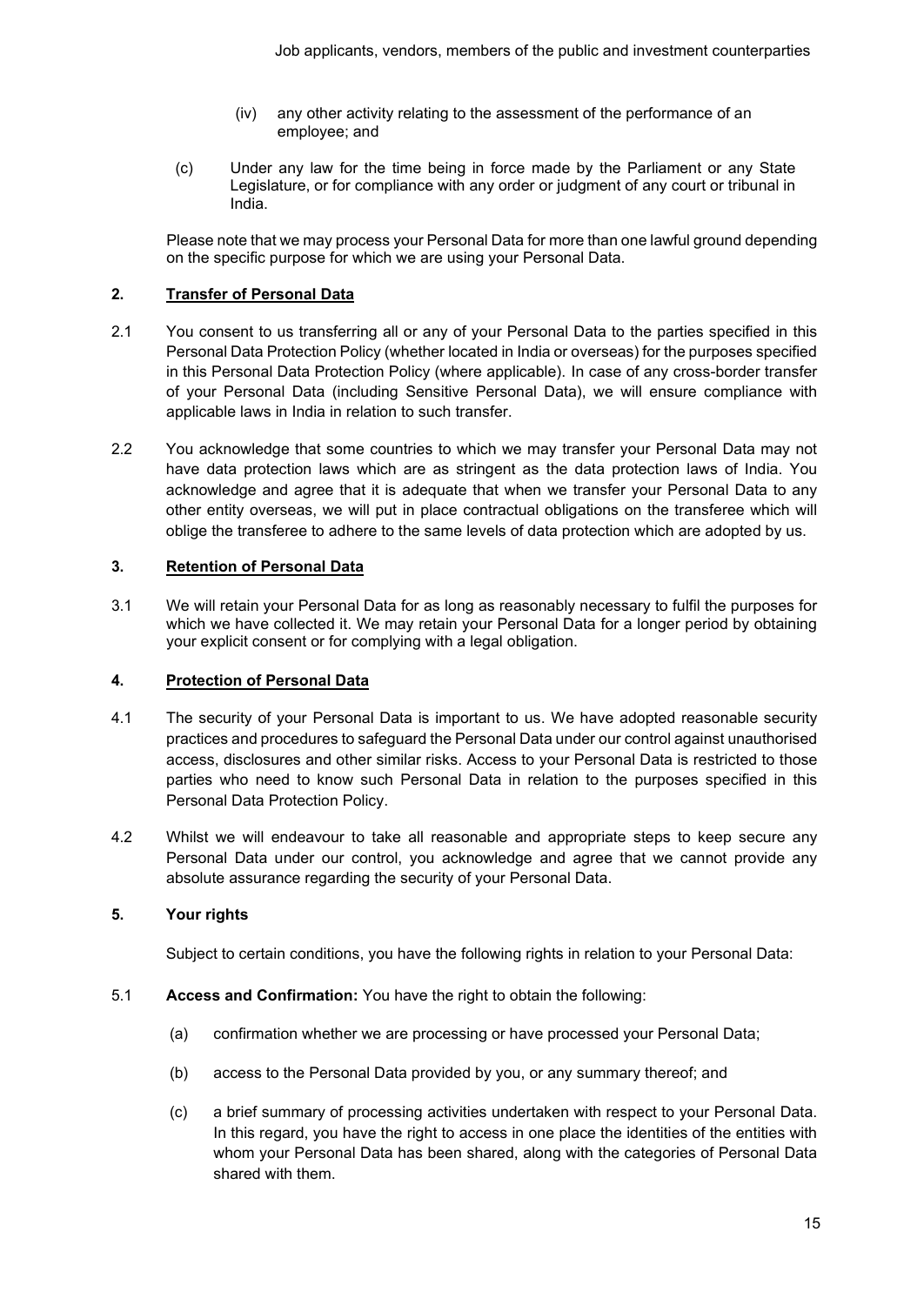- 5.2 **Correction and Erasure**: You have the right to request for:
	- (a) the correction of inaccurate or misleading Personal Data;
	- (b) the completion of incomplete Personal Data;
	- (c) the updating of Personal Data that is out-of-date; and
	- (d) the erasure of Personal Data which is no longer necessary for the purpose for which it was processed.

In case your request under this Clause 5.2 is rejected, we will provide you adequate justification in writing for rejecting the application. If you do not agree with our decision, you have the right to require us to take reasonable steps to indicate, alongside your Personal Data, that the same is disputed by you. In case your request under this Clause 5.2 is accepted, we will also take necessary steps to notify all relevant entities or individuals to whom such Personal Data may have been disclosed regarding the relevant correction, completion, update or erasure, particularly where such action may have an impact on your rights and interests or on decisions made regarding you.

- 5.3 **Data portability**: Where the processing of Personal Data has been carried out through automated means, you have the right to receive the following in a structured, commonly used and machine-readable format:
	- (a) the Personal Data provided by you;
	- (b) the data which has been generated in the course of your employment; or
	- (c) the data which forms part of your profile or which we have otherwise obtained.

You can also request for your Personal Data transferred to any other entity in the same format.

You will not be entitled to exercise your rights under this Clause 5.3 if (a) the processing of your Personal Data is necessary for functions of a governmental authority or in compliance of law or order of a court or, (b) if complying with your request would reveal a trade secret of another entity or person or would not be technically feasible.

- 5.4 **General Conditions:** For exercising any right under this Clause 5, other than Clause 5.5 below, you are required to make a request in writing to us either directly or through a consent manager with the necessary information as regards your identity. We will acknowledge the receipt of such request and communicate our response within such period as specified by provisions of applicable law. If we refuse your request, we will provide our reasons for the same in writing. Please note that we are not obliged to comply with your request under this Clause, where such compliance will harm the legal rights of another person. For complying with your request for exercising any right under this Clause 5, other than Clause 5.5 below, we may charge such fee as specified by provisions of applicable law, other than for requests relating to Clauses 5.1(a) and 5.1(b) and Clause 5.2, which will be free of charge.
- 5.5 **Restrict or prevent continuing disclosure:** By an order of a competent adjudicating officer based on an application made in compliance with the provisions of law, you can request us to restrict or prevent the continuing disclosure of your Personal Data where such disclosure:
	- (a) has served the purpose for which it was collected or is no longer necessary for the purpose;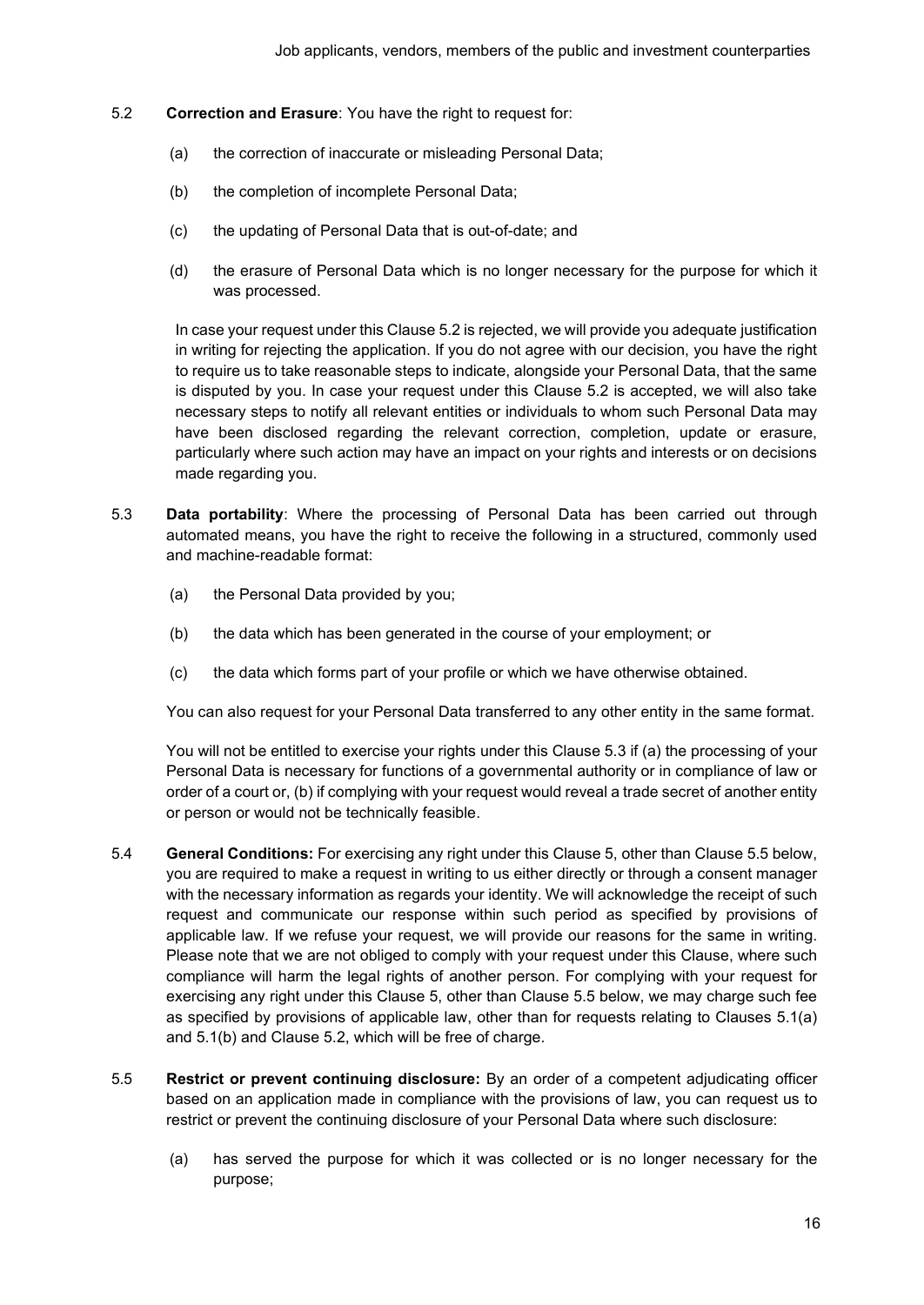- (b) was made with your consent and you have withdrawn such consent; or
- (c) was made contrary to the provisions of any law.

### **6. Contacting Us – Exercising Your Rights**

- 6.1 In order to exercise the rights above and those granted to you in the main Personal Data Protection Policy. please contact the Data Protection Officer at the contact details set out below. The same shall be considered in accordance with the procedures and timelines mentioned under applicable laws of India.
- 6.2 If you withdraw your consent to any or all use of your Personal Data, depending on the nature of your request, GIC may not be in a position to administer any contractual relationship in place. Depending on the situation, this may also result in the termination of your employment, agreement and/or any other forms of arrangement with GIC. GIC's legal rights and remedies in such event are expressly reserved. You may withdraw your consent by contacting the Personal Data team at GrpLCD PersonalData@gic.com.sg.

# **7. Data Protection Officer**

- 7.1 We have appointed a Data Protection Officer to address any concerns or grievances that you may have regarding any use of your Personal Data. If you have any such grievances, please to our Data Protection Officer and the Personal Data team at: [GrpLCD\\_PersonalData@gic.com.sg.](mailto:GrpLCD_PersonalData@gic.com.sg)
- 7.2 You also have the right to file a complaint with the relevant data protection authority in accordance with the provisions of applicable law.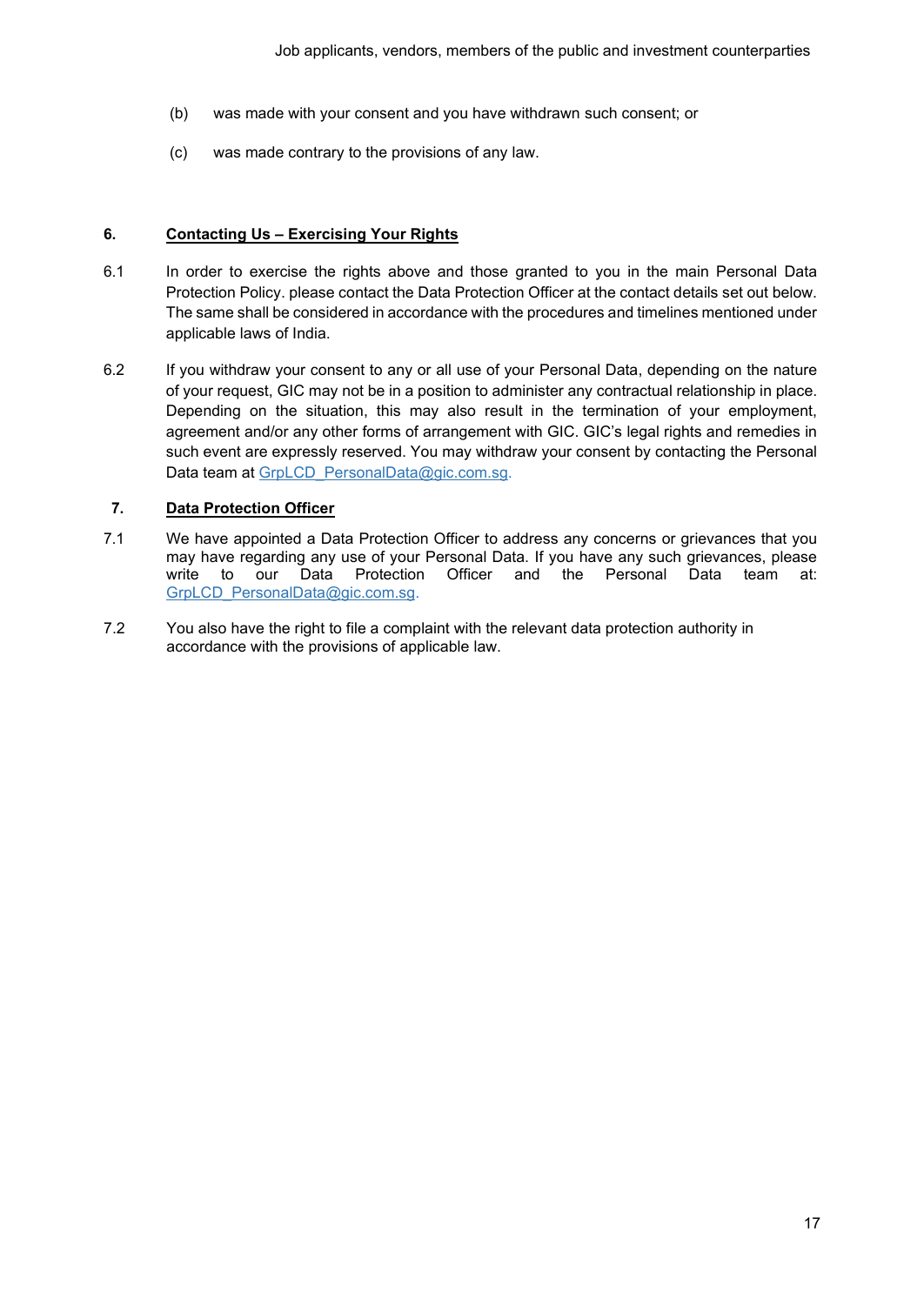# **Japan Addendum**

# (last updated 29 March 2022)

<span id="page-17-0"></span>**This addendum to the Personal Data Protection Policy applies to you if your Personal Data is being collected, used, disclosed or processed by us in Japan. The terms set out in this Japan Addendum are in addition to the terms set out in the Personal Data Protection Policy and form an integral part of the Personal Data Protection Policy. In the event of any conflict or inconsistency between the Personal Data Protection Policy and the terms of this Japan Addendum, this Japan Addendum shall govern and prevail.**

# **1. Personal Data**

1.1 For the purposes of this Japan Addendum, references to "Personal Data " in the Personal Data Protection Policy and this Japan Addendum shall, in addition to the definition set out in the main Personal Data Protection Policy, also be read to include: (1) any "Personal Identification Code", which refers to any biometric data that identifies a specific individual, or any code uniquely assigned to an individual with respect to the receipt of goods or services, or instruments with which to purchase such goods or services, as defined in the Act on the Protection of Personal Information (Act No. 65 of 2015) ("PIPA") Article 2, Paragraph 2; and (2) "Sensitive Information", which means sensitive personal information or special care-required personal information, as defined in PIPA Article 2, Paragraph 3. Both defined terms (1) and (2) above are more fully defined in Annex A attached hereto.

# **2. Compliance with Laws**

2.1 GIC (Japan) K.K. ("JPO") shall comply with the PIPA.

# **3. Appropriate Acquisition and Use of Personal Data**

3.1 JPO shall acquire and use Personal Data in an appropriate and fair manner.

# **4. Organizational Structure Concerning Personal Data**

4.1 JPO shall internally develop adequate organizational structure to ensure appropriate handling of Personal Data under its control by setting up or conducting the basic policy, the internal rules, the safety management measures in connection with organizational matters, personnel, facilities and appliances, and technical matters, and the external regulatory environment research, and shall respond as promptly as possible to the requests for disclosure and correction, and other inquiries received from the individuals whose Personal Data is held by us, regarding these matters.

# **5. Sensitive Personal Information**

GIC Group may acquire Sensitive Personal Information and provide the same to third parties identified in the Data Protection Privacy Policy including this Japan Addendum for the purposes of use set forth in Paragraph 6.2 below.

# **6. Publicly Announced Matters Regarding Personal Data**

# 6.1 **Name, address, and name of representative of the operator handling Personal Data**

GIC (Japan) K.K.

17th Floor, Pacific Century Place, Marunouchi, 1-11-1, Marunouchi, Chiyoda-ku, Tokyo, Japan Ken Sugimoto, Representative Director

# 6.2 **Purpose of use of Personal Data**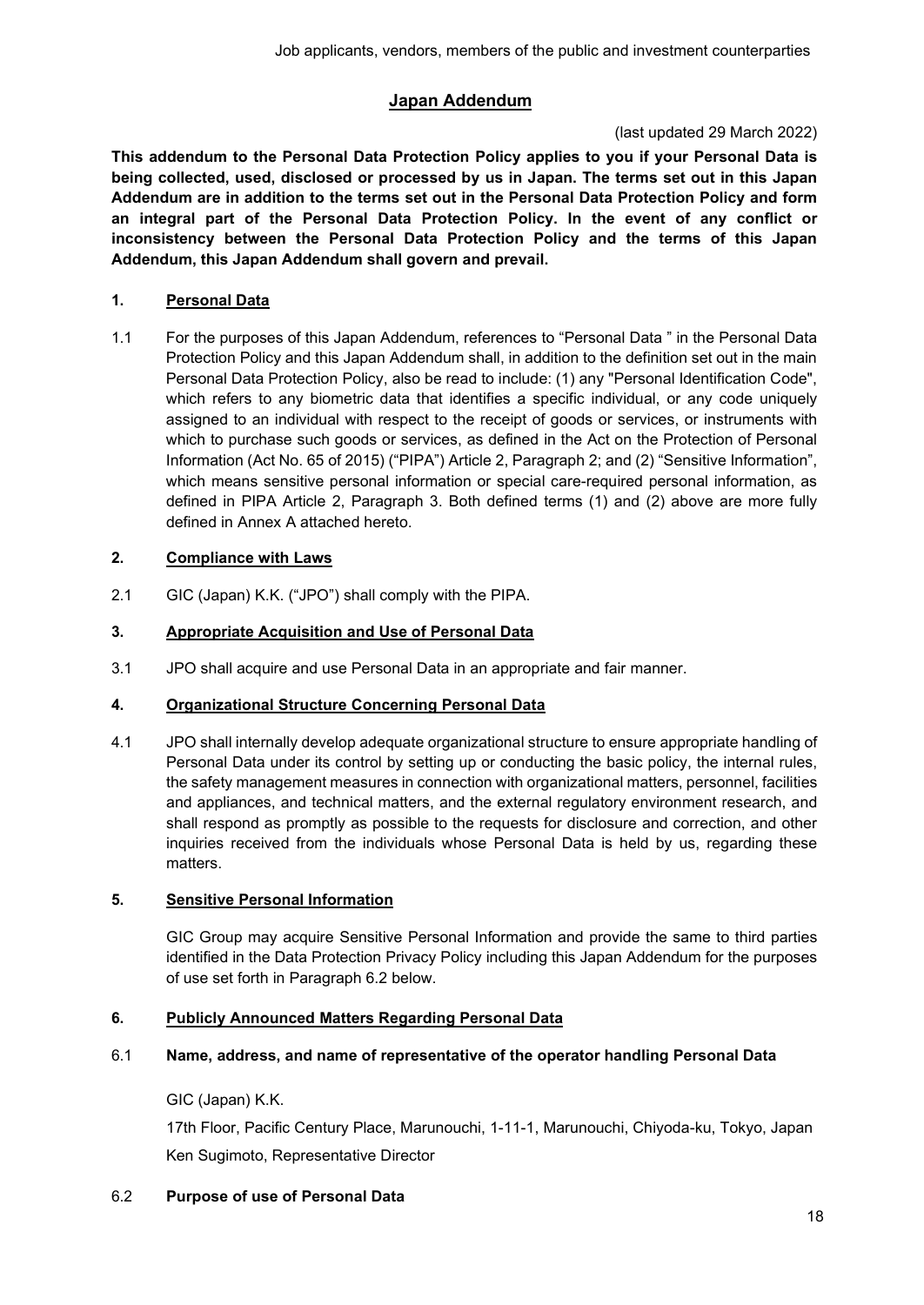(1) Personal Data in general

In addition to the purposes stated in the Personal Data Protection Policy Paragraph 3.1 and 3.2, JPO uses Personal Data for the following purposes:

- (a) Creation of staff register, business communication, procedures in relation to benefit packages and social insurance, and other legally required procedures;
- (b) Determination and payment of salary, bonus, retirement allowance, other benefits, etc., and withholding tax procedures;
- (c) Performance evaluation, decision of promotion/demotion, personnel transfer (including intercompany transfer) and decision of posting destination;
- (d) Education and training, and health care for employees, etc., official commendation/ sanctions and implementation of other rules of JPO and that of GIC Pte Ltd;
- (e) Outsourcing purposes, including but not limited to, receiving cloud services from a cloud data processor or subprocessor including those located outside Japan, such as (i) setting up, operating, monitoring and otherwise receiving the cloud service for human resource personal data processing, (ii) technical support, (iii) consulting services, and (iv) communication with authorised users.
- (2) Individual number (also known as "My Number")

JPO shall use individual numbers (as provided for in the Act on the Use of Numbers to Identify a Specific Individual in Administrative Procedures) of its employees and their dependents for the purposes below:

- (a) Process related to withholding tax that is implemented by an employer under the Income Tax Act;
- (b) Process related to individual residence tax that is implemented by an employer under the Local Tax Act;
- (c) Process related to employment insurance that is implemented by an employer under the Employment Insurance Act;
- (d) Process related to health insurance that is implemented by an employer under the Health Insurance Act (application/payment);
- (e) Process related to employees' pension insurance that is implemented by an employer under the Employees' Pension Insurance Act (application);
- (f) Process related to industrial accident insurance that is implemented by an employer under the Industrial Accident Compensation Insurance Act;
- (g) Any process related to (a) through (f) above as well as the purposes of use indicated under Paragraph (1) and section 3.1 and 3.2 of the main policy.

#### 6.3 **Joint use**

JPO shall jointly use Personal Data with joint users as follows: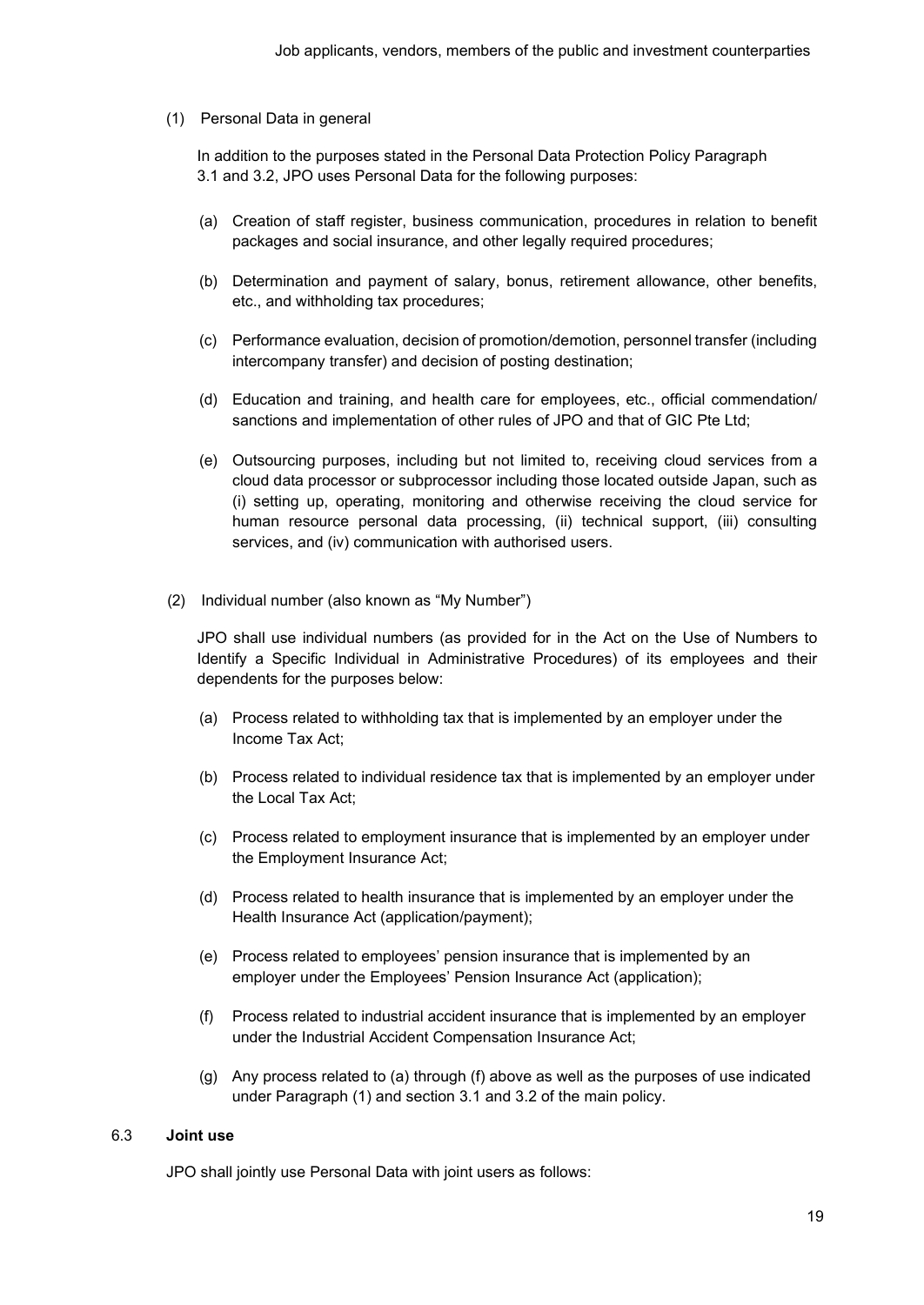- (1) Personal Data items for joint use
	- (a) Business title, location, grade, compensation, working schedule, education level, history of internal moves and other employment contract details.
	- (b) Names, contact details, addresses, date of birth, marital status, gender, religion, nationality, citizenship, dependent information, passport information, details of military service (if applicable), next-of-kin details, work union membership, national insurance number or other social security details, banking information, employee ID, photos and other employment identification details, pay grade, job code, salary information, benefit election information, number and value of stock rights, educational history and employment history, travel details, corporate card number, bank details, external directorships (if any), employment satisfaction related information, performance information, photographs, videos and information necessary in relation to legal proceedings (whether prospective, pending or current), for obtaining legal advice, or otherwise for establishing, exercising or defending legal rights, which may include Personal Data.
- (2) Scope of joint users

GIC Group (i.e., GIC Pte. Ltd. and any and all affiliated companies of GIC Pte. Ltd.) (whether located in Japan or overseas as listed on GIC's website)

- (3) Purpose of joint users
	- (a) Planning and providing the services to GIC Group entities;
	- (b) Employment management, allocation of human resources, business communications, etc. and
	- (c) Any and all purposes described in Paragraph 6.2 above
- (4) Administrator of Personal Data for joint use
- GIC (Japan) K.K.

17th Floor, Pacific Century Place, Marunouchi, 1-11-1, Marunouchi, Chiyoda-ku, Tokyo, Japan Ken Sugimoto, Representative Director

### 6.4 **Contact for complaints**

Please address any complaints regarding JPO's handling of Personal Data to the contact set forth in Paragraph 8.1 below.

## **7. Transfer of Personal Data**

- 7.1 You consent to us transferring all or any of your Personal Data to the parties specified in this Personal Data Protection Policy (whether located in Japan or overseas) for the purposes specified in this Personal Data Protection Policy (where applicable).
- 7.2 JPO shall provide all of the Personal Data under its control, in order to manage such information in the cloud, to cloud operators in countries which GIC Pte.Ltd. selects by reasonably considering that legislation thereof has been adequately developed for protection of Personal Data or put in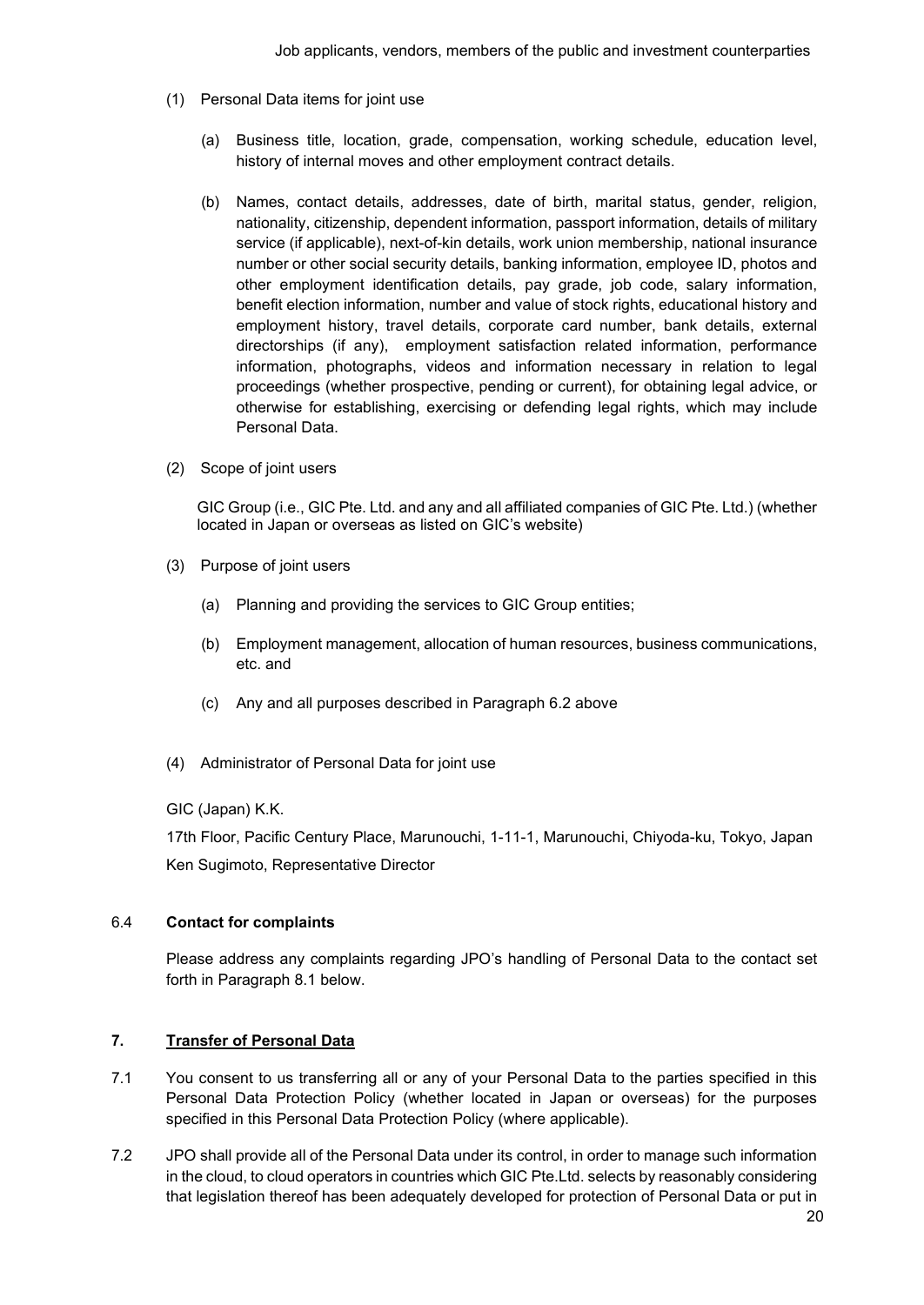place arrangements to ensure the Personal Data will be adequately protected.

7.3 You acknowledge and agree that some countries to which we may transfer your Personal Data may not have data protection laws which are as stringent as the data protection laws of Japan. You acknowledge and agree that it is adequate that when we transfer your Personal Data to any other entity overseas, we will put in place contractual obligations on the transferee which will oblige the transferee to adhere to the same levels of data protection which are adopted by us.

### **8. Disclosure, Correction, Suspension of use or Deletion of your Personal Data**

8.1 If you have any complaints regarding JPO's handling of Personal Data or would like to request the disclosure, correction, suspension of use, deletion of your Personal Data (subject to our rights at law), please contact the following personnel of GIC Pte Ltd. A reasonable amount of fee may be charged for each disclosure request, in consideration of the amount of actual out-ofpocket expenses incurred by GIC:

> Name: Lynn Hew Ooi Lyn Email: [lynnhew@gic.com.sg](mailto:lynnhew@gic.com.sg) Contact number: +65-68898377

- 8.2 No request for disclosure shall be accepted in any of the following cases where:
	- (a) JPO cannot confirm either identification of the relevant principal individual who requested the disclosure or his/her authorized proxy;
	- (b) JPO does not possess the Personal Data the disclosure of which was requested;
	- (c) The disclosure may damage life, body, property or other right and interest of the relevant individual or a third party;
	- (d) The disclosure may significantly disturb appropriate implementation of JPO's business operations; or
	- (e) The disclosure violates any other laws and regulations.

In such cases, JPO will send a notification with the reason for non-disclosure.

### **9. Exemptions**

The provision of the Personal Data Protection Policy Clause 6 does not apply to Personal Data used by JPO.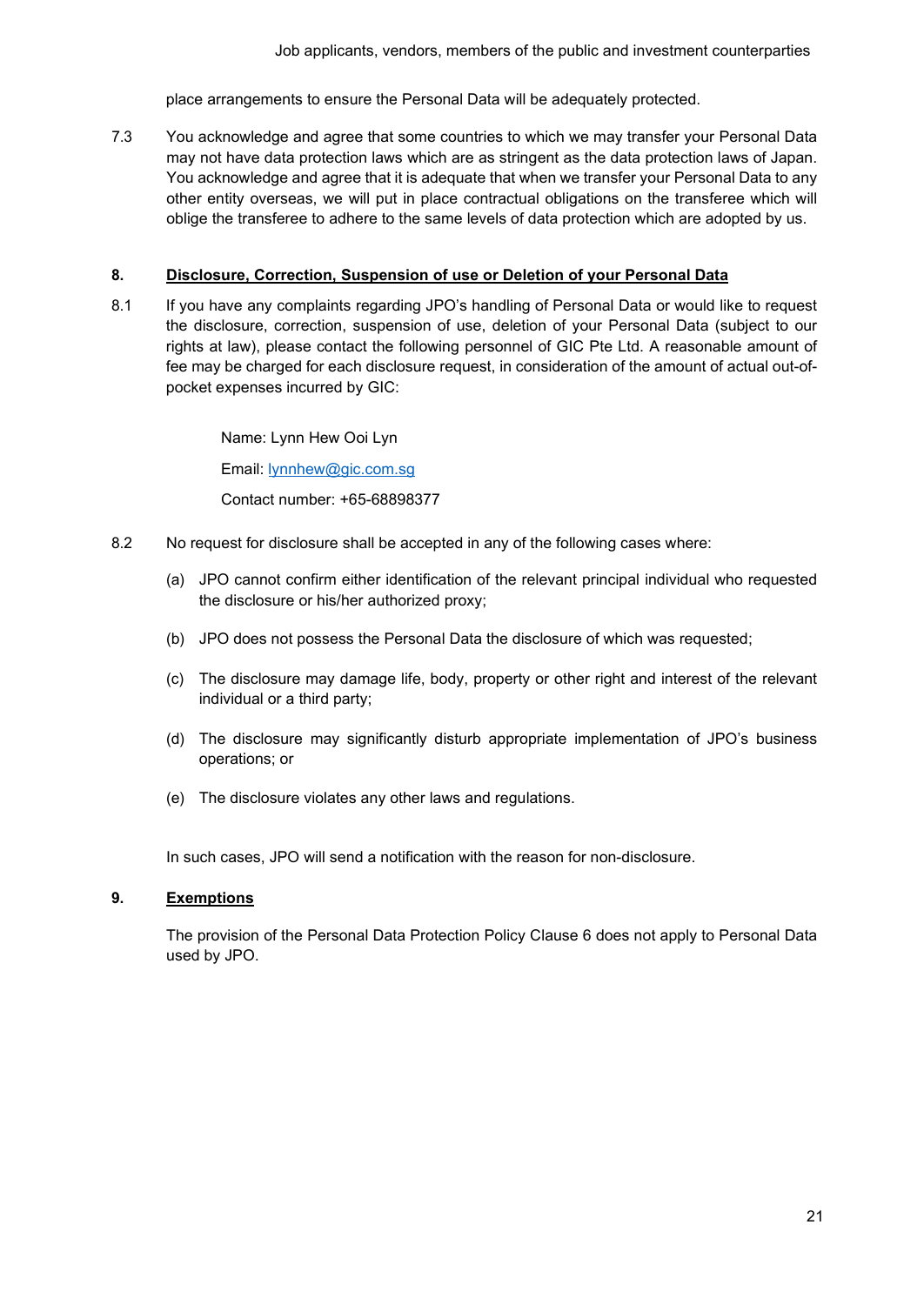### **ANNEX A to Japan Addendum**

### **Definitions of "Individual Identification Code" and "Sensitive Personal Information"**

"**Individual Identification Code**" means (i) any code into which a distinguishing body part of an individual has been converted so that it may be processed by a computer and which can identify the relevant individual: or (ii) any code allocated to an individual for the purchase or use of goods or services, or that is entered or recorded on cards or other documents issued to an individual, as specified by the applicable Cabinet Order (PIPA Article 2, Paragraph 2).

The Cabinet Order specifies Individual Identification Code such as code data regarding DNA base sequence, facies, iris pattern, voice print, gait, hand and finger veins, and fingerprints, as well as passport number, pension beneficiary number, driver's license number, residential certificate code, individual number so called "My Number", national welfare and health insurance beneficiary number, welfare and health insurance beneficiary numbers under other Japanese special laws, membership certificate numbers of specified associations formed under Japanese special laws, employment insurance beneficiary number under the employment insurance law, and special permanent residential certificate number issued under Japanese special law regarding the immigration control of persons who renounced the Japanese nationality based on the peace treaty with Japan. (PIPA Enforcement Order Article 1, Paragraph 1).

"**Sensitive Personal Information**" means the following information:

- (1) Race (PIPA Article 2, Paragraph 3);
- (2) Creed (PIPA Article 2, Paragraph 3);
- (3) Social status (PIPA Article 2, Paragraph 3);
- (4) Medical history (PIPA Article 2, Paragraph 3);
- (5) Criminal record (PIPA Article 2, Paragraph 3);
- (6) Fact of having suffered damage by a crime (PIPA Article 2, Paragraph 3);
- (7) Fact of having physical disabilities, intellectual disabilities, mental disabilities (including developmental disabilities), or other physical and mental functional disabilities prescribed in the following (PIPA Enforcement Order Article 2; PIPA Enforcement Rules Article 5):
	- (i) physical disabilities set forth in an appended table of the Act for Welfare of Persons with Physical Disabilities (Act No.283 of 1949)
	- (ii) intellectual disabilities referred to under the Act for the Welfare of Persons with Intellectual Disabilities (Act No.37 of 1960)
	- (iii) mental disabilities referred to under the Act for the Mental Health and Welfare of the Persons with Mental Disabilities (Act No.123 of 1950) (including developmental disabilities prescribed in Article 2, Paragraph 2 of the Act on Supportfor Persons with Development Disabilities, and excluding intellectual disabilities under the Act for the Welfare of Persons with Intellectual Disabilities)
	- (iv) a disease with no cure methods established thereof or other peculiar diseases prescribed by cabinet order under Article 4, Paragraph 1 of the Act on Comprehensive Support for Daily and Social Lives of Persons with Disabilities (Act No. 123 of 2005), disability levels of which are equivalent to those prescribed bythe Minister of Health, Labor and Welfare under the said Paragraph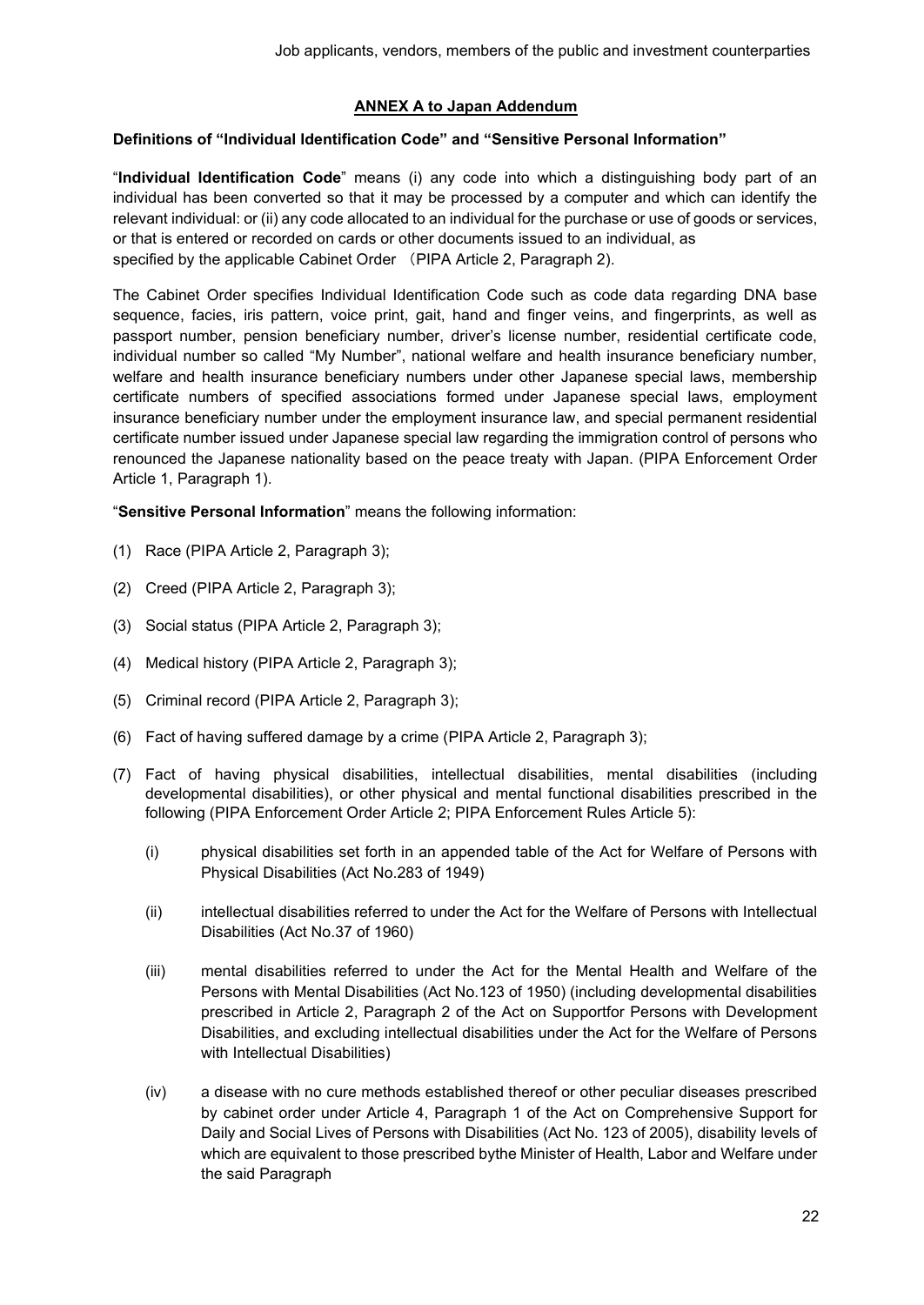- (8) Results of a medical check-up or other examination (hereinafter referred to as a "medical check- up etc.") for the prevention and early detection of a disease conducted on a principal by a medical doctor or other person engaged in duties related to medicine (hereinafter referred to as a "doctor etc.") (PIPA Enforcement Order Article 2);
- (9) Fact that guidance for the improvement of the mental and physical conditions, or medical care or prescription has been given to a principal by a doctor etc. based on the results of a medical checkup etc. or for reason of disease, injury or other mental and physical changes (PIPA Enforcement Order Article 2);
- (10) Fact that an arrest, search, seizure, detention, institution of prosecution or other procedures related to a criminal case have been carried out against a principal as a suspect or defendant (PIPA Enforcement Order Article 2);
- (11) Fact that an investigation, measure for observation and protection, hearing and decision, protective measure or other procedures related to a juvenile protection case have been carried out against a principal as a juvenile or a person suspected thereof under Article 3, Paragraph 1 of the Juvenile Act (Act No.168 of 1948) (PIPA Enforcement Order Article 2).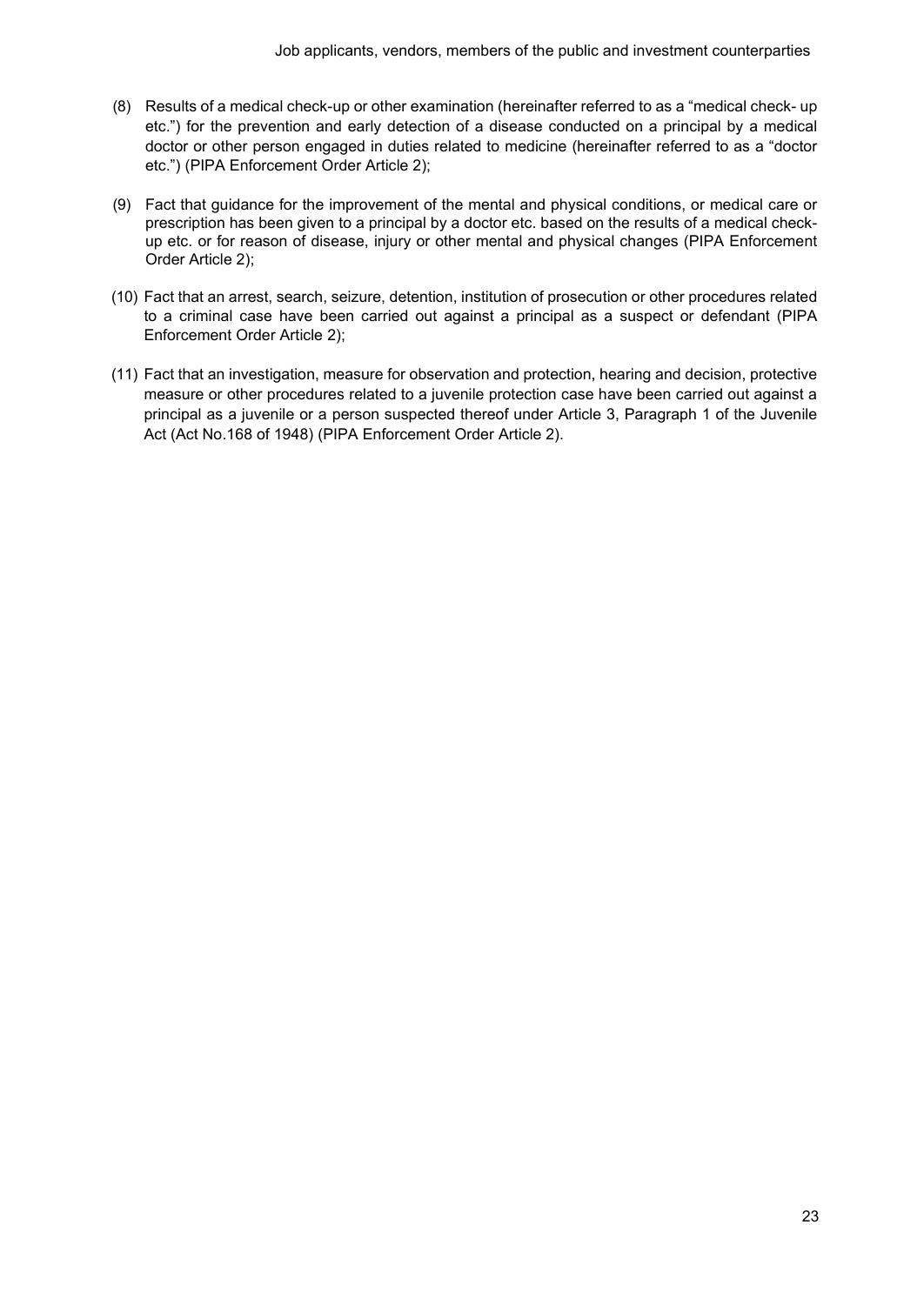# **Korea Addendum**

## (last updated 31 May 2022)

<span id="page-23-0"></span>**This addendum to the Personal Data Protection Policy applies to you if your Personal Data is being collected, used, disclosed or processed by us in Korea. The terms set out in this Korea Addendum are in addition to the terms set out in the Personal Data Protection Policy and form an integral part of the Personal Data Protection Policy. In the event of any conflict or inconsistency between the Personal Data Protection Policy and the terms of this Korea Addendum, this Korea Addendum shall govern and prevail.**

# **1. Purposes for the Collection, Use and Disclosure of Your Personal Data**

- 1.1 Without prejudice to the generality of the purposes notified to you in the Personal Data Protection Policy above, we may, in addition, also collect, use and disclose the items of your Personal Data specified below for the following specified purposes.
	- (a) if you are a job applicant:

# **General Personal Data/Personal Credit Information**

| <b>Classification</b> | <b>Purposes of Processing</b>                                                                                                                                                                                                                                                                                                                                                                                                                                                                                                                                                                                                                                                                                                                                                                                                                                                                            | <b>Items of Personal Data to be Processed</b>                                                                                                                                                                                                                                                                                                                                                                                                                                                                                                                                                                                                                                                                                                                                                                                                                                                                                                                                                                                                                                                                                                                                           |  |
|-----------------------|----------------------------------------------------------------------------------------------------------------------------------------------------------------------------------------------------------------------------------------------------------------------------------------------------------------------------------------------------------------------------------------------------------------------------------------------------------------------------------------------------------------------------------------------------------------------------------------------------------------------------------------------------------------------------------------------------------------------------------------------------------------------------------------------------------------------------------------------------------------------------------------------------------|-----------------------------------------------------------------------------------------------------------------------------------------------------------------------------------------------------------------------------------------------------------------------------------------------------------------------------------------------------------------------------------------------------------------------------------------------------------------------------------------------------------------------------------------------------------------------------------------------------------------------------------------------------------------------------------------------------------------------------------------------------------------------------------------------------------------------------------------------------------------------------------------------------------------------------------------------------------------------------------------------------------------------------------------------------------------------------------------------------------------------------------------------------------------------------------------|--|
|                       | <b>Personal Data</b>                                                                                                                                                                                                                                                                                                                                                                                                                                                                                                                                                                                                                                                                                                                                                                                                                                                                                     |                                                                                                                                                                                                                                                                                                                                                                                                                                                                                                                                                                                                                                                                                                                                                                                                                                                                                                                                                                                                                                                                                                                                                                                         |  |
| Mandatory             | HR management and job<br>$\bullet$<br>assignment: recruitment,<br>processing your application,<br>conducting background<br>checks and due diligence,<br>evaluating your application,<br>making a hiring decision,<br>assignment to departments,<br>transfer to affiliates, etc.<br>Compliance with<br>law/performance of<br>contracts: performance of<br>any and all legal and<br>administrative obligations<br>imposed on GIC by the<br>applicable laws and<br>regulations, including<br>compliance with labor laws<br>including the Labor<br>Standards Act and Industrial<br>Safety and Health Act,<br>compliance with internal<br>regulations of GIC, and any<br>obligations with regard to<br>employee health and safety<br>pursuant to the applicable<br>laws and regulations, etc.;<br>compliance with foreign<br>workers related laws and<br>regulations; performance of<br>any and all legal and | Name, gender, date of birth, age,<br>$\bullet$<br>address, home telephone number,<br>mobile phone number, e-mail address,<br>registered identification (ID), IP<br>address, MAC address, nationality,<br>photo, visual information, securities<br>account number (including the name of<br>account holder and financial<br>institution), veteran & patriot<br>information (registration number,<br>classification, grade, relationship),<br>other information specified in a<br>bankbook such as bank account<br>number, name of account holder and<br>financial institution.<br>Educational background (school name,<br>$\bullet$<br>location, major, year of entrance and<br>year of graduation, graduation status,<br>GPA, etc.), work experiences<br>(company, title, responsible area,<br>annual salary, details of salary<br>payment, date of commencement of<br>previous employment and date of<br>retirement, service period, etc.),<br>language skills (language, score/rank<br>and date when such score/rank was<br>achieved, and degree of fluency).<br>Qualification/licenses (type, date of<br>$\bullet$<br>qualification/license, issuer),<br>education/training (name of |  |
|                       | administrative obligations                                                                                                                                                                                                                                                                                                                                                                                                                                                                                                                                                                                                                                                                                                                                                                                                                                                                               | education/training program, certificate                                                                                                                                                                                                                                                                                                                                                                                                                                                                                                                                                                                                                                                                                                                                                                                                                                                                                                                                                                                                                                                                                                                                                 |  |
|                       | imposed on GIC by the                                                                                                                                                                                                                                                                                                                                                                                                                                                                                                                                                                                                                                                                                                                                                                                                                                                                                    | of completion), history of awards                                                                                                                                                                                                                                                                                                                                                                                                                                                                                                                                                                                                                                                                                                                                                                                                                                                                                                                                                                                                                                                                                                                                                       |  |
|                       | applicable laws and                                                                                                                                                                                                                                                                                                                                                                                                                                                                                                                                                                                                                                                                                                                                                                                                                                                                                      | and/or disciplinary actions received                                                                                                                                                                                                                                                                                                                                                                                                                                                                                                                                                                                                                                                                                                                                                                                                                                                                                                                                                                                                                                                                                                                                                    |  |
|                       | regulations, including                                                                                                                                                                                                                                                                                                                                                                                                                                                                                                                                                                                                                                                                                                                                                                                                                                                                                   | (history of promotion, awards,                                                                                                                                                                                                                                                                                                                                                                                                                                                                                                                                                                                                                                                                                                                                                                                                                                                                                                                                                                                                                                                                                                                                                          |  |
|                       | issuance and delivery of the                                                                                                                                                                                                                                                                                                                                                                                                                                                                                                                                                                                                                                                                                                                                                                                                                                                                             | disciplinary actions, performance                                                                                                                                                                                                                                                                                                                                                                                                                                                                                                                                                                                                                                                                                                                                                                                                                                                                                                                                                                                                                                                                                                                                                       |  |
|                       | receipt and tax invoices.                                                                                                                                                                                                                                                                                                                                                                                                                                                                                                                                                                                                                                                                                                                                                                                                                                                                                | evaluation records and details).                                                                                                                                                                                                                                                                                                                                                                                                                                                                                                                                                                                                                                                                                                                                                                                                                                                                                                                                                                                                                                                                                                                                                        |  |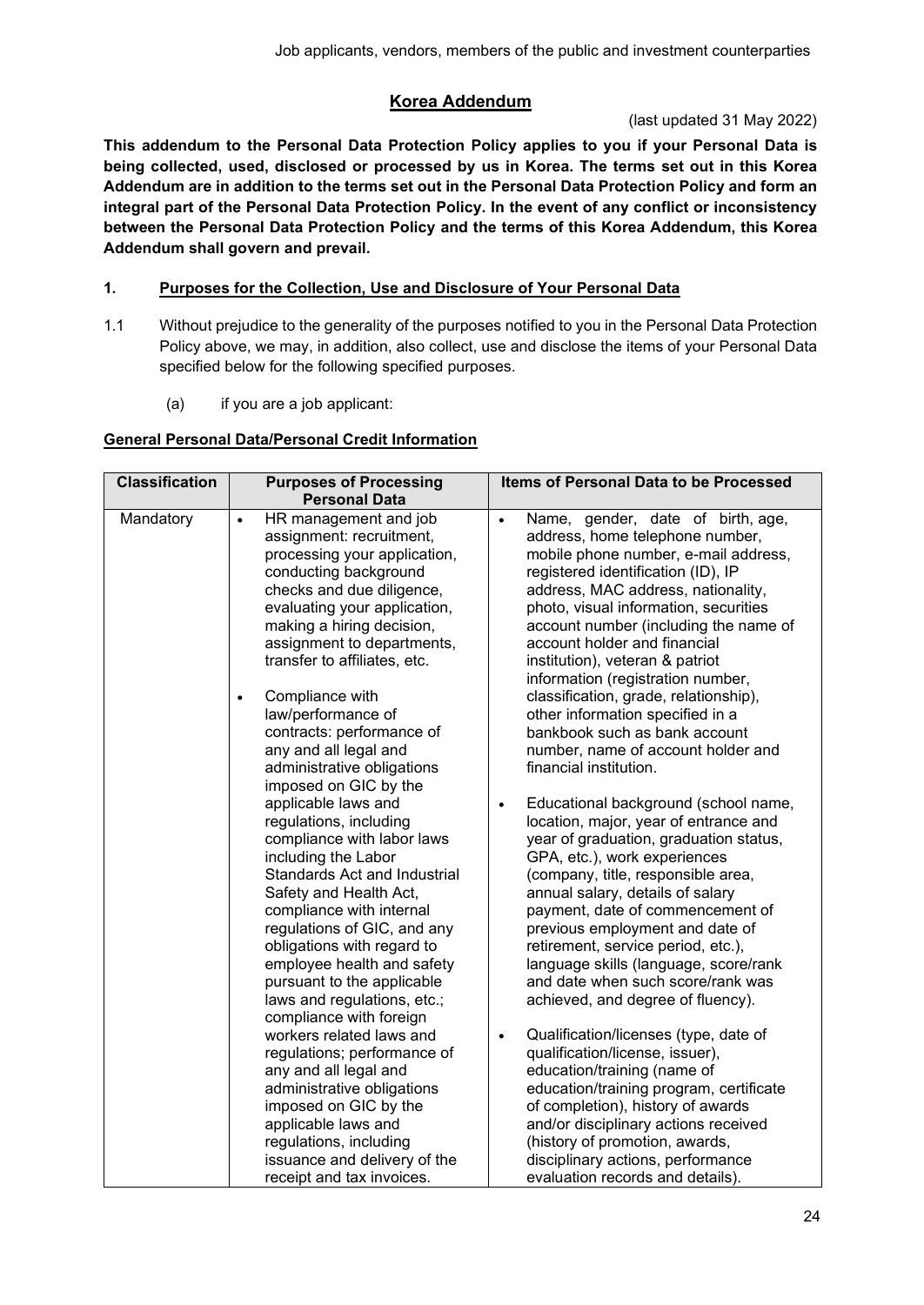| <b>Classification</b> | <b>Purposes of Processing</b><br><b>Personal Data</b>                                                                                                               | Items of Personal Data to be<br><b>Processed</b>                                                                                                                                                                                                                                                                                                                                                                                                                               |  |  |
|-----------------------|---------------------------------------------------------------------------------------------------------------------------------------------------------------------|--------------------------------------------------------------------------------------------------------------------------------------------------------------------------------------------------------------------------------------------------------------------------------------------------------------------------------------------------------------------------------------------------------------------------------------------------------------------------------|--|--|
|                       |                                                                                                                                                                     | Matters related to military<br>$\bullet$<br>service (military branch,<br>classification of military service,<br>service period, occupational<br>specialty).                                                                                                                                                                                                                                                                                                                    |  |  |
|                       |                                                                                                                                                                     | Employment history, including<br>$\bullet$<br>dates of commencement of each<br>employment period, responsible<br>division, title, job descriptions, type<br>of employment (including the date<br>of change and contents thereof),<br>details of salary payment(monthly<br>base salary (gross and net), annual<br>salary (gross and net), fixed<br>bonuses, allowances, severance<br>payment, retroactive salary,<br>overtime data, etc.), work<br>performance evaluation, etc. |  |  |
|                       |                                                                                                                                                                     | Social insurance (status of<br>$\bullet$<br>subscription, insurance certificate<br>number, date of acquisition, date of<br>forfeiture, expiry date, status and<br>period of reduction, beneficiary<br>information, amount of benefit,<br>etc.), group term life insurance.                                                                                                                                                                                                     |  |  |
|                       |                                                                                                                                                                     | Personal Data/Personal credit<br>$\bullet$<br>information of the job applicant or<br>officer concerned and/or other third<br>parties (name, department and job<br>title, office address, e-mail<br>address, telephone number, fax<br>number, log-in records, etc. of third<br>parties).                                                                                                                                                                                        |  |  |
|                       |                                                                                                                                                                     | <b>Professional Association</b><br>Membership Details (e.g.<br><b>Chartered Financial Analyst</b><br>membership details).                                                                                                                                                                                                                                                                                                                                                      |  |  |
|                       |                                                                                                                                                                     | Character referees.<br>$\bullet$                                                                                                                                                                                                                                                                                                                                                                                                                                               |  |  |
| Optional              | Evaluating your application,<br>making a hiring decision.                                                                                                           | Personal data indicated under the<br>mandatory collection and use.<br>$\bullet$                                                                                                                                                                                                                                                                                                                                                                                                |  |  |
|                       | Confirm whether you<br>$\bullet$<br>conduct your financial<br>affairs properly so as to<br>maintain financial<br>soundness and to avoid<br>financial embarrassment. | History on prior refusals to<br>$\bullet$<br>applications for trade, business or<br>professional license or restrictions<br>thereto, prohibition or similar order<br>in relation to financial services,<br>dismissal or request to resign from<br>office, employment or trust or                                                                                                                                                                                               |  |  |
|                       | Obtain a declaration as to<br>$\bullet$<br>your financial soundness<br>and monitor changes in<br>such declaration.                                                  | fiduciary position, internal<br>employment disciplinary<br>proceedings or disqualifications<br>from being a director or being<br>engaged in any managerial<br>capacity.                                                                                                                                                                                                                                                                                                        |  |  |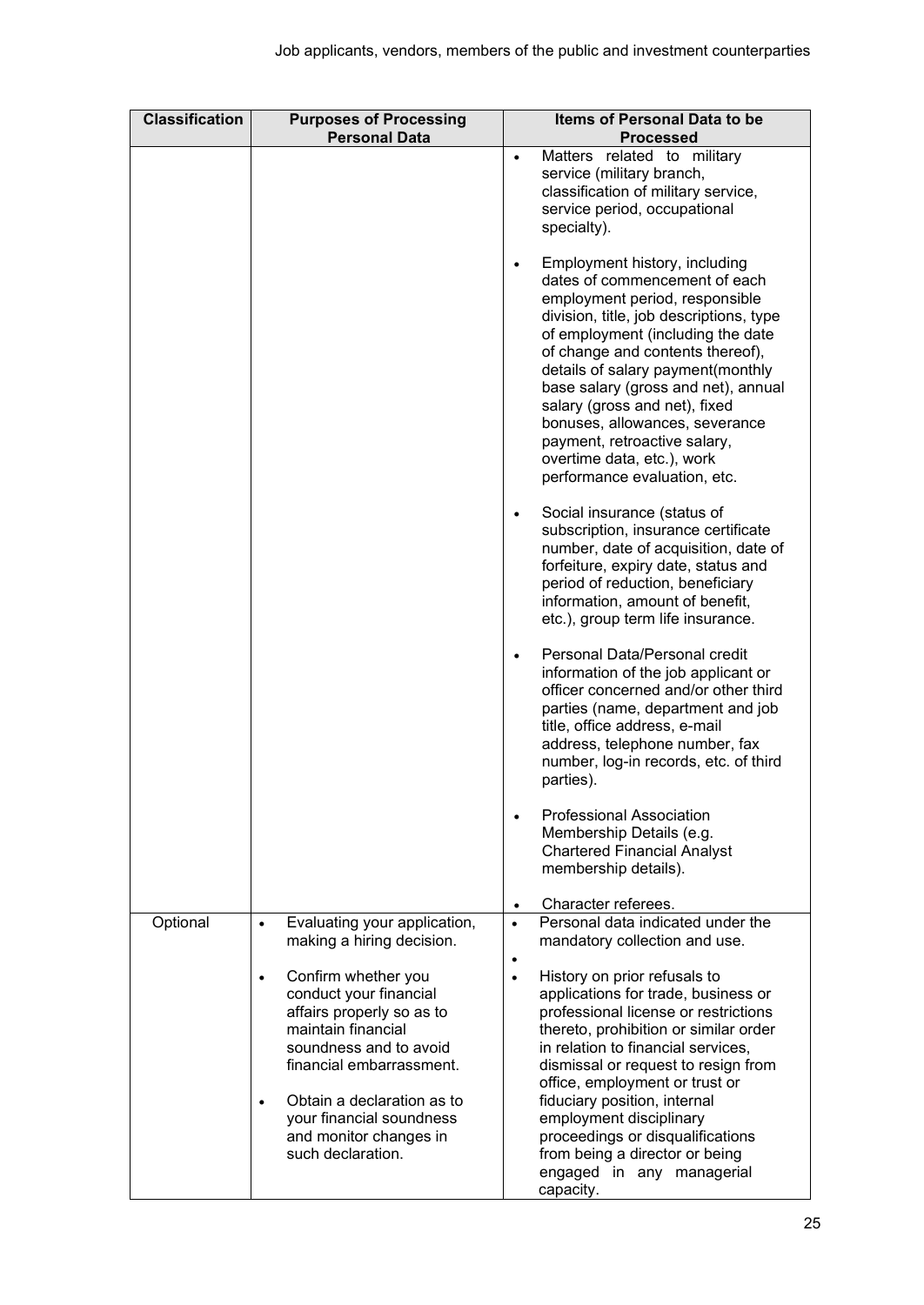| <b>Classification</b> | <b>Purposes of Processing Personal</b><br><b>Data</b>                                                                                                                                                                                                                                                                                                                                | Items of Personal Data to be<br><b>Processed</b>                                                                                                                                                                                                                                                       |  |  |
|-----------------------|--------------------------------------------------------------------------------------------------------------------------------------------------------------------------------------------------------------------------------------------------------------------------------------------------------------------------------------------------------------------------------------|--------------------------------------------------------------------------------------------------------------------------------------------------------------------------------------------------------------------------------------------------------------------------------------------------------|--|--|
|                       | Use as reference materials for<br>$\bullet$<br>personnel administration, work<br>allocation,<br>salary<br>and<br>management, etc.<br>Confirmation of persons subject to<br>$\bullet$<br>veterans' compensation<br>and<br>provision of appropriate treatment.                                                                                                                         | financial<br>Personal<br>$\bullet$<br>standing,<br>including<br>matters<br>related<br>to<br>unsatisfied<br>judgment<br>debts,<br>bankruptcy<br>petitions or compromise or<br>scheme of arrangement<br>with creditors.                                                                                  |  |  |
|                       | Communicating with you to inform<br>$\bullet$<br>you of changes and developments<br>to GIC's policies, terms and<br>conditions<br>other<br>and<br>administrative information.<br>Sending you updates and alerts<br>$\bullet$<br>related to job applications which<br>you may have requested for.                                                                                     | Regulatory<br>complaints,<br>$\bullet$<br>investigations,<br>proceedings,<br>warnings,<br>convictions,<br>sanctions,<br>penalty, or matters relating<br>to company or business in<br>capacity as director or<br>officer.                                                                               |  |  |
|                       | Conducting market research for<br>statistical, profiling and statistical<br>analysis for the improvement of<br>provided<br>services<br>to<br>you;<br>managing the infrastructure and<br>business operations of GIC and<br>complying with internal policies<br>procedures,<br>and<br>including<br>providing you with access and/or<br>use of websites, systems and<br>infrastructure. | Financial affairs: whether<br>$\bullet$<br>job applicant is unable to<br>repay any debt as it falls<br>due, whether a statutory<br>demand has been served<br>on job applicant, whether<br>there is any outstanding<br>judgment debt against job<br>applicant, etc.<br>Personal interests.<br>$\bullet$ |  |  |
|                       | Conducting data analytics for the<br>$\bullet$<br>purpose of (i) system and process<br>improvements,<br>risk/fraud<br>(ii)<br>management, (iii) regulatory and<br>compliance risk management, (iv)<br>investment insights and (v)<br>enhancements<br>to<br>human<br>resources processes.                                                                                             | National merits, if any.<br>$\bullet$                                                                                                                                                                                                                                                                  |  |  |
|                       | Dispute resolution, preventing,<br>٠<br>detecting and investigating non-<br>compliance with laws, regulations,<br>and internal corporate policies,<br>including fraud and financial<br>crimes, analysing and managing<br>other commercial risks and risks<br>arising from GIC's operations and<br>investment activities.                                                             |                                                                                                                                                                                                                                                                                                        |  |  |
|                       | Protecting and<br>enforcing<br>our<br>٠<br>contractual and legal rights and<br>obligations.                                                                                                                                                                                                                                                                                          |                                                                                                                                                                                                                                                                                                        |  |  |
|                       | Conducting audits, reviews and<br>analysis of our internal processes.                                                                                                                                                                                                                                                                                                                |                                                                                                                                                                                                                                                                                                        |  |  |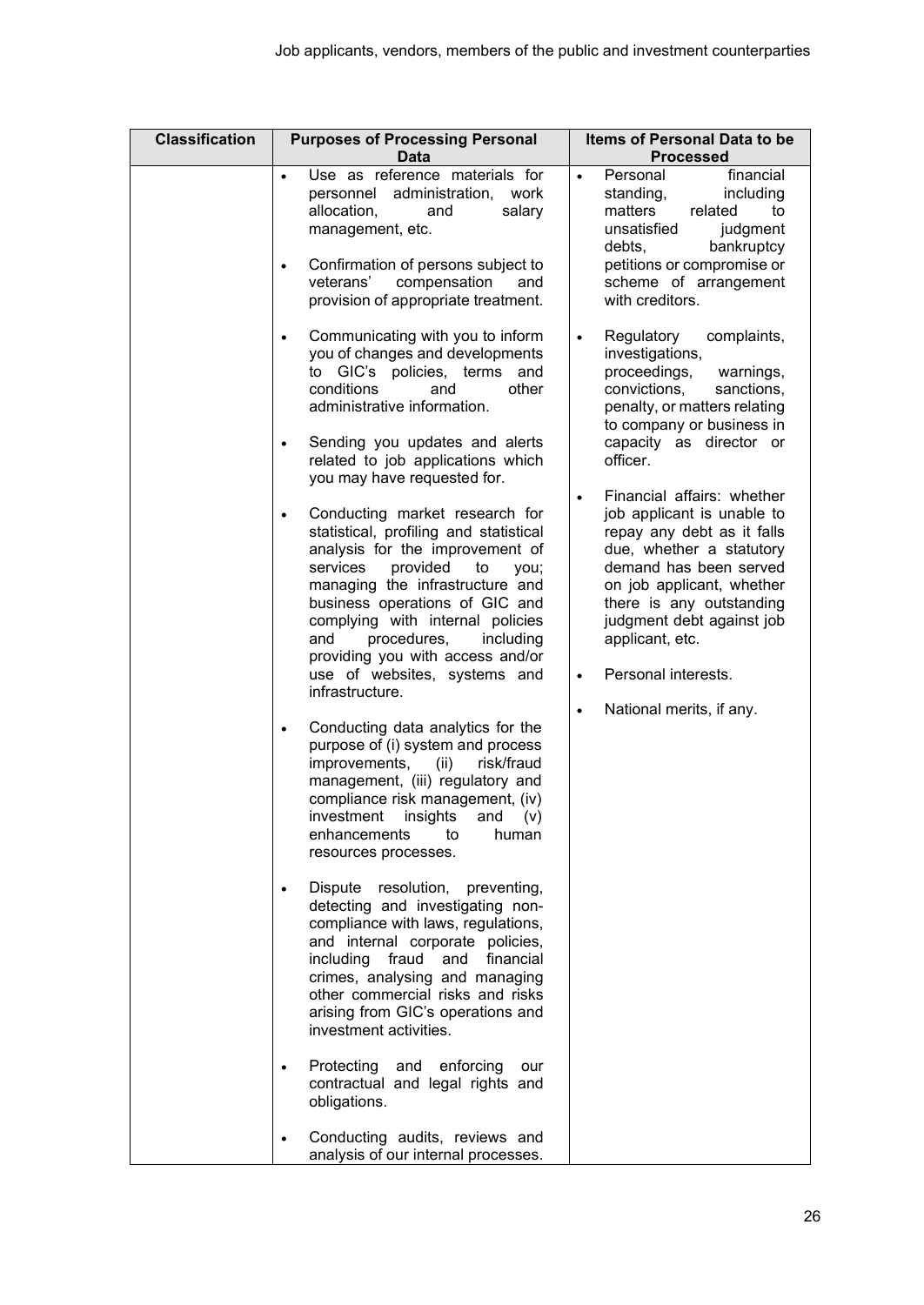| <b>Classification</b> | <b>Purposes of Processing</b>                                                                                                                                                                                                                                                                                                                                                                                                                                                                                                                                                                                                                                                                                                                                                                                                                                                                                       | Items of Personal Data to be                                                                                                                                                                                                                                                                                                                                                                                                                                                                                                                                                                              |  |  |
|-----------------------|---------------------------------------------------------------------------------------------------------------------------------------------------------------------------------------------------------------------------------------------------------------------------------------------------------------------------------------------------------------------------------------------------------------------------------------------------------------------------------------------------------------------------------------------------------------------------------------------------------------------------------------------------------------------------------------------------------------------------------------------------------------------------------------------------------------------------------------------------------------------------------------------------------------------|-----------------------------------------------------------------------------------------------------------------------------------------------------------------------------------------------------------------------------------------------------------------------------------------------------------------------------------------------------------------------------------------------------------------------------------------------------------------------------------------------------------------------------------------------------------------------------------------------------------|--|--|
|                       | <b>Personal Data</b>                                                                                                                                                                                                                                                                                                                                                                                                                                                                                                                                                                                                                                                                                                                                                                                                                                                                                                | <b>Processed</b>                                                                                                                                                                                                                                                                                                                                                                                                                                                                                                                                                                                          |  |  |
| Mandatory             | Compliance with<br>$\bullet$<br>law/performance of contracts:<br>performance of any and all<br>legal and administrative<br>obligations imposed on GIC by<br>the applicable laws and<br>regulations, including<br>compliance with labor laws<br>including the Labor Standards<br>Act and Industrial Safety and<br>Health Act, such as<br>performance of employment<br>agreement, compliance with<br>internal regulations of GIC,<br>and any obligations with<br>regard to employee health and<br>safety pursuant to the<br>applicable laws and<br>regulations, etc. issuance of a<br>corporate card and fuel card.<br>HR management and job<br>$\bullet$<br>assignment: recruitment,<br>processing your application,<br>conducting background checks<br>and due diligence, evaluating<br>your application, assignment to<br>departments, transfer to<br>affiliates, etc.<br>Calculation of labor statistics<br>data. | Passport number, in the<br>$\bullet$<br>event the job applicant is<br>a foreigner, his/her alien<br>registration number.<br>Driver's license number (for<br>positions that require a<br>driver's license).<br>Unique Identification<br>$\bullet$<br>information (passport<br>number, alien registration<br>number, driver's license<br>number) of the job applicant<br>processed or monitored by<br>the company through data<br>processing<br>and communications system,<br>data processing devices<br>including computers and<br>smart phones, etc., data<br>storage media, and e-mail<br>accounts, etc. |  |  |

# **Unique Identification Information**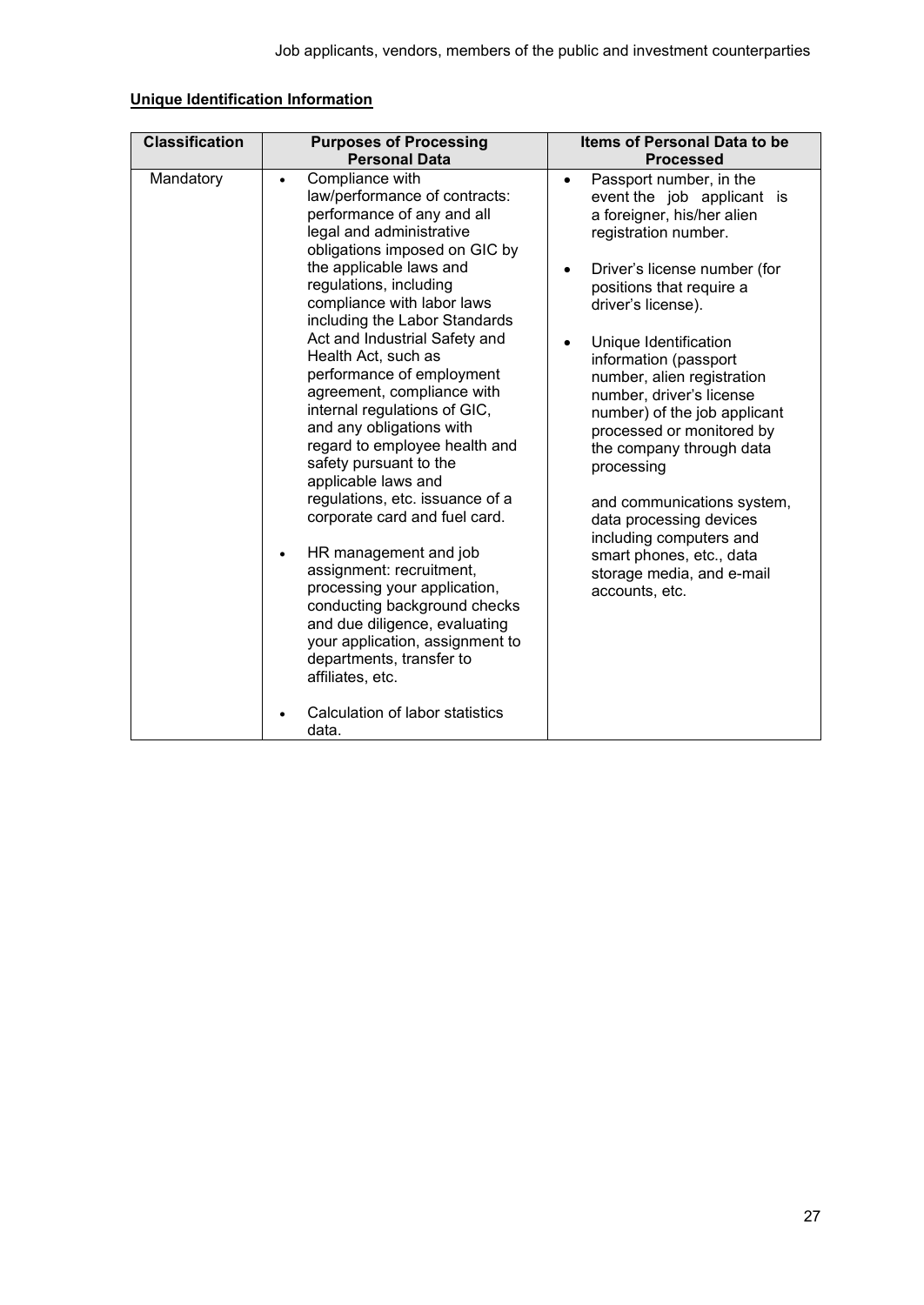# **Sensitive Information**

| <b>Classification</b> | <b>Purposes of Processing Personal</b><br>Items of Personal Data to be                                                                                                                                                                                                                                                                                                                                                                                                                                                              |                                                                                                                                                                                                                                                                                    |  |
|-----------------------|-------------------------------------------------------------------------------------------------------------------------------------------------------------------------------------------------------------------------------------------------------------------------------------------------------------------------------------------------------------------------------------------------------------------------------------------------------------------------------------------------------------------------------------|------------------------------------------------------------------------------------------------------------------------------------------------------------------------------------------------------------------------------------------------------------------------------------|--|
|                       |                                                                                                                                                                                                                                                                                                                                                                                                                                                                                                                                     |                                                                                                                                                                                                                                                                                    |  |
| Mandatory             | Data<br>Medical checkup.<br>$\bullet$<br>Personnel administration.<br>Access, review, search,<br>$\bullet$<br>monitoring and retrieval of<br>information assets including<br>various electronic records, etc.<br>and the status of processing<br>thereof for the purpose of                                                                                                                                                                                                                                                         | <b>Processed</b><br>Medical checkup results,<br>$\bullet$<br>medical certificates.<br>Physical and/or mental<br>$\bullet$<br>disability, types and level<br>of disability, (if<br>applicable) disabled<br>registration number,<br>registered matters of<br>disability, information |  |
|                       | protection of fair profits of GIC<br>such as protection of<br>information processed in GIC<br>and prevention of accidents,                                                                                                                                                                                                                                                                                                                                                                                                          | related to illness and<br>injury (medical treatment<br>information).                                                                                                                                                                                                               |  |
|                       | etc.; maintenance, upgrade and<br>inspection of the security<br>system; issuance of access<br>card and maintenance and<br>management of the access<br>system; installation,<br>management and operation of<br>the visual information<br>processing system for the<br>prevention of crime, safety of<br>facilities and prevention of fire,<br>etc.; prevention of crime,<br>violation of the company rules<br>and other illegal acts, etc. that<br>may arise in connection with<br>work and procurement of<br>evidence thereof, etc. | Health information,<br>$\bullet$<br>criminal records of the<br>job applicant concerned.                                                                                                                                                                                            |  |
| Optional              | Facial verification for<br>$\bullet$<br>access to office<br>premises<br>Realtime office security<br>$\bullet$<br>surveillance though the<br>use of facial verification<br>of Closed-Circuit<br>Television (CCTV) feed<br>to detect entry by<br>unauthorized<br>individuals                                                                                                                                                                                                                                                          | Facial image data (including<br>$\bullet$<br>metadata)<br>Location data<br>$\bullet$                                                                                                                                                                                               |  |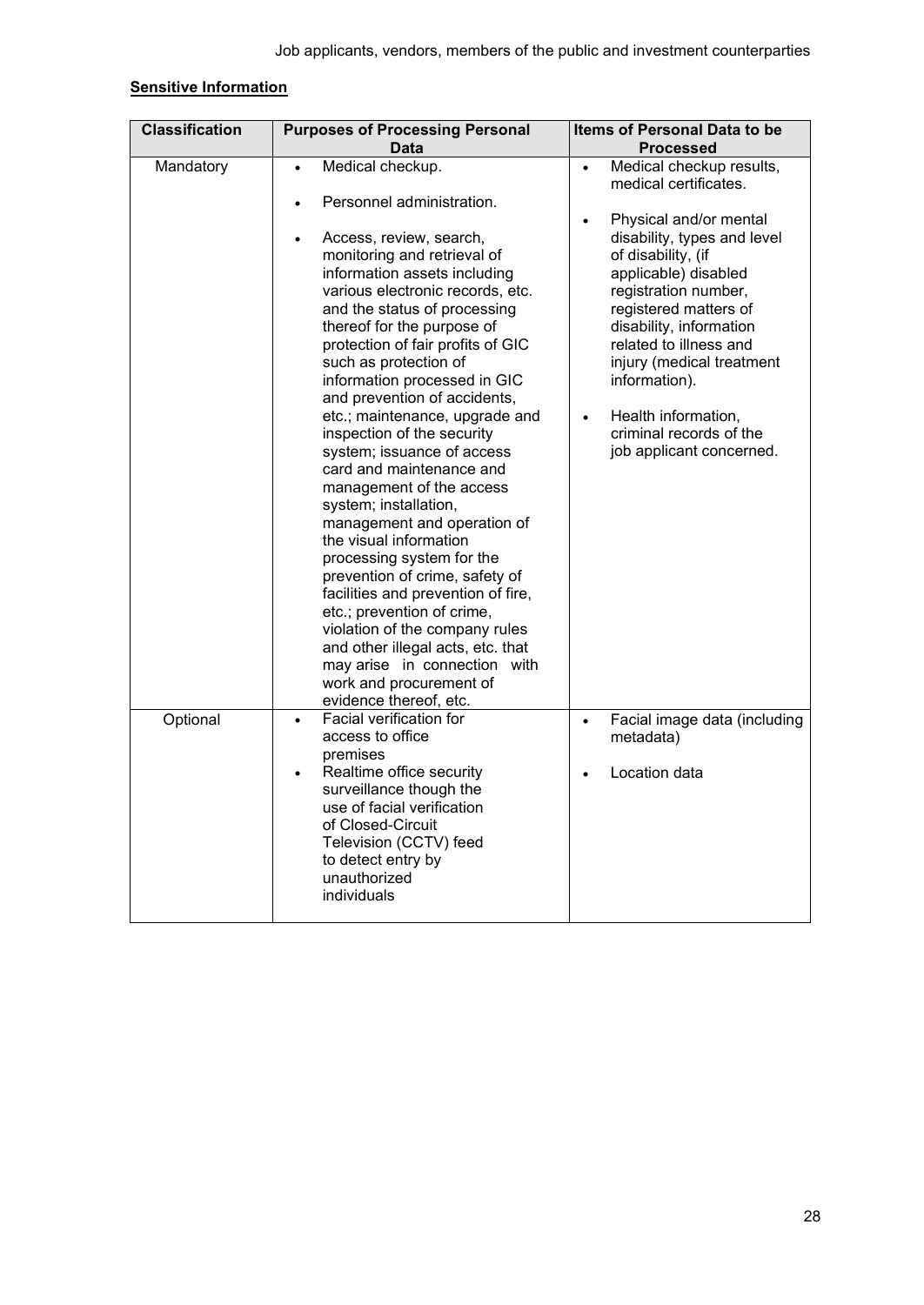(b) if you are an employee, officer or owner of an external service provider or vendor

# **General Personal Data/Personal Credit Information**

| <b>Classification</b> | <b>Purposes of Processing Personal</b><br><b>Data</b>                                                                                                                                                                                                                                                                                                                                                                                                                                                                                                                                                                                | <b>Items of Personal Data to</b><br>be Processed                                                                                                                                                                                     |  |  |
|-----------------------|--------------------------------------------------------------------------------------------------------------------------------------------------------------------------------------------------------------------------------------------------------------------------------------------------------------------------------------------------------------------------------------------------------------------------------------------------------------------------------------------------------------------------------------------------------------------------------------------------------------------------------------|--------------------------------------------------------------------------------------------------------------------------------------------------------------------------------------------------------------------------------------|--|--|
| Mandatory             | Vendor management: processing<br>$\bullet$<br>applications, conducting background<br>checks and due diligence, evaluating<br>your application, managing the<br>vendor relationship, including<br>creating and maintaining the profiles<br>of GIC's vendors and service<br>providers in the systems databases<br>etc.                                                                                                                                                                                                                                                                                                                 | Name, gender, date of<br>birth, age, address,<br>home telephone<br>number, mobile phone<br>number, e-mail<br>address, registered<br>identification (ID),<br>nationality, photo,<br>visual information.                               |  |  |
|                       | Compliance with law/performance of<br>contracts: performance of any and all<br>legal and administrative obligations<br>imposed on GIC by the applicable<br>laws and regulations, including<br>compliance with labor laws including<br>the Labor Standards Act and<br>Industrial Safety and Health Act,<br>compliance with internal regulations<br>of GIC; compliance with foreign<br>workers related laws and regulations;<br>performance of any and all legal and<br>administrative obligations imposed<br>on GIC by the applicable laws and<br>regulations, including issuance and<br>delivery of the receipt and tax<br>invoices. | Personal Data/<br>$\bullet$<br>Personal credit<br>information of the<br>individual concerned<br>(name, department<br>and job title, office<br>address, e-mail<br>address, telephone<br>number, fax number,<br>log-in records, etc.). |  |  |
|                       | Handling of tax/insurance:<br>$\bullet$<br>subscription to, maintenance,<br>procurement, and forfeiture of, and<br>withdrawal from such insurance as<br>may be required.                                                                                                                                                                                                                                                                                                                                                                                                                                                             |                                                                                                                                                                                                                                      |  |  |
| Optional              | Confirm whether you conduct your<br>$\bullet$<br>financial affairs properly so as to<br>maintain financial soundness and to<br>avoid financial embarrassment.                                                                                                                                                                                                                                                                                                                                                                                                                                                                        | Personal data<br>$\bullet$<br>indicated under the<br>mandatory collection<br>and use.                                                                                                                                                |  |  |
|                       | Obtain a declaration as to your<br>$\bullet$<br>financial soundness and monitor<br>changes in such declaration.                                                                                                                                                                                                                                                                                                                                                                                                                                                                                                                      | Financial affairs:<br>$\bullet$<br>whether individual is<br>unable to repay any<br>debt as it falls due,                                                                                                                             |  |  |
|                       | Use as reference materials for<br>$\bullet$<br>vendor administration and<br>management.                                                                                                                                                                                                                                                                                                                                                                                                                                                                                                                                              | whether a statutory<br>demand has been<br>served on individual,<br>whether there is any                                                                                                                                              |  |  |
|                       | Communicating with you to inform<br>$\bullet$<br>you of changes and developments to<br>GIC's policies, terms and conditions<br>and other administrative information.                                                                                                                                                                                                                                                                                                                                                                                                                                                                 | outstanding judgment<br>debt against individual,<br>etc.                                                                                                                                                                             |  |  |
|                       | Managing project tenders and<br>$\bullet$<br>quotations, processing orders or<br>managing the supply of goods and<br>services.                                                                                                                                                                                                                                                                                                                                                                                                                                                                                                       |                                                                                                                                                                                                                                      |  |  |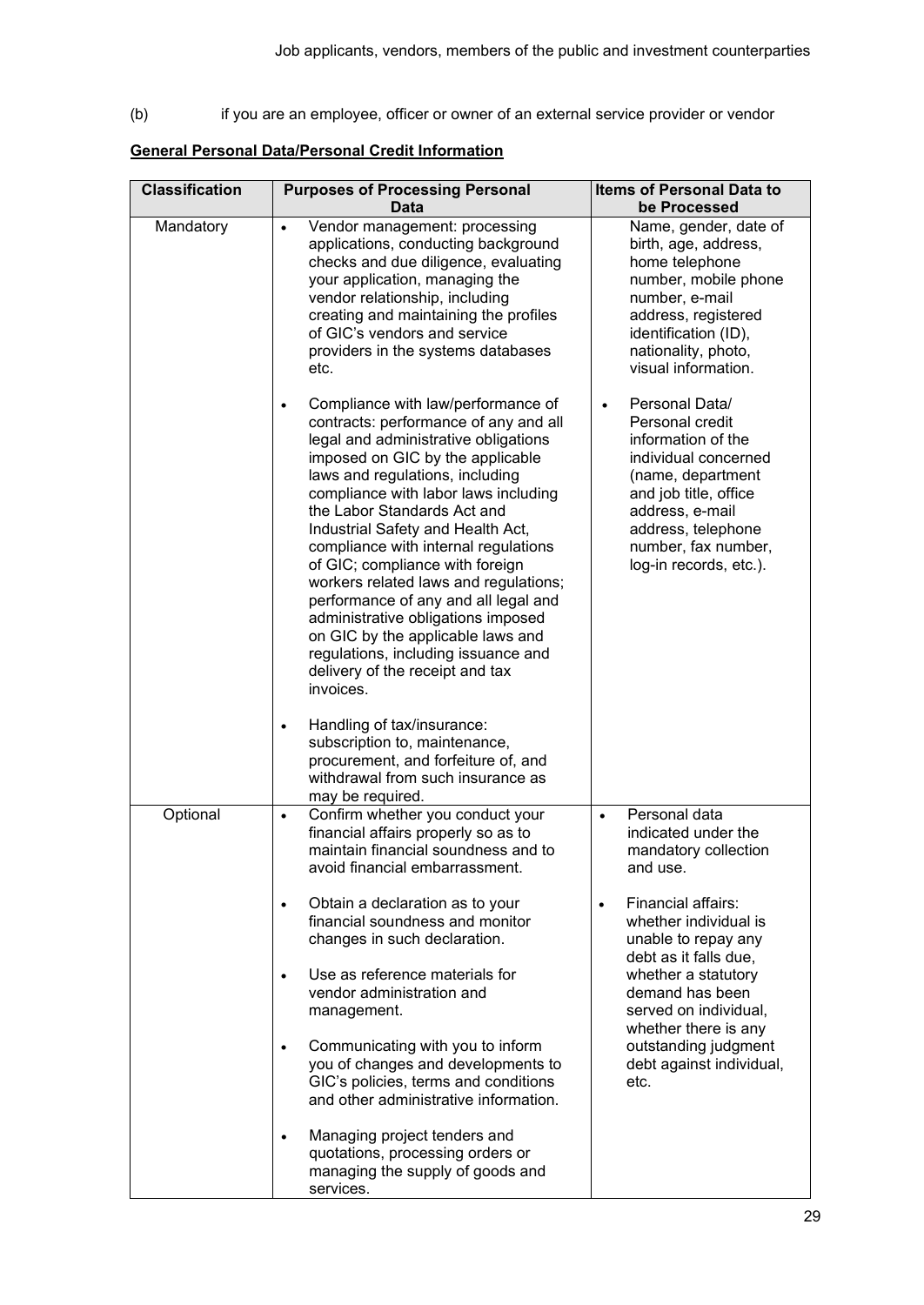| <b>Classification</b> | <b>Purposes of Processing Personal</b><br>Data                                                                                                                                                                                                                                                                      | <b>Items of Personal Data to</b><br>be Processed |  |  |
|-----------------------|---------------------------------------------------------------------------------------------------------------------------------------------------------------------------------------------------------------------------------------------------------------------------------------------------------------------|--------------------------------------------------|--|--|
|                       | Creating and maintaining profiles of<br>our service providers and vendors in<br>our system database.                                                                                                                                                                                                                |                                                  |  |  |
|                       | Processing and payment of vendor<br>$\bullet$<br>invoices and bills.                                                                                                                                                                                                                                                |                                                  |  |  |
|                       | Conducting data analytics for the<br>purpose of (i) system and process<br>improvements, (ii) risk/fraud<br>management, (iii) regulatory and<br>compliance risk management, (iv)<br>investment<br>insights and (v)<br>enhancements to human resources<br>processes.                                                  |                                                  |  |  |
|                       | Dispute resolution, preventing,<br>detecting and investigating non-<br>compliance with laws, regulations,<br>and internal corporate policies,<br>including fraud and financial crimes,<br>analysing and managing other<br>commercial risks and risks arising<br>from GIC's operations and<br>investment activities. |                                                  |  |  |
|                       | Protecting and enforcing our<br>contractual and legal rights and<br>obligations.                                                                                                                                                                                                                                    |                                                  |  |  |
|                       | Conducting audits, reviews and<br>analysis of our internal processes.                                                                                                                                                                                                                                               |                                                  |  |  |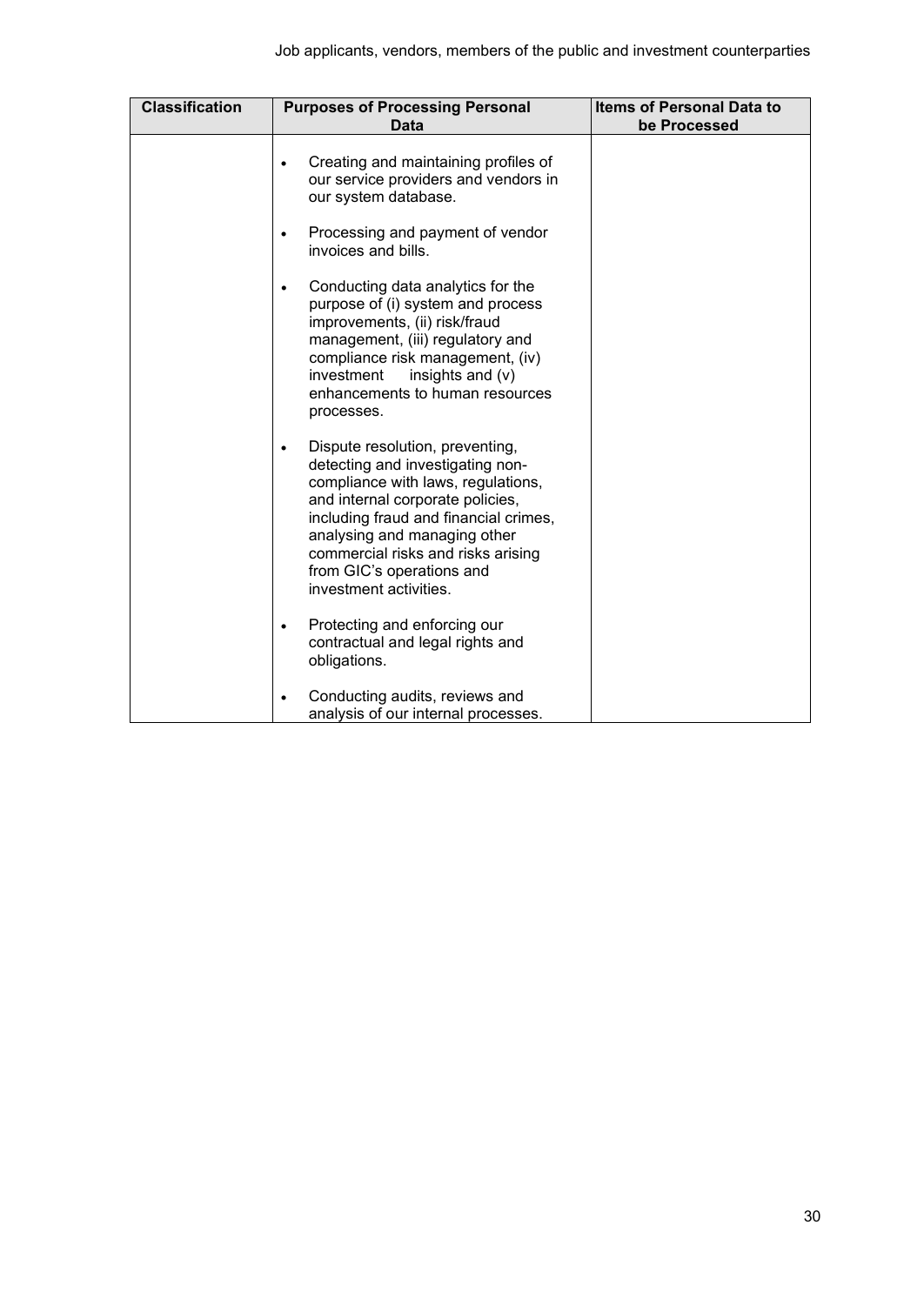| <b>Classification</b> | <b>Purposes of Processing Personal</b><br>Data                                                                                                                                                                                                                                                                                                                                                                                                                                                                                                                                                                             | <b>Items of Personal Data to</b><br>be Processed                                                                                                                                              |  |  |
|-----------------------|----------------------------------------------------------------------------------------------------------------------------------------------------------------------------------------------------------------------------------------------------------------------------------------------------------------------------------------------------------------------------------------------------------------------------------------------------------------------------------------------------------------------------------------------------------------------------------------------------------------------------|-----------------------------------------------------------------------------------------------------------------------------------------------------------------------------------------------|--|--|
| Mandatory             | Handling of tax/insurance:<br>$\bullet$<br>subscription to, maintenance,<br>procurement, and forfeiture of,<br>and withdrawal from such<br>insurance as may be required.<br>Compliance with<br>$\bullet$                                                                                                                                                                                                                                                                                                                                                                                                                   | Passport number, resident<br>$\bullet$<br>registration numbers, in<br>the event the individual is<br>a foreigner, his/her alien<br>registration number.<br>Unique Identification<br>$\bullet$ |  |  |
|                       | law/performance of contracts:<br>performance of any and all legal<br>and administrative obligations<br>imposed on GIC by the<br>applicable laws and regulations,<br>including compliance with labor<br>laws including the Labor<br>Standards Act and Industrial<br>Safety and Health Act,<br>compliance with internal<br>regulations of GIC; compliance<br>with foreign workers related laws<br>and regulations; performance of<br>any and all legal and<br>administrative obligations<br>imposed on GIC by the<br>applicable laws and regulations,<br>including issuance and delivery<br>of the receipt and tax invoices. | information (passport<br>number, alien registration<br>number, driver's license<br>number) of individual.                                                                                     |  |  |

## **Unique Identification Information**

# **Sensitive Information**

| <b>Classification</b> | <b>Purposes of Processing Personal</b><br><b>Items of Personal Data to</b><br><b>Data</b><br>be Processed                                                                                                                                |                                                            |  |  |  |
|-----------------------|------------------------------------------------------------------------------------------------------------------------------------------------------------------------------------------------------------------------------------------|------------------------------------------------------------|--|--|--|
| Mandatory             | Facial verification for access to<br>office premises<br>Realtime office security<br>surveillance though the use of<br>facial verification of Closed-<br>Circuit Television (CCTV) feed<br>to detect entry by unauthorized<br>individuals | Facial image data<br>(including metadata)<br>Location data |  |  |  |

1.2 In accordance with the Personal Information Protection Act (the "PIPA"), we may use or provide personal information within the scope reasonably related to the initial purpose of the collection, after duly considering whether disadvantages have been caused to data subjects and whether necessary security measures such as encryption etc. have been implemented. We will determine with due care whether to use or provide the personal information considering general circumstances, including relevant laws and regulations such as the PIPA, purpose of use or provision of the personal information, how the personal information will be used or provided, types of personal information to be used or provided, matters to which data subjects have provided consent or which were notified or informed to data subjects, impact on data subjects upon the use or provision of the personal information, and measures taken to protect the personal information. Specific considerations are as follows: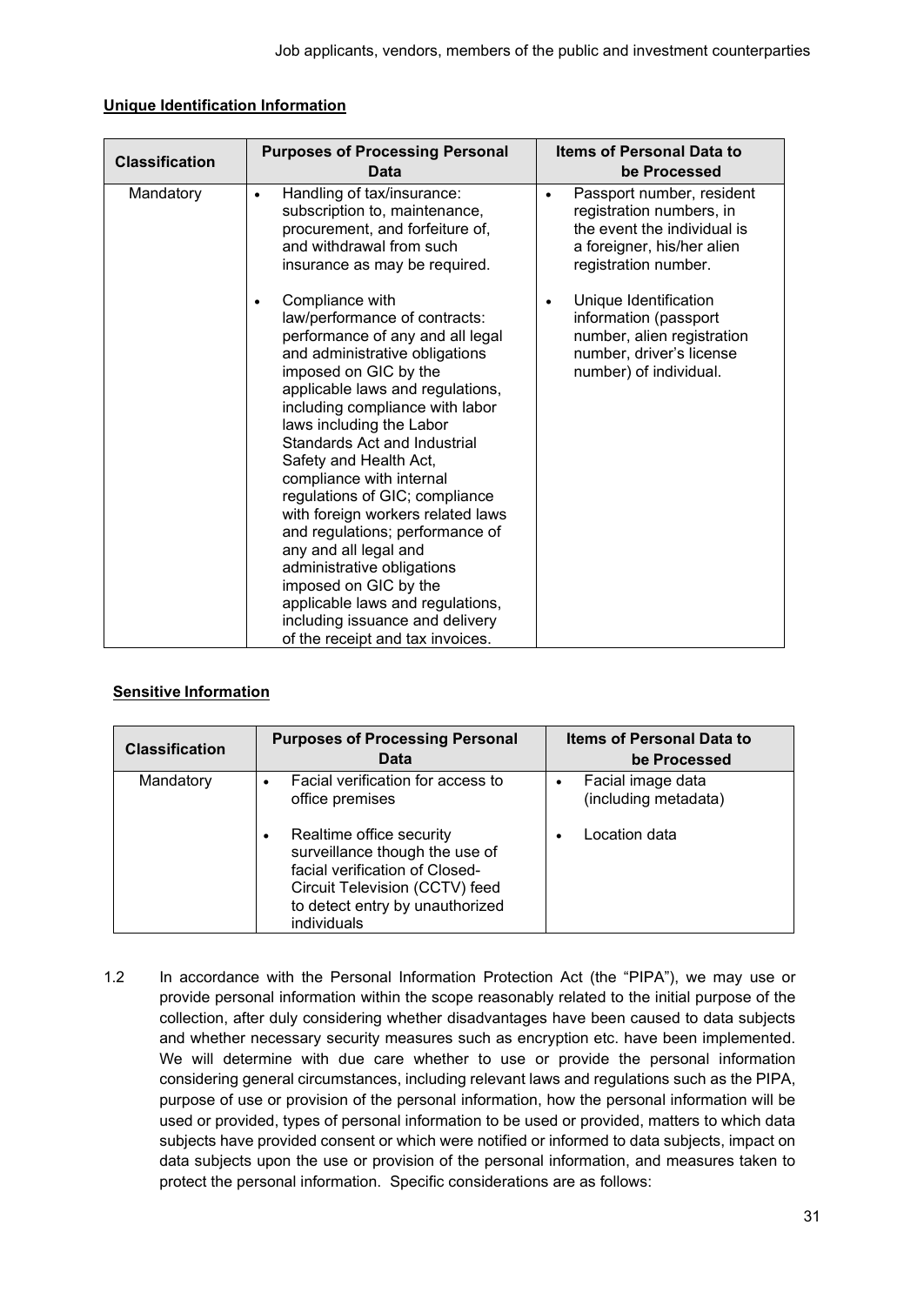Job applicants, vendors, members of the public and investment counterparties

- Whether the additional use/provision is related to the initial purpose of the collection;
- **Whether the additional use/provision is foreseeable in light of the circumstances under** which personal information was collected and practices regarding processing:
- Whether the additional use/provision unfairly infringe on the interests of the data subject; and
- Whether the necessary security measures such as pseudonymization or encryption were taken.

# **2. Processing, Retention and Destruction of Personal Data**

2.1 GIC will immediately destroy Personal Data when the purposes of processing such Personal Data are accomplished/ completed, in accordance with GIC's record retention policy and schedules, unless the applicable laws and regulations require GIC to preserve such Personal Data.

## **3. Procedures and Methods of Destroying Personal Data**

- 3.1 GIC will select Personal Data for which the retention period has expired and then destroy such Personal Data in accordance with GIC's internal policies.
- 3.2 When GIC destroys Personal Data, it will implement measures to ensure, to the best of its ability, that the information is not restored or regenerated.
- 3.3 If GIC has to retain Personal Data instead of destroying it, GIC will store and manage such Personal Data or such Personal Data file separately from other Personal Data.
- 3.4 If the Personal Data that needs to be destroyed is in the form of electronic file, GIC will delete such information and such information will not be restored or regenerated unless required by applicable law or regulation. Any other document, printout, letter and other recorded media will be destroyed by incinerating or shredding them into pieces.

### **4. Disclosure of Personal Data**

- 4.1 Without prejudice to the general list of third parties to whom your Personal Data may be disclosed as set out in this Personal Data Protection Policy, GIC may, in addition, transfer your Personal Data to the following third parties as summarised below.
	- (a) if you are job applicant:

# **General Personal Data - Mandatory**

| <b>Recipient Name</b>                                                                                                                                                                                                                                    | Country<br>where<br><b>Recipient</b><br>is<br>Located | <b>Recipient's Purpose</b><br>of Using the<br><b>Personal Data</b>                                               | Items of<br><b>Personal</b><br>Data to be<br><b>Transferred</b>                                              | Period of<br><b>Retention and</b><br>Use by<br><b>Recipient</b>                      |
|----------------------------------------------------------------------------------------------------------------------------------------------------------------------------------------------------------------------------------------------------------|-------------------------------------------------------|------------------------------------------------------------------------------------------------------------------|--------------------------------------------------------------------------------------------------------------|--------------------------------------------------------------------------------------|
| <b>GIC PRIVATE</b><br><b>LIMITED and</b><br>affiliates (including<br><b>GIC REAL ESTATE</b><br><b>PRIVATE LIMITED,</b><br><b>GIC SPECIAL</b><br><b>INVESTMENTS</b><br>PRIVATE LIMITED,<br>and GIC ASSET<br><b>MANAGEMENT</b><br><b>PRIVATE LIMITED)*</b> | Various*                                              | To fulfill<br>$\bullet$<br>administrative/<br>regulatory<br>requirements<br>Personnel<br>$\bullet$<br>management | All items of<br>general<br>Personal Data /<br>personal credit<br>information<br>collected by GIC<br>as above | <b>Until the</b><br>purposes of<br>using the<br><b>Personal Data</b><br>are attained |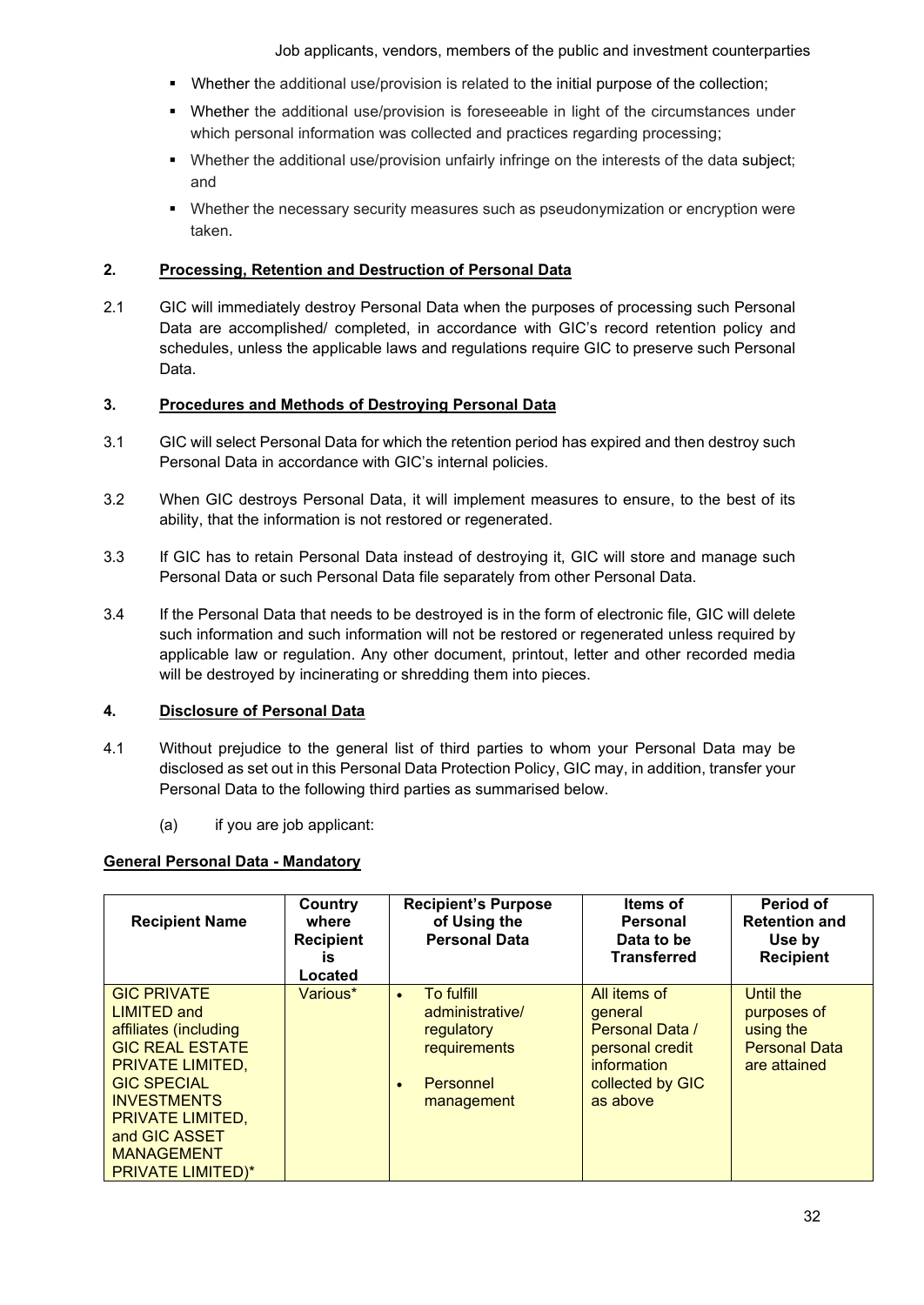## **Unique Identification Information - Mandatory**

| <b>Recipient Name</b>                                                                                                                                                                                                                                              | Country<br>where<br><b>Recipient</b><br>is.<br>Located | <b>Recipient's</b><br><b>Purpose of</b><br><b>Using the Unique</b><br><b>Identification</b><br><b>Information</b> | <b>Items of</b><br><b>Unique</b><br><b>Identification</b><br>Information to<br>be<br><b>Transferred</b>      | Period of<br><b>Retention</b><br>and Use<br>by<br><b>Recipient</b>                                      |
|--------------------------------------------------------------------------------------------------------------------------------------------------------------------------------------------------------------------------------------------------------------------|--------------------------------------------------------|-------------------------------------------------------------------------------------------------------------------|--------------------------------------------------------------------------------------------------------------|---------------------------------------------------------------------------------------------------------|
| <b>GIC PRIVATE</b><br><b>LIMITED and</b><br>affiliates (including<br><b>GIC REAL ESTATE</b><br><b>PRIVATE LIMITED,</b><br><b>GIC SPECIAL</b><br><b>INVESTMENTS</b><br><b>PRIVATE LIMITED,</b><br>and GIC ASSET<br><b>MANAGEMENT</b><br><b>PRIVATE</b><br>LIMITED)* | Various*                                               | To fulfil<br>$\bullet$<br>administrative/<br>regulatory<br>requirements<br>Personnel<br>$\bullet$<br>management   | All items of<br>unique<br><i>identification</i><br><i>information</i><br>collected by<br><b>GIC as above</b> | <b>Until the</b><br>purposes of<br>using the<br>unique<br>identification<br>information<br>are attained |

## **Sensitive Information - Mandatory**

| <b>Recipient</b><br><b>Name</b>                                                                                                                                                                                                                                                            | Country<br>where<br><b>Recipient is</b><br>Located | <b>Recipient's</b><br><b>Purpose of</b><br>Using the<br><b>Sensitive</b><br><b>Information</b>     | Items of<br><b>Sensitive</b><br><b>Information</b><br>to be<br><b>Transferred</b>      | Period of<br><b>Retention</b><br>and Use<br>by<br><b>Recipient</b>                |
|--------------------------------------------------------------------------------------------------------------------------------------------------------------------------------------------------------------------------------------------------------------------------------------------|----------------------------------------------------|----------------------------------------------------------------------------------------------------|----------------------------------------------------------------------------------------|-----------------------------------------------------------------------------------|
| <b>GIC PRIVATE</b><br><b>LIMITED and</b><br>affiliates<br>(including GIC<br><b>REAL ESTATE</b><br><b>PRIVATE</b><br><b>LIMITED, GIC</b><br><b>SPECIAL</b><br><b>INVESTMENTS</b><br><b>PRIVATE</b><br>LIMITED, and<br><b>GIC ASSET</b><br><b>MANAGEMEN</b><br><b>T PRIVATE</b><br>LIMITED)* | Various*                                           | To fulfil<br>$\bullet$<br>administrative/<br>regulatory<br>requirements<br>Personnel<br>management | All items of<br>sensitive<br><i>information</i><br>collected by<br><b>GIC as above</b> | Until the<br>purposes of<br>using the<br>sensitive<br>information<br>are attained |

\* GIC has been transferring personal information including unique identification information and sensitive information to third party recipients including GIC headquarters/affiliates. Please see <u>http://www.gic.com.sg/contact </u>for information on the GIC headquarters/affiliates.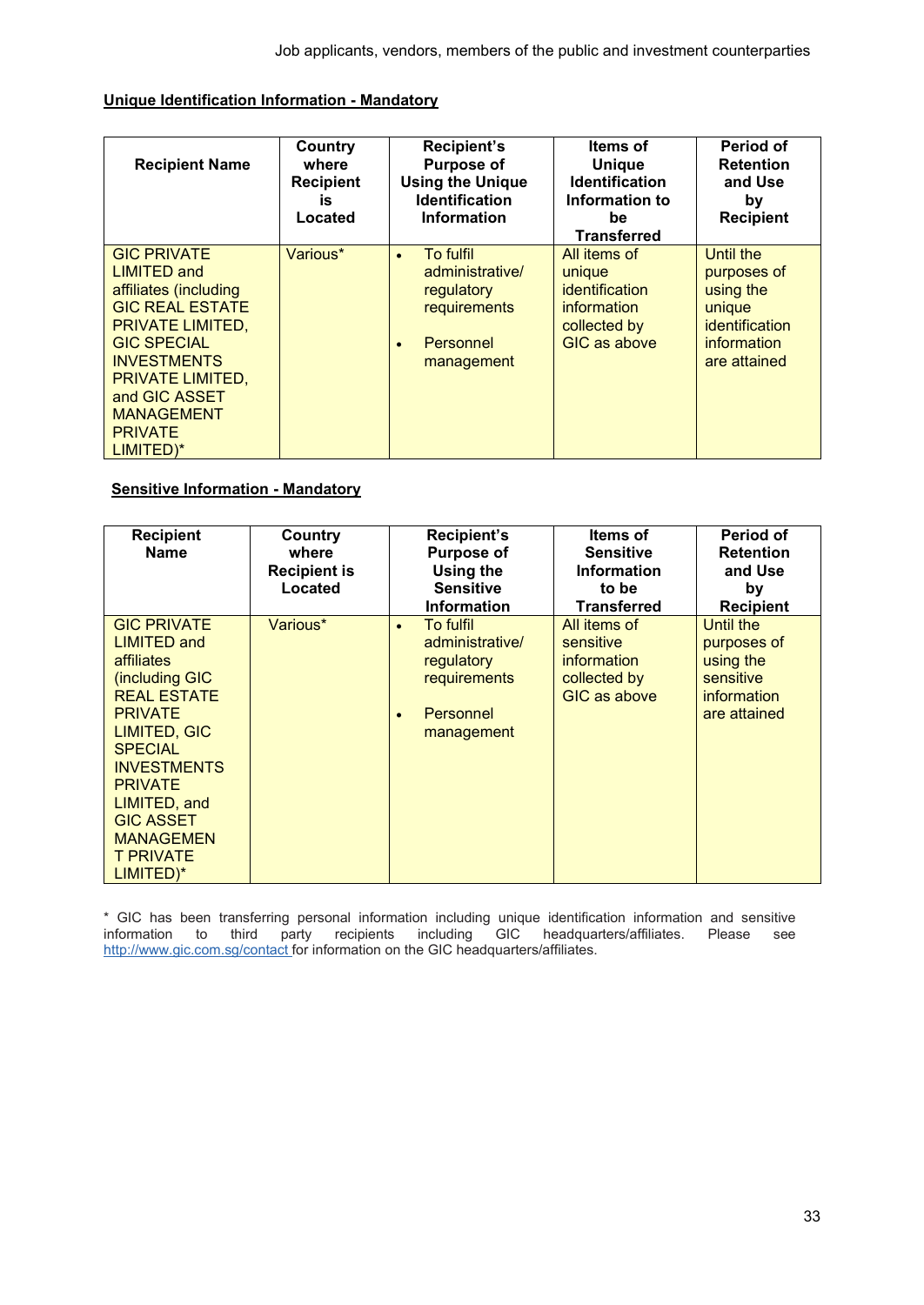## **5. Delegation of Personal Data Processing Services**

5.1 GIC delegates Personal Data processing services as follows and will notify any changes in the delegatees and the details of delegated services through this Korea Addendum.

| <b>Delegatee</b>                                            | <b>Details of Delegated Services</b>                                                                                                                                                                                                                           |
|-------------------------------------------------------------|----------------------------------------------------------------------------------------------------------------------------------------------------------------------------------------------------------------------------------------------------------------|
| <b>GIC PRIVATE LIMITED</b>                                  | Reviewing and processing the job applicant's application; reviewing<br>the vendor's profile and managing the vendor relationship; operating<br>and managing office security systems (including facial verification<br>systems) and providing technical support |
| <b>GIC REAL ESTATE</b><br>PRIVATE LIMITED                   | Reviewing and processing the job applicant's application; reviewing<br>the vendor's profile and managing the vendor relationship                                                                                                                               |
| <b>GIC SPECIAL</b><br><b>INVESTMENTS</b><br>PRIVATE LIMITED | Reviewing and processing the job applicant's application; reviewing<br>the vendor's profile and managing the vendor relationship                                                                                                                               |
| <b>GIC ASSET</b><br><b>MANAGEMENT</b><br>PRIVATE LIMITED    | Reviewing and processing the job applicant's application; reviewing<br>the vendor's profile and managing the vendor relationship                                                                                                                               |
| SAP ASIA PTE LTD                                            | Operating and managing the server that stores the Personal Data<br>collected by GIC and providing technical support to GIC                                                                                                                                     |
| Symphony<br>Communication<br>Services, LLC                  | Operating and managing the server that stores the Personal Data<br>collected by GIC and providing technical support to GIC                                                                                                                                     |
| <b>Microsoft Operations</b><br>Pte Ltd                      | Operating and managing the servers that store the Personal Data<br>collected by GIC and providing technical support to GIC                                                                                                                                     |
| <b>Sinovision Technology</b><br><b>Private Limited</b>      | Operating and managing office security systems (including facial<br>verification systems) and providing technical support                                                                                                                                      |
| <b>Yitu Private Limited</b>                                 | Operating and managing the office security system (including facial<br>verification systems) and providing technical support                                                                                                                                   |

# **6. Protection of Personal Data**

- 6.1 The security of your Personal Data is important to us. In accordance with privacy laws, we have adopted reasonable security practices and procedures to safeguard the Personal Data under our control against unauthorised access, disclosures and other similar risks. Access to your Personal Data is restricted to those parties who need to know such Personal Data in relation to the purposes specified in this Personal Data Protection Policy.
- 6.2 While we will endeavour to take all reasonable and appropriate steps to keep secure any Personal Data under our control, you acknowledge and agree that we cannot provide any absolute guarantees regarding the security of your Personal Data.

# **7. Deletion of Personal Data; Suspension of Processing of Personal Data**

7.1 In addition to the rights granted under the main Personal Data Protection Policy, if you would like to request the deletion of your Personal Data or the suspension of the processing of your Personal Data or would like to contact us with complaints or to seek relief regarding your Personal Data (subject to our rights at law), please contact GIC as follows:

**Department**: Legal and Compliance **Email:** [GrpLCD\\_PersonalData@gic.com.sg](mailto:GrpLCD_PersonalData@gic.com.sg) **Number**: +65 6889 8888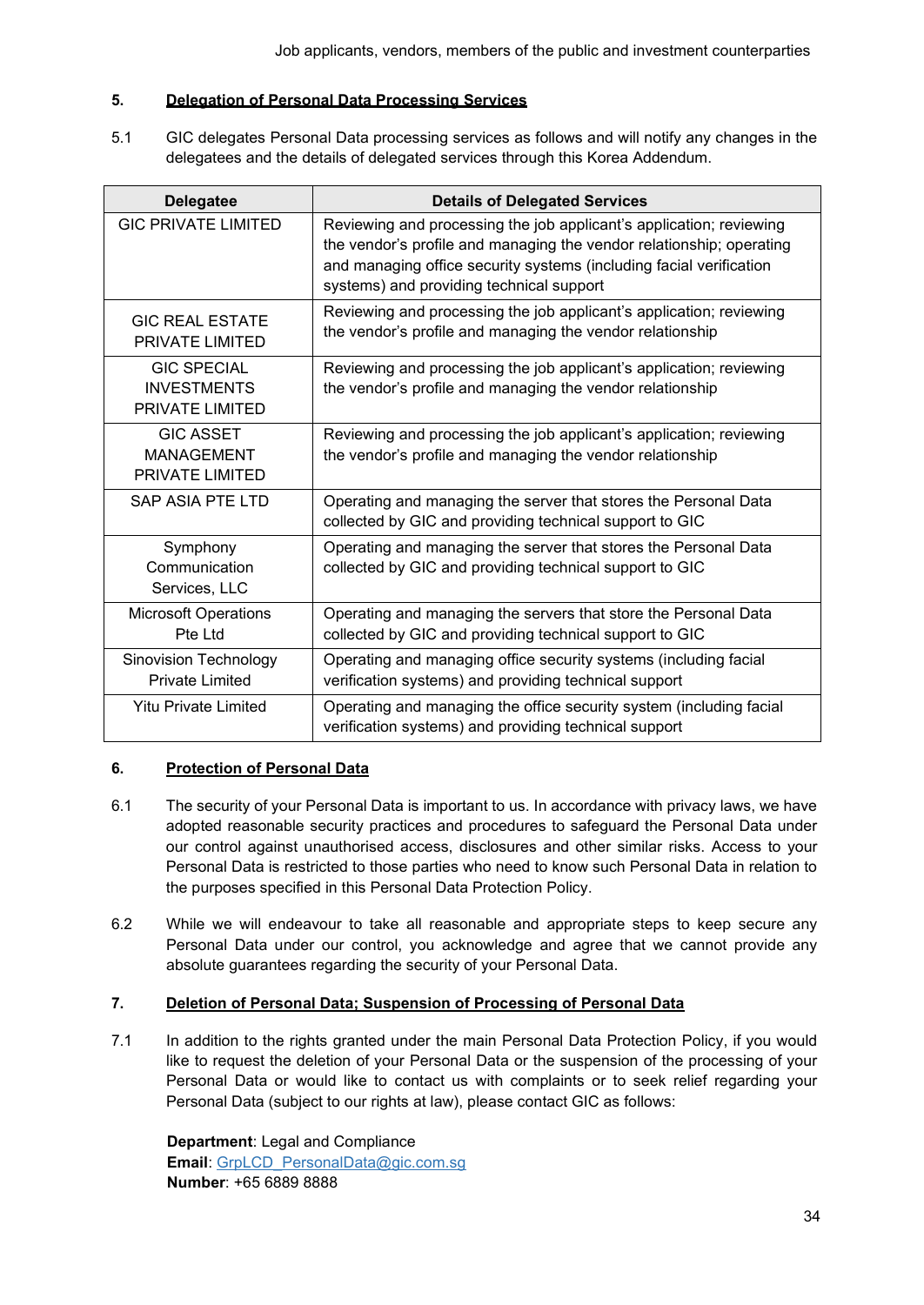- 7.2 In any of the following cases, GIC may refuse the request for suspension of processing of Personal Data made by an individual:
	- (a) if there is a special provision in law or if denying the request is necessary to comply with legal obligations;
	- (b) if such an act is likely to inflict damages upon another person's life or body or unfairly infringe upon another person's property and other rights; or
	- (c) if performing the contract becomes difficult (i.e. unable to provide the agreed services) unless the Personal Data is processed, and the individuals have not expressed a clear intention to terminate such contract.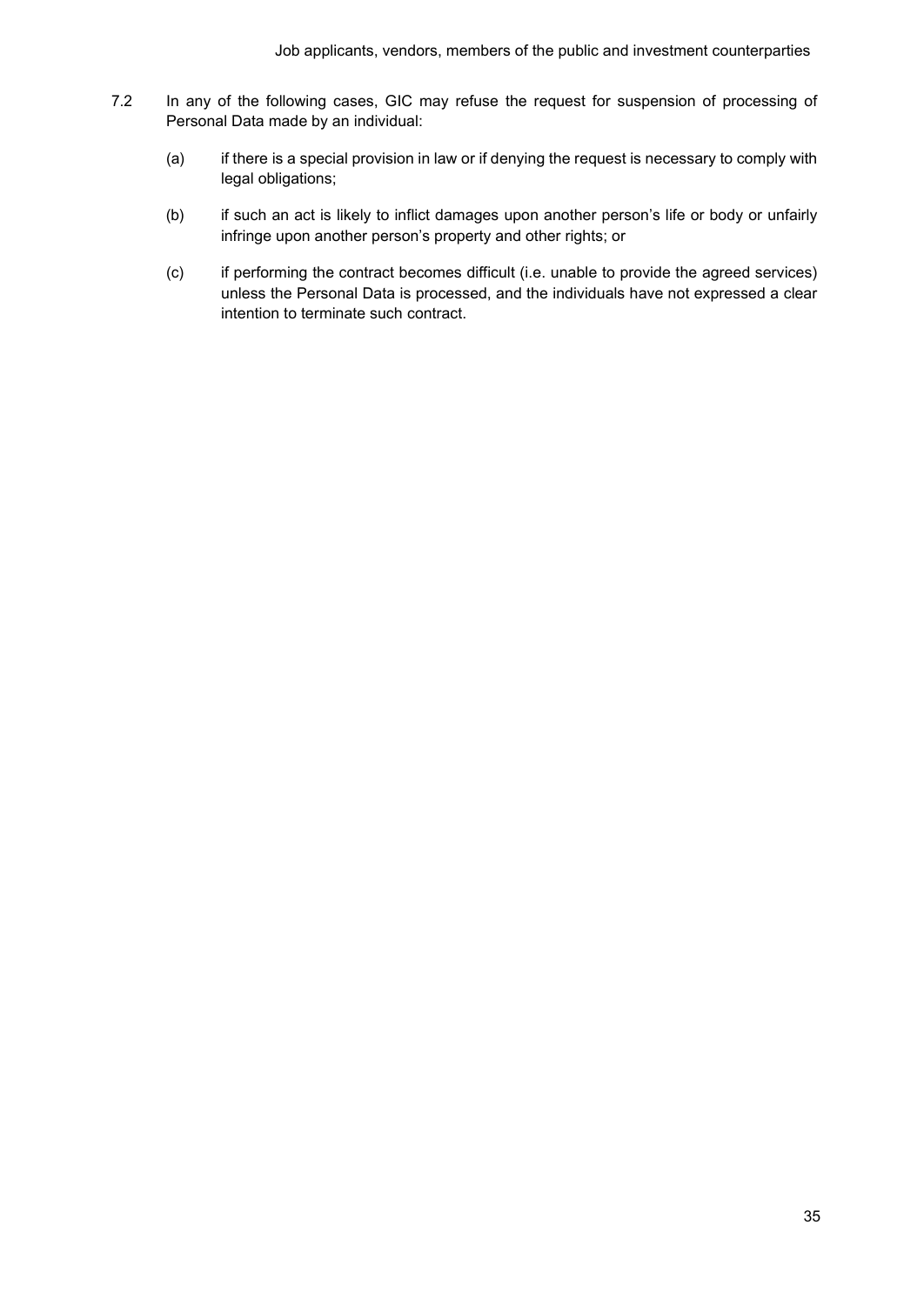# **UK Addendum**

<span id="page-35-0"></span>**This addendum to the Personal Data Protection Policy applies to you if your Personal Data is being collected, used, disclosed or processed by us in the UK. The information set out in this UK Addendum relates solely to UK related processing of Personal Data, and in the event of any conflict or inconsistency between the Personal Data Protection Policy and the terms of this UK Addendum, this UK Addendum shall govern and prevail.**

**This UK Addendum sets out the basis on which any of your Personal Data will be collected, stored and used by us.**

# **QUICK GUIDE TO CONTENTS**

- 1. [Introduction](#page-35-1)
- 2. [What Personal Data does GIC collect?](#page-35-0)
- 3. [How does GIC use Personal Data?](#page-37-0)
- 4. [Does GIC disclose Personal Data?](#page-39-0)
- 5. [How long does GIC retain Personal Data?](#page-40-0)
- 6. [How does GIC transfer Personal Data?](#page-40-1)
- 7. [How does GIC keep Personal Data secure?](#page-40-2)
- 8. [Your Privacy Rights](#page-41-0)
- 9. [Changes to this UK Addendum](#page-42-0)
- 10. [Contact Us](#page-42-1)

### <span id="page-35-1"></span>1. **Introduction**

1.1 For the purposes of the General Data Protection Regulation, the data controllers of your Personal Data will be the entity you interact (or intend to interact) with. If within the United Kingdom this will be either GIC Private Limited, GIC (London) Private Limited or GIC Real Estate International Pte Ltd, London Office (collectively termed as "GIC" in this UK Addendum). If your application relates to any of our other entities outside the United Kingdom, please see the relevant countries' Addendum(s) for information on how your Personal Data is processed. GIC Private Limited (where GIC's Head Office is located), may also be a joint data controller of your Personal Data in certain circumstances.

### 2. **What Personal Data does GIC collect?**

2.1 We collect and process your Personal Data in the following ways:

### **Personal Data you give us directly**

- (a) when you submit forms or applications to us;
- (b) when you submit your resumes and/or CVs to us;
- (c) when you submit queries, requests, complaints or feedback to us;
- (d) when you respond to our request for additional Personal Data;
- (e) when you ask to be included in an email or other mailing list;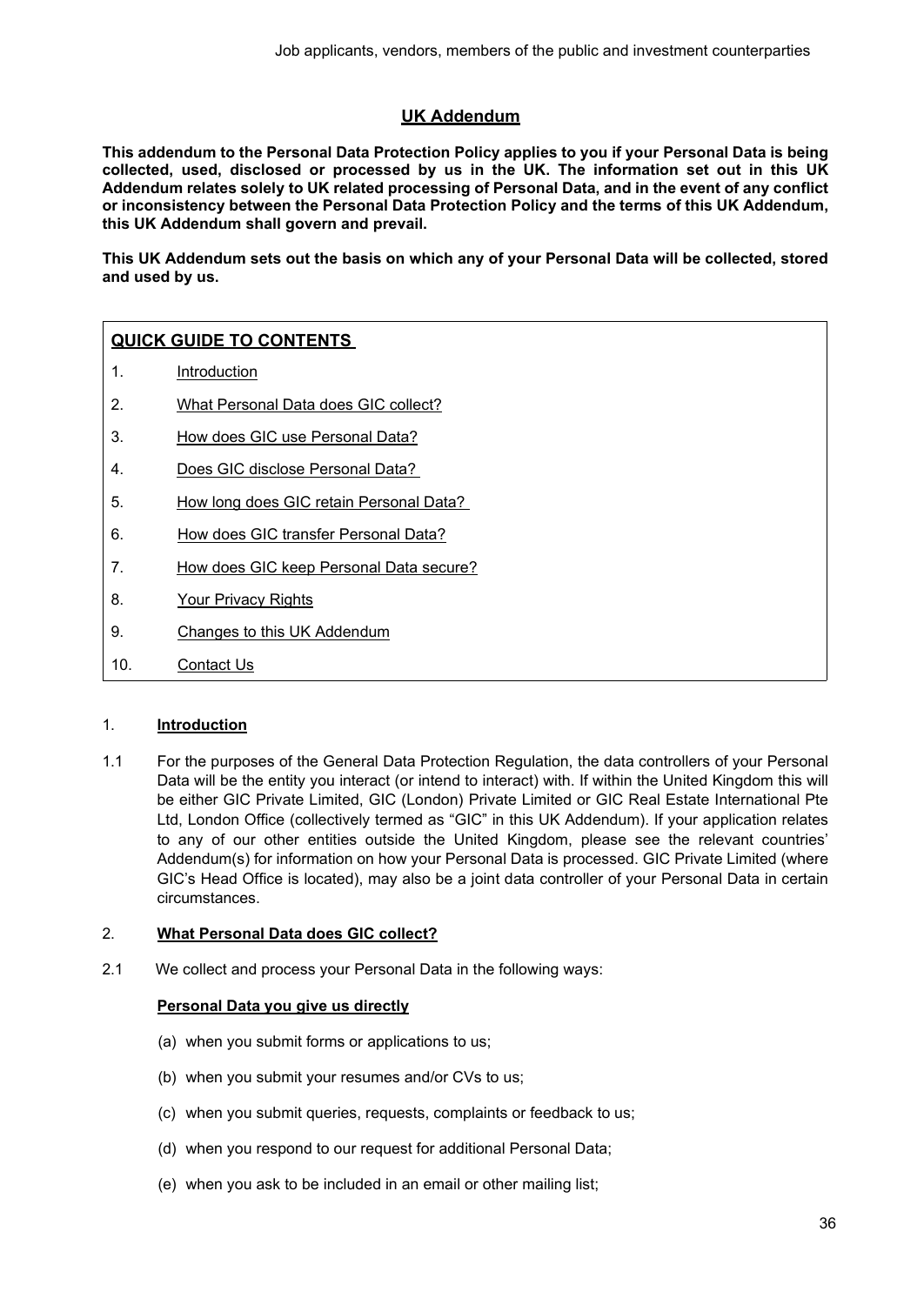- (f) when you respond to our initiatives or contact us;
- (g) when you take part in events organised by GIC;
- (h) when you give your business card to any of our employees or representatives;
- (i) when you visit any of our offices and provide visitor information;
- (j) when you are captured by any of the CCTV cameras on our premises;
- (k) when you are employed or engaged by GIC;
- (l) when you register to be a part of our alumni network; and
- (m) when you submit your Personal Data to us for any other reasons.

### **Personal Data we collect from third parties**

- (a) when you are an employee of an organisation or counterparty we do business with or otherwise engaged by such organisation or counterparty to do work that involves GIC;
- (b) when counterparties or introducers refers you to us as a potential organisation or counterparty to do business with or engaged to do work that involves GIC;
- (c) when you enter into an agreement involving any GIC owned asset with any of our managers or other representatives; and
- (d) when you take part in events organised by GIC jointly with any other third party or events organised solely by a third party; and
- (e) when a recruitment agency refers your resume to us;

#### **Personal Data we collect automatically**

We collect certain information by automated means, such as cookies and web beacons, whenever you browse our website. This could include IP address, browser type, operating system, referring URLs, information on actions taken on our websites, and dates and times of visits.

#### **Personal Data you provide about another person**

In certain circumstances, you provide us with Personal Data of other people (e.g. information of your dependents, spouse, children and/or parents). By submitting such information to us, you represent and warrant to us that they have read and understood this Personal Data Protection Policy and that you have obtained the requisite consent of such third party and/or are authorized to provide us with such Personal Data for the relevant purposes contained in this Addendum.

2.2 You are to ensure that all Personal Data submitted to us is complete, accurate, true and correct. Failure on your part to do so or where you decline to provide certain Personal Data we require, may result in our inability to provide you with the relevant services/ support. This is also the case where we require certain Personal Data and you decline to provide this.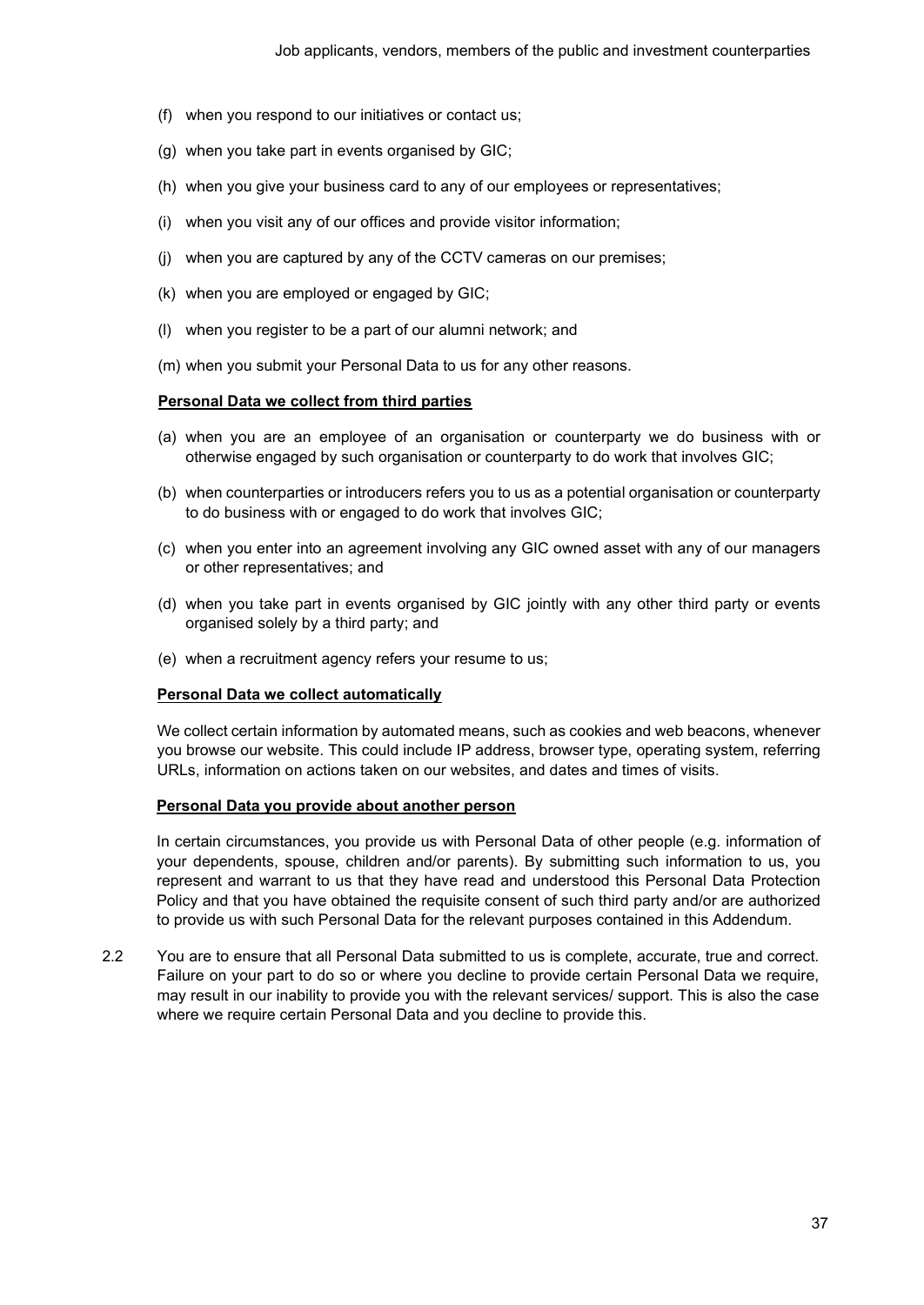## <span id="page-37-0"></span>3. **How does GIC use Personal Data?**

3.1 We generally collect, use, discloses and processes your Personal Data and Personal Data of others you pass to us for the following purposes:

### (a) **To provide a requested service or carry out a contract with you**

• carrying out our obligations arising from any contract we enter into with you.

### (b) **Where we have your consent**

• contacting you, including by email, SMS and telephone to provide you with direct marketing communications, including newsletters and event invites. We will only do so when we receive your consent and in line with your preferences on the communications that you have indicated. You may opt-out or retract your consent to receive such communications at any time.

### (c) **Where we have a legitimate interest**

- contacting you, including by email, SMS, messaging services such as Whatsapp, WeChat, etc and telephone in the ordinary course of our investment and operational activities, where we have a business relationship with you. You are able to object to receiving such communications at any time;
- investigating and addressing enquiries, questions and complaints and responding to any feedback;
- managing the infrastructure and business operations of GIC and complying with internal policies and procedures, including providing you with access and/or use of websites, systems and infrastructure;
- facilitating investments, business asset transactions (which may include but is not limited to any merger, acquisition or asset sale) and business agreements with counterparties;
- matching any Personal Data we hold which relates to you for any of the purposes listed herein;
- verifying your identity and conducting background checks and due diligence;
- conducting profiling and data analytics for the purpose of (i) system and process improvements, (ii) risk/fraud management, (iii) regulatory and compliance risk management, (iv) investment insights and (v) enhancements to human resources processes;
- dispute resolution, preventing, detecting and investigating non-compliance with laws, regulations, and internal corporate policies, including fraud and financial crimes, analysing and managing other commercial risks and risks arising from GIC's operations and investment activities;
- protecting and enforcing our contractual and legal rights and obligations;
- conducting audits, reviews and analysis of our internal processes; and/or
- fulfilling GIC's legal, contractual or regulatory obligations, including complying with any applicable laws, regulations, rules, codes of practice or guidelines or to assist in law enforcement and investigations by relevant authorities;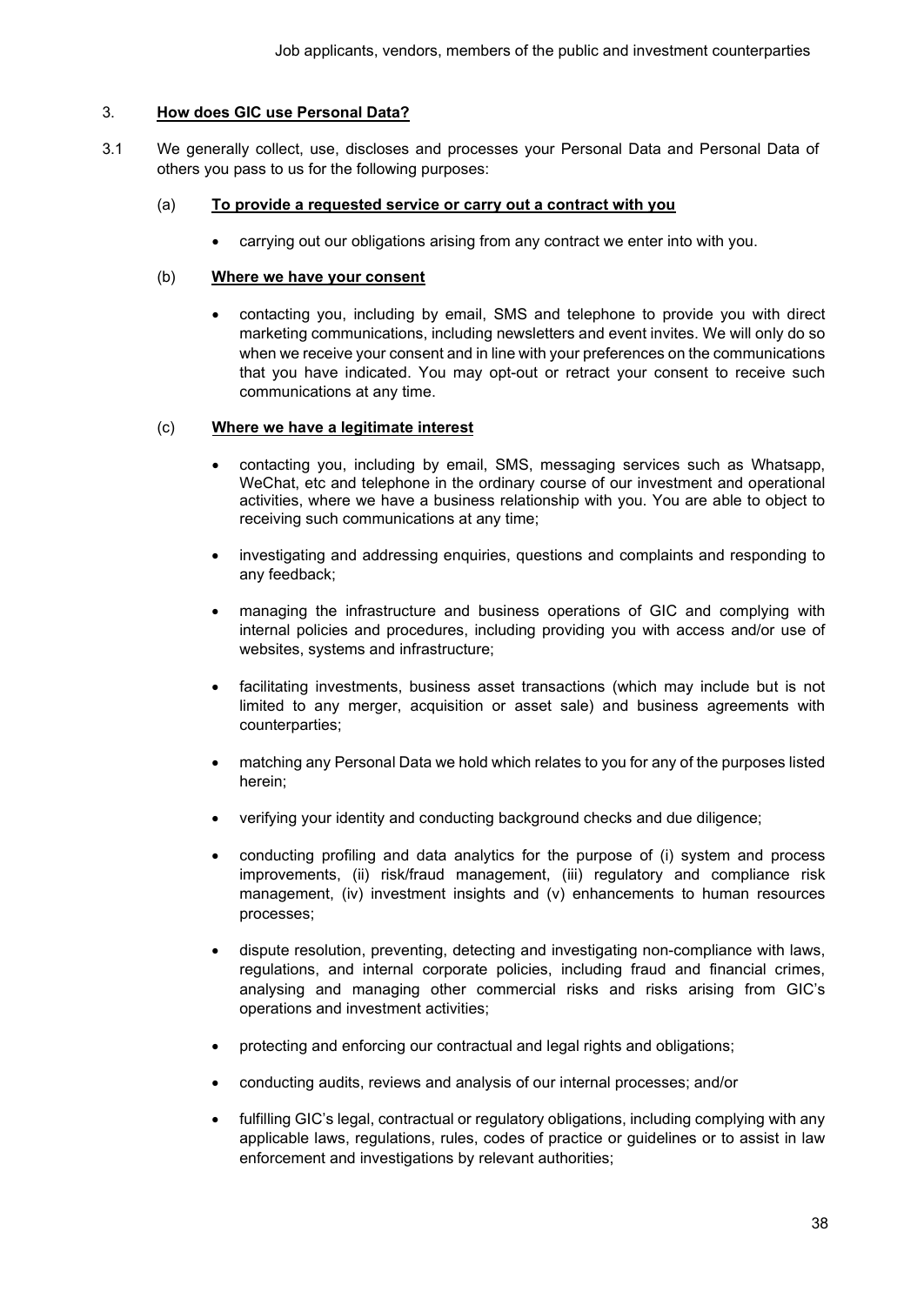- if you are an employee, officer or owner of an external service provider or vendor:
	- $\circ$  verifying and processing your personal particulars and assessing your organisation's and/or your suitability, eligibility or qualification as an external service provider or vendor for GIC as well as your organisation's and your financial status;
	- o communicating with you to inform you of changes and developments to GIC's policies, terms and conditions and other administrative information;
	- o managing project tenders and quotations, processing orders or managing the supply of goods and services;
	- o creating and maintaining profiles of our service providers and vendors in our system database;
	- o processing and payment of vendor invoices and bills; and/or
	- o purposes reasonably related to any of the above.
- if you are an employee, officer or owner of our investment counterparties, including our joint venture partners, brokers, investee companies etc
	- (i) verifying and processing your personal particulars to maintain accurate records;
	- (ii) communicating with you to inform you of changes and developments to GIC's policies, terms and conditions and other administrative information;
	- (iii) creating and maintaining profiles of our investment counterparties in our system database; and/or
	- (iv) purposes reasonably related to any of the above.
- if you are a job applicant:
	- (i) verifying and processing your personal particulars, processing your application, evaluating your suitability, eligibility or qualification for employment with GIC as well as assessing your financial status;
	- (ii) communicating with you to inform you of changes and developments to GIC's policies, terms and conditions and other administrative information;
	- (iii) sending you updates and alerts related to job applications which you may have requested for;
	- (iv) conducting market research for statistical, profiling and statistical analysis for the improvement of services provided to you; and/or
	- (v) purposes reasonably related to any of the above.
- 3.2 Where we rely on legitimate interest as a grounds for processing, we carry out a 'balancing test' to ensure that our processing is necessary and that your fundamental rights of privacy are not outweighed by our legitimate interests, before we go ahead with such processing. We keep a record of these balancing tests. **You have a right to the information contained in these balancing tests on request, and can find out more by contacting us via the details in Section 10.**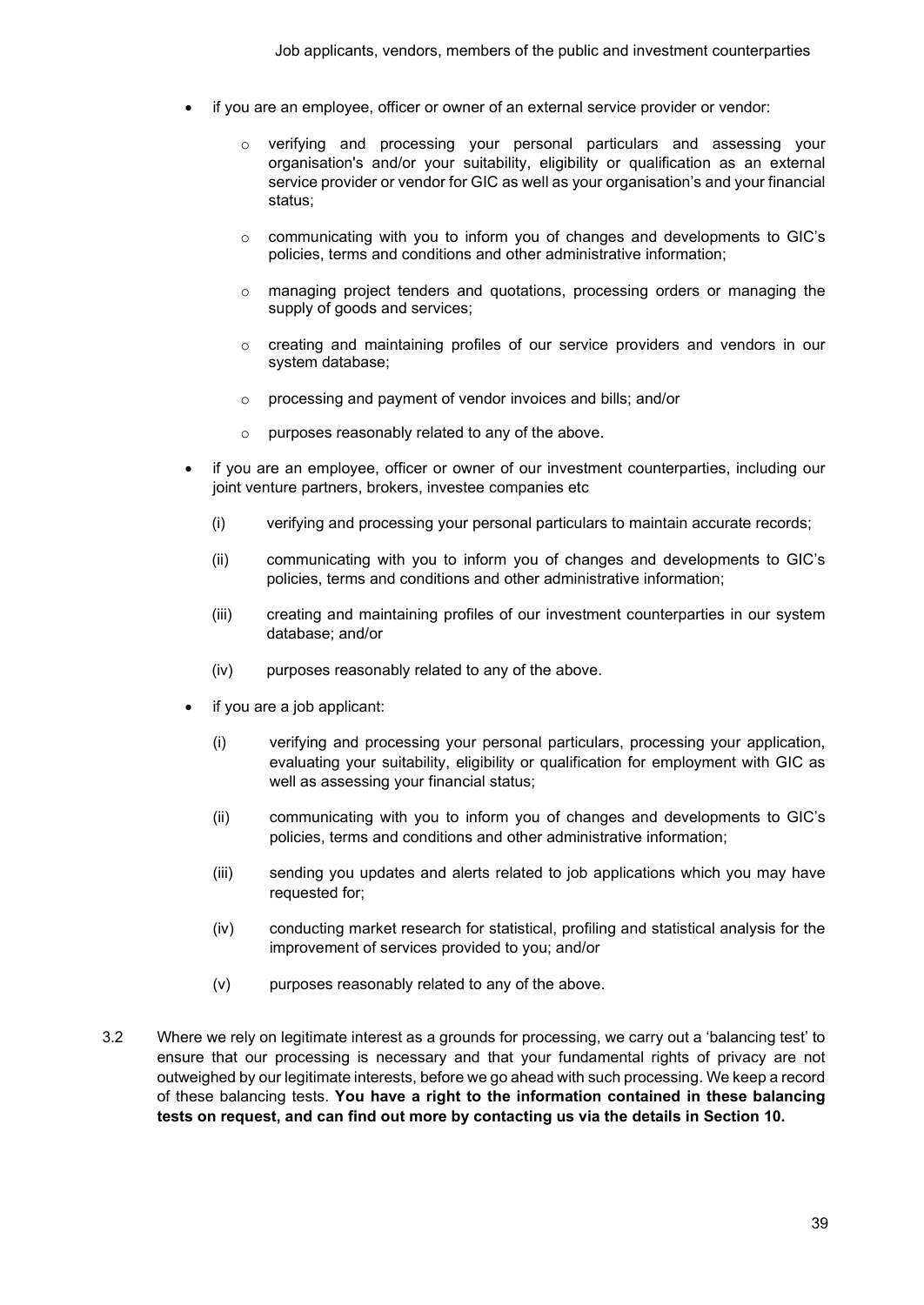- 3.3 In many cases, you will be obliged to provide your Personal Data to us, because we will need it (for example to manage our relationship with you). However, there may be some instances where the provision of your Personal Data is voluntary. We will notify you of this at the point of data collection.
- 3.4 In the event that we collect any Special Category of Personal Data about you during our employee recruitment process which relates to criminal offences information for the purposes of carrying out background checks, we collect only personal data necessary for these background checks and will only do this where you have been informed and have given your explicit consent to our collection and use of your Special Category of Personal Data.

### <span id="page-39-0"></span>4. **Does GIC disclose Personal Data?**

- 4.1 GIC will take reasonable steps to protect your Personal Data against unauthorised disclosure. Subject to the provisions of any applicable law, your Personal Data may be disclosed to the parties listed below (whether located in your local jurisdiction or overseas), for the purposes listed above (where applicable) to:
	- (a) other entities within the GIC group for internal reasons, primarily for business and operational purposes in line with this policy;
	- (b) insurance companies and brokers in connection with staff insurance;
	- (c) recruitment agencies;
	- (d) agents, contractors or third party service providers who provide operational services to GIC, such as courier services, telecommunications, information technology, advertising, payment, payroll, processing, training, employment, market research, storage, archival, customer support, investigation services or other services to GIC;
	- (e) any business partner, investor, assignee or transferee (actual or prospective) to facilitate business asset transactions (which may extend to any mergers, acquisitions and debt or asset sale);
	- (f) banks, regulators advisers and deal counterparties where necessary for the purposes of carrying out KYC checks;
	- (g) local and overseas financial institutions and their respective service providers;
	- (h) our professional advisers such as our consultants, auditors and lawyers;
	- (i) business and charity partners in relation to events planning;
	- (j) with trusted third-party suppliers of information verification services where necessary for the purposes of validating the information you provide to us in the course of interacting with us or entering into a contract with us;
	- (k) relevant government regulators, government ministries, statutory boards, embassies, or authorities and/or law enforcement agencies, whether local or overseas, to comply with any directions, laws, regulations, rules, codes of practice or guidelines, or schemes issued or administered by any of them; and/or
	- (l) any other party to whom you authorise us to disclose your Personal Data.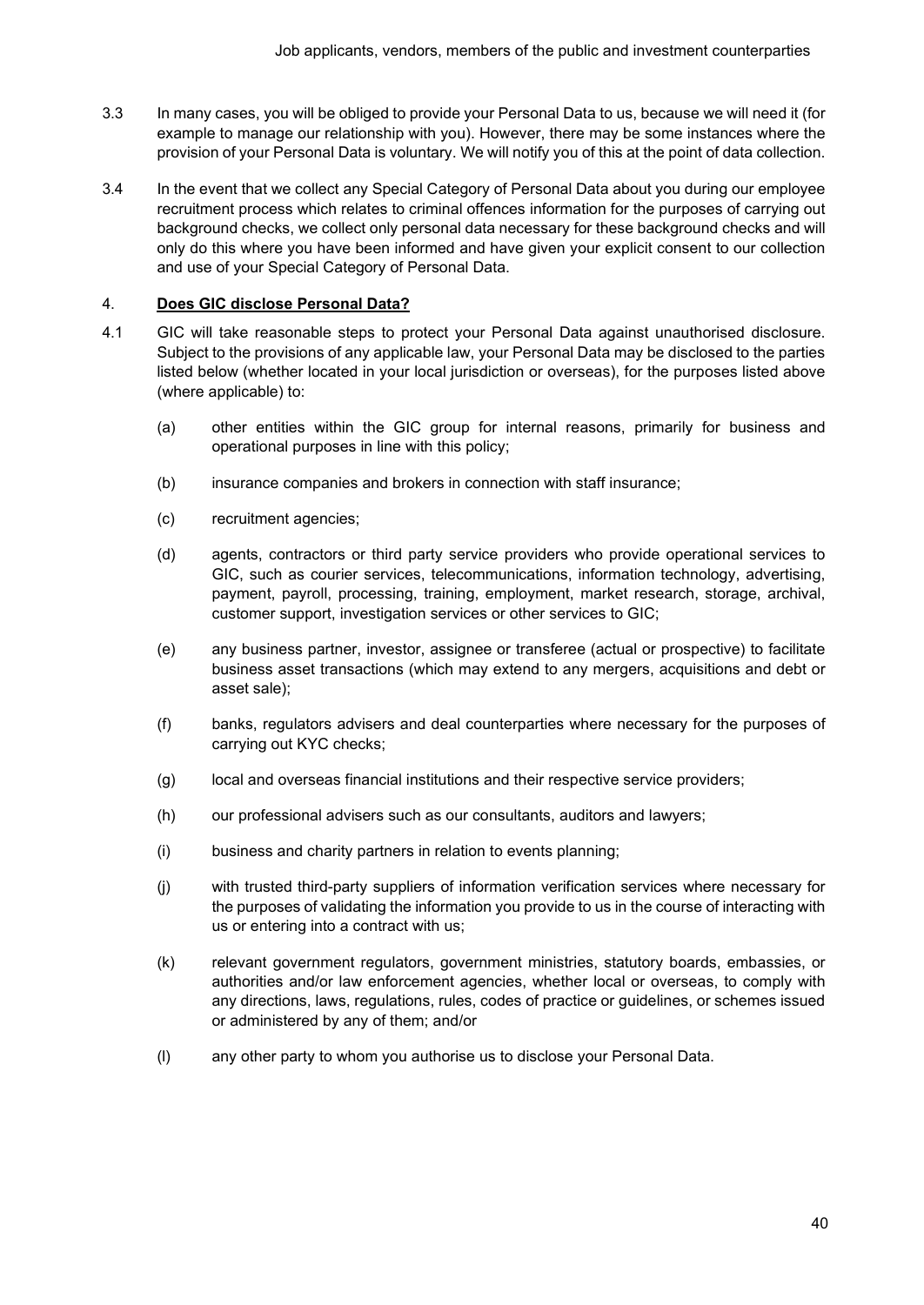## <span id="page-40-0"></span>5. **How long does GIC retain Personal Data?**

- 5.1 We only retain your Personal Data for as long as is necessary for us to use your information for the purposes outlined in this UK Addendum. Please be advised that we may retain some of your information after you cease to interact with GIC, for instance if this is necessary in the interest of our legitimate interest such as for business administration purposes.
- 5.2 We retain your Personal Data in accordance with our internal Record Retention Policy. When determining the relevant retention periods, the following factors may form part of the overall consideration:
	- (a) our contractual obligations and rights in relation to the Personal Data involved;
	- (b) legal obligation(s) under applicable law to retain data for a certain period;
	- (c) our legitimate interest where we have carried out a balancing test;
	- (d) statute of limitations under applicable law(s);
	- (e) (potential) disputes/litigation; and / or
	- (f) guidelines issued by relevant data protection authorities.

Otherwise, we securely erase your information where we no longer require your Personal Data for the purposes collected and have no legitimate reason to retain such Personal Data.

## <span id="page-40-1"></span>6. **How does GIC transfer Personal Data?**

Your Personal Data will be stored in external servers located in Australia, Singapore, Hong Kong, Germany and Netherlands. We may also transfer your Personal Data for the purposes stated in this UK Addendum, to parties located in other countries and territories outside the UK or outside the EEA (e.g. to the GIC head office in Singapore). We will endeavour to inform you of the countries that your Personal Data will be transferred to prior to any such transfers. You may also reach out to us via the contact details in Section 10 "Contact Us" at any point of time to have the latest list of countries.

Where your Personal Data is transferred to locations outside the EEA, we ensure adequate measures are in place to offer equivalent protection as your information would receive within the EEA and in compliance with the EU General Data Protection Regulation 2016/679. We have in place EU Model Contractual Clauses as an adequate safeguard for transfers outside the EEA and between GIC entities which are governed by our intra-group transfer agreement. To find out more about how we safeguard your information in relation to transfers outside the EEA, please contact us via the contact details in Section 10 "Contact Us".

### <span id="page-40-2"></span>7. **How does GIC keep Personal Data secure?**

7.1 We maintain appropriate administrative, technical and physical safeguards to protect your personal data against loss, misuse, unauthorised access, disclosure, alteration or destruction.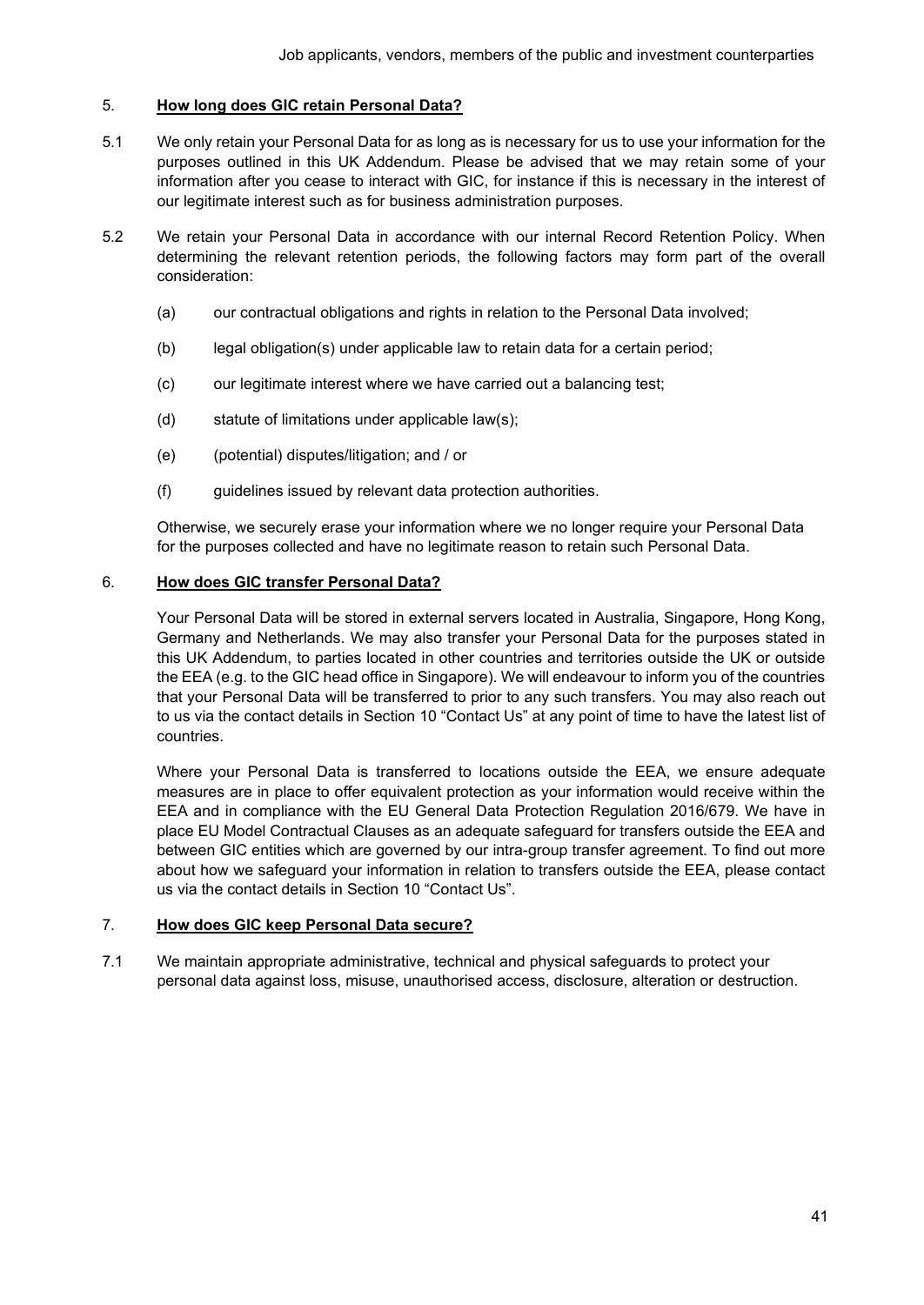# <span id="page-41-0"></span>8. **Your Privacy Rights**

By law, you have a number of rights (subject to certain conditions) when it comes to your Personal Data. Further information and advice about your rights can be obtained from the data protection regulator in your country. You can exercise any of these rights by contacting us via the details in Section 10 below:

| <b>Rights</b>                        | What does this mean?                                                                                                                                                                                                                                                                                                                                                             |
|--------------------------------------|----------------------------------------------------------------------------------------------------------------------------------------------------------------------------------------------------------------------------------------------------------------------------------------------------------------------------------------------------------------------------------|
| The right to object to<br>processing | You have the right to object to certain types of processing, including the<br>purpose of contacting you, including by email, SMS, messaging services such<br>as What Sapp, WeChat, etc and telephone in the ordinary course of our<br>investment and operational activities, where we have a business relationship<br>with you.                                                  |
| The right to be<br>informed          | You have the right to be provided with clear, transparent and easily<br>understandable information about how we use your Personal Data and your<br>rights. This is why we're providing you with the information in this Addendum.<br>If we intend to use your Personal Data in a way not covered by this policy, we<br>will continue to keep you informed prior to any such use. |
| The right of access                  | You have the right to obtain access to your Personal Data (if we're processing<br>it), and certain other information (similar to that provided in this Addendum).<br>This is so that you are aware and can check that we are using your Personal<br>Data in accordance with data protection law.                                                                                 |
| The right to<br>rectification        | You are entitled to have your Personal Data corrected if it is inaccurate or<br>incomplete.                                                                                                                                                                                                                                                                                      |
| The right to erasure                 | This is also known as 'the right to be forgotten' and, in simple terms, enables<br>you to request the deletion or removal of your Personal Data where there is<br>no compelling reason for us to keep using it. This is not a general right to<br>erasure though there are exceptions.                                                                                           |
| The right to restrict<br>processing  | You have rights to 'block' or suppress further use of your Personal Data. When<br>processing is restricted, we can still store your Personal Data, but may not use<br>it further. We keep lists of people who have asked for further use of their<br>Personal Data to be 'blocked' to make sure the restriction is respected in<br>future.                                       |
| The right to data<br>portability     | You have rights to obtain and reuse your information for your own purposes<br>across different services. For example, if you decide to switch to a new<br>provider, this enables you to move, copy or transfer your information easily<br>between our IT systems and theirs safely and securely, without affecting its<br>usability.                                             |
| The right to lodge a<br>complaint    | You have the right to lodge a complaint about the way we handle or process<br>your information with your relevant national data protection regulator. See<br>details of the UK data protection regulator via the details in Section 10.                                                                                                                                          |
| The right to<br>withdraw consent     | If you have given your consent to anything we do with your Personal Data, you<br>have the right to withdraw your consent at any time (although if you do so, it<br>does not mean that anything we have done with your consent up to that point<br>is unlawful). This includes the right to withdraw consent to us using your<br>Personal Data for marketing purposes.            |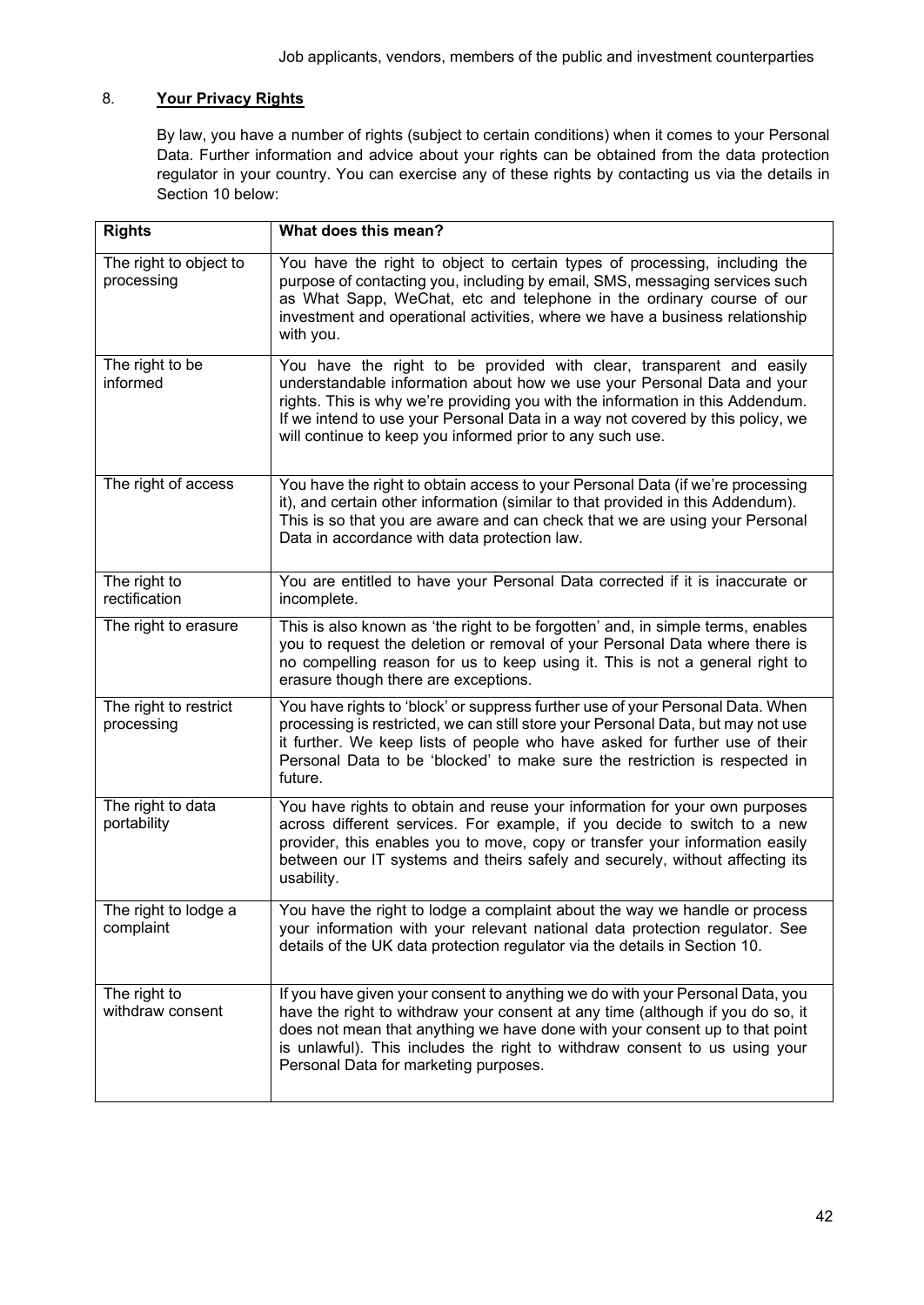8.1 We usually act on the requests to exercise these rights and provide information free of charge, but may charge a reasonable fee to cover our administration costs of providing the information for baseless or excessive/repeated requests or further copies of the same information. Alternatively, we may be entitled to refuse to act on the request.

Please consider your request responsibly before submitting it. We will respond to any requests as soon as we can. Generally, this will be within one month from when we receive your request but, if the request is going to take longer to deal with, we will let you know in advance.

# <span id="page-42-0"></span>9. **Changes to this UK Addendum**

9.1 We may periodically make changes to this UK Addendum. We will endeavour to notify you of any significant changes where we have a relationship with you and otherwise post updated versions on this page. We recommend that you revisit this page regularly for any updates.

# <span id="page-42-1"></span>10. **Contact Us**

- 10.1 If you:
	- (a) have any questions or feedback relating to your Personal Data or our Personal Data Protection Policy (in particular this Addendum); or
	- (b) would like to obtain information about or exercise any of your Rights as set out in this Personal Data Protection Policy, contact:
		- (i) **Name: Lynn Hew Ooi Lyn**
		- (ii) **Email:** [lynnhew@gic.com.sg](mailto:lynnhew@gic.com.sg)
		- (iii) **Contact number:** +65-68898377

If you are not satisfied with our response to a complaint you have made, or think we are not complying with data protection law, you can make a complaint to the UK data protection regulator - the Information Commissioner's Office:

**Address:** Wycliffe House, Water Lane, Wilmslow, Cheshire SK9 5AF

**Phone number:** 0303 123 1113

**Website:** <https://ico.org.uk/make-a-complaint/>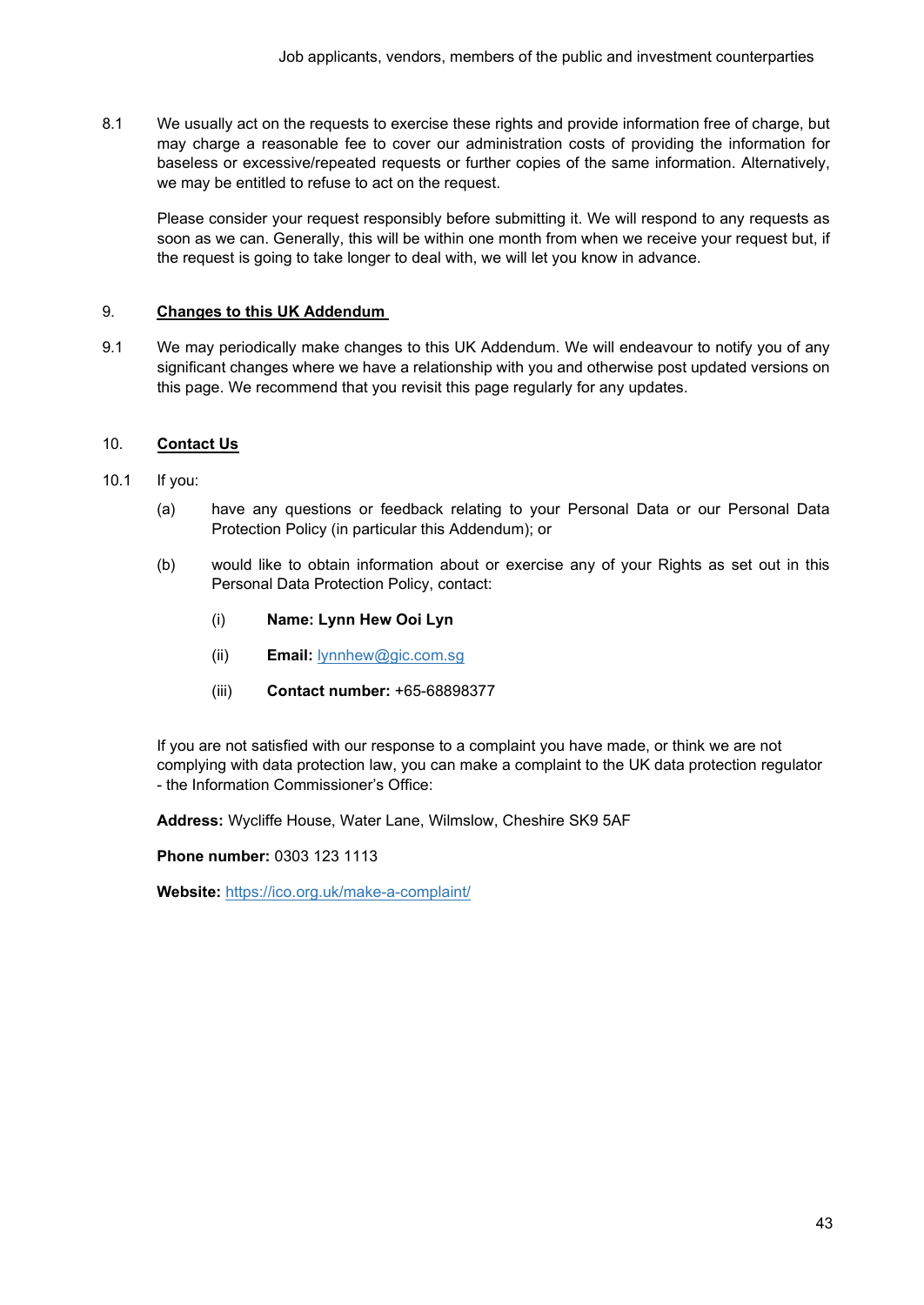# **US Addendum**

(last updated 31 May 2022)

<span id="page-43-0"></span>**This addendum to the Personal Data Protection Policy applies to you if your Personal Data is being collected, used, disclosed or processed by us in the United States. The terms set out in this US Addendum are in addition to the terms set out in the Personal Data Protection Policy and form an integral part of the Personal Data Protection Policy. In the event of any conflict or inconsistency between the Personal Data Protection Policy and the terms of this US Addendum, this US Addendum shall govern and prevail.**

**GIC Private Limited and its subsidiaries, its overseas offices and relevant investment holding / management services companies, as well as its representatives and/or agents (collectively referred to herein as "GIC") adopts this Addendum to comply with the California Consumer Privacy Act of 2018 (CCPA) and any terms defined in the CCPA have the same meaning when used in this Addendum.** 

# **1. Information We Collect**

1.1 We collect information from our California employees and job applicants that identifies, relates to, describes, references, is reasonably capable of being associated with, or could reasonably be linked, directly or indirectly, with a particular consumer or device ("**personal information**"). In particular, GIC has collected the following categories of personal information from its employees or job applicants within the last twelve (12) months:

| Category                                                                                                                                         | Examples <sup>1</sup>                                                                                                                                                                                                                                                             | <b>Collected</b> | <b>Sources</b>                                                         | <b>Purpose</b>                                                                                                                                                                                                                         | <b>Third Parties</b>                                                                                                                                                                                                                                                                  |
|--------------------------------------------------------------------------------------------------------------------------------------------------|-----------------------------------------------------------------------------------------------------------------------------------------------------------------------------------------------------------------------------------------------------------------------------------|------------------|------------------------------------------------------------------------|----------------------------------------------------------------------------------------------------------------------------------------------------------------------------------------------------------------------------------------|---------------------------------------------------------------------------------------------------------------------------------------------------------------------------------------------------------------------------------------------------------------------------------------|
|                                                                                                                                                  |                                                                                                                                                                                                                                                                                   |                  |                                                                        |                                                                                                                                                                                                                                        | <b>Shared</b>                                                                                                                                                                                                                                                                         |
| A. Identifiers                                                                                                                                   | A real name, alias,<br>postal address,<br>unique personal<br>identifier, online<br>identifier, Internet<br>Protocol address,<br>email address,<br>account name,<br>Social Security<br>number, driver's<br>license number,<br>passport number,<br>or other similar<br>identifiers. | <b>YES</b>       | (a) Directly<br>or indirectly<br>from you<br>(b) From<br>third parties | (a) Human<br>resource<br>management and<br>job assignment<br>(b) Career<br>management<br>(c) Payment of<br>salaries<br>(d) Welfare<br>(e) Handling of<br>tax/insurance<br>(f) Compliance<br>with law or<br>performance of<br>contracts | (a) Human<br>resources<br>information<br>service<br>providers<br>(b) Financial<br>investment<br>service<br>providers<br>(c) Wellness<br>program service<br>providers<br>(d) Insurance<br>providers<br>(e) Payroll service<br>providers<br>(f) Government<br>regulators or<br>entities |
| <b>B.</b> Personal<br>information<br>categories<br>listed in the<br>California<br>Customer<br>Records statute<br>(Cal. Civ. Code<br>\$1798.80(e) | A name, signature,<br>Social Security<br>number, physical<br>characteristics or<br>description,<br>address, telephone<br>number, passport<br>number, driver's<br>license or state<br>identification card<br>number, insurance                                                     | <b>YES</b>       | (a) Directly<br>or indirectly<br>from you<br>(b) From<br>third parties | (a) Human<br>resource<br>management and<br>job assignment<br>(b) Career<br>management<br>(c) Payment of<br>salaries                                                                                                                    | (a) Human<br>resources<br>information<br>service<br>providers<br>(b) Financial<br>investment<br>service<br>providers                                                                                                                                                                  |

<span id="page-43-1"></span><sup>&</sup>lt;sup>1</sup> Examples listed herein are illustrative of the types of personal information included in each category and may or may not be the specific types of personal information collected on an individual employee or job applicant. Additionally, some personal information included in these categories may overlap with other categories.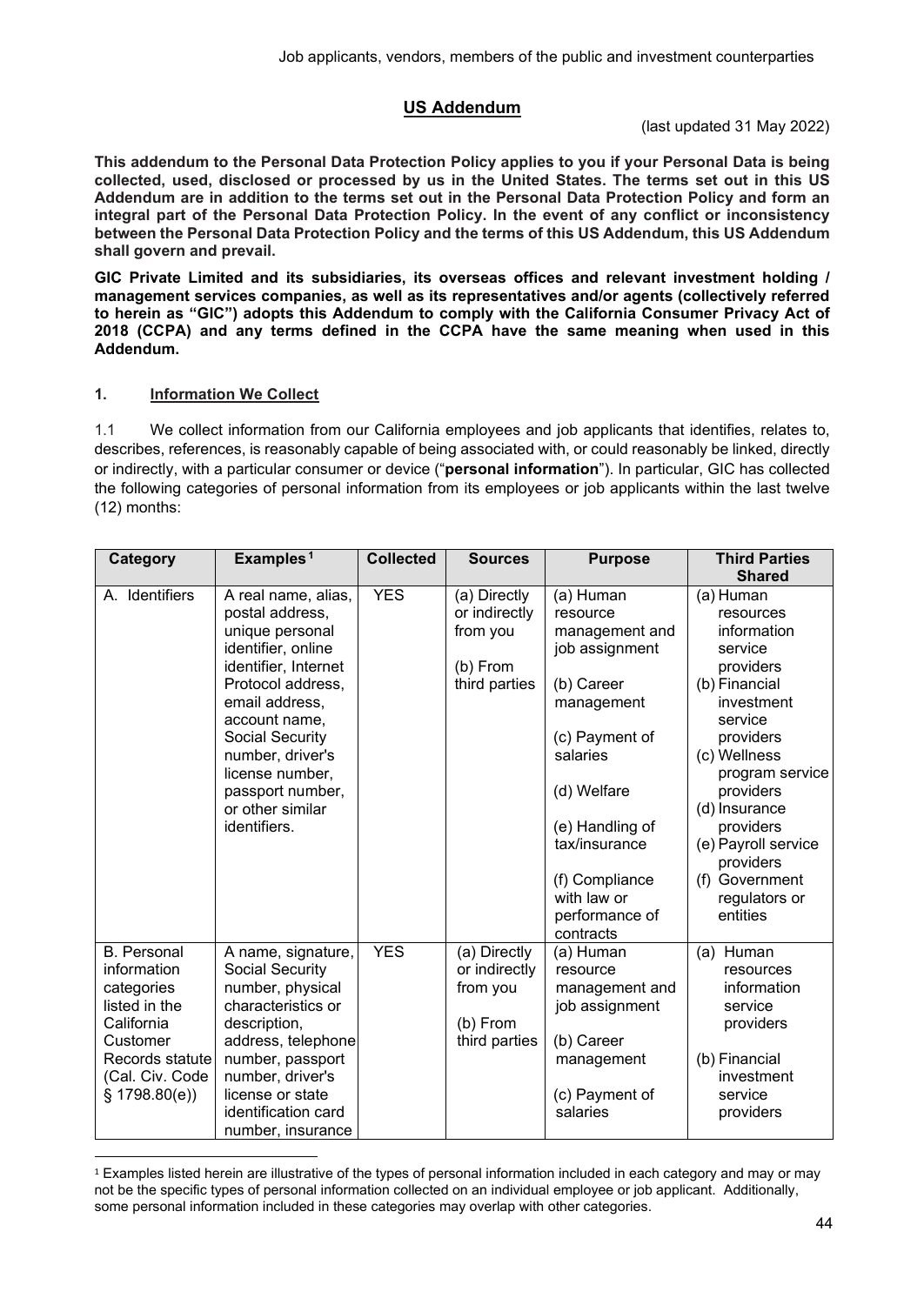| Category                                                                                | Examples <sup>1</sup>                                                                                                                                                                                                                                                                                                                                                                                                                                                                                                                                                                                      | <b>Collected</b> | <b>Sources</b>                   | <b>Purpose</b>                                                                                                                                                                                                                                                                                                                                                            | <b>Third Parties</b><br><b>Shared</b>                                                                                                                                                                                                                                                 |
|-----------------------------------------------------------------------------------------|------------------------------------------------------------------------------------------------------------------------------------------------------------------------------------------------------------------------------------------------------------------------------------------------------------------------------------------------------------------------------------------------------------------------------------------------------------------------------------------------------------------------------------------------------------------------------------------------------------|------------------|----------------------------------|---------------------------------------------------------------------------------------------------------------------------------------------------------------------------------------------------------------------------------------------------------------------------------------------------------------------------------------------------------------------------|---------------------------------------------------------------------------------------------------------------------------------------------------------------------------------------------------------------------------------------------------------------------------------------|
|                                                                                         | policy number,<br>education,<br>employment,<br>employment<br>history, bank<br>account number,<br>credit card number,<br>debit card number,<br>or any other<br>financial<br>information,<br>medical<br>information, or<br>health insurance<br>information.                                                                                                                                                                                                                                                                                                                                                  |                  |                                  | (d) Welfare<br>(e) Handling of<br>tax/insurance<br>(f) Compliance<br>with law or<br>performance of<br>contracts                                                                                                                                                                                                                                                           | (c) Wellness<br>program service<br>providers<br>(d) Insurance<br>providers<br>(e) Payroll service<br>providers<br>(f) Government<br>regulators or<br>entities                                                                                                                         |
| C. Protected<br>classification<br>characteristics<br>under California<br>or federal law | Race, ancestry,<br>physical disability,<br>mental disability,<br>medical condition,<br>genetic<br>information, marital<br>status, sex (which<br>includes<br>pregnancy,<br>childbirth,<br>breastfeeding, and<br>related medical<br>conditions),<br>gender, gender<br>identity, gender<br>expression, age,<br>sexual orientation,<br>military or veteran<br>status,<br>immigration/<br>citizenship status<br>or related<br>protected activities,<br>protected medical<br>leaves, or any<br>other category or<br>activity protected<br>by federal, state, or<br>local laws,<br>ordinances, or<br>regulations. | <b>YES</b>       | (a) Directly<br>from you         | (a) Assessment<br>of medical leaves<br>(b) Year-end<br>closing<br>(c) Reports of<br>employment<br>figures to<br>government<br>agencies<br>regulators<br>(d) Workers'<br>Compensation<br>insurance<br>requirements<br>(e) Personnel<br>administration<br>and improvement<br>of working<br>environment<br>(f) Fraud<br>prevention and<br>safety of facilities<br>and assets | (a) Human<br>resources<br>information<br>service<br>providers<br>(b) Financial<br>investment<br>service<br>providers<br>(c) Wellness<br>program service<br>providers<br>(d) Insurance<br>providers<br>(e) Payroll service<br>providers<br>(f) Government<br>regulators or<br>entities |
| D. Commercial<br>information                                                            | Records of<br>personal property,<br>products or<br>services<br>purchased,<br>obtained, or<br>considered, or<br>other purchasing or<br>consuming<br>histories or<br>tendencies.                                                                                                                                                                                                                                                                                                                                                                                                                             | <b>NO</b>        | N/A                              | N/A                                                                                                                                                                                                                                                                                                                                                                       | N/A                                                                                                                                                                                                                                                                                   |
| E. Biometric<br>information                                                             | Genetic,<br>physiological,<br>behavioural, and                                                                                                                                                                                                                                                                                                                                                                                                                                                                                                                                                             | <b>YES</b>       | (a) Directly<br>or<br>indirectly | (a) Complying<br>with internal<br>policies and                                                                                                                                                                                                                                                                                                                            | (a) Human<br>resources<br>information                                                                                                                                                                                                                                                 |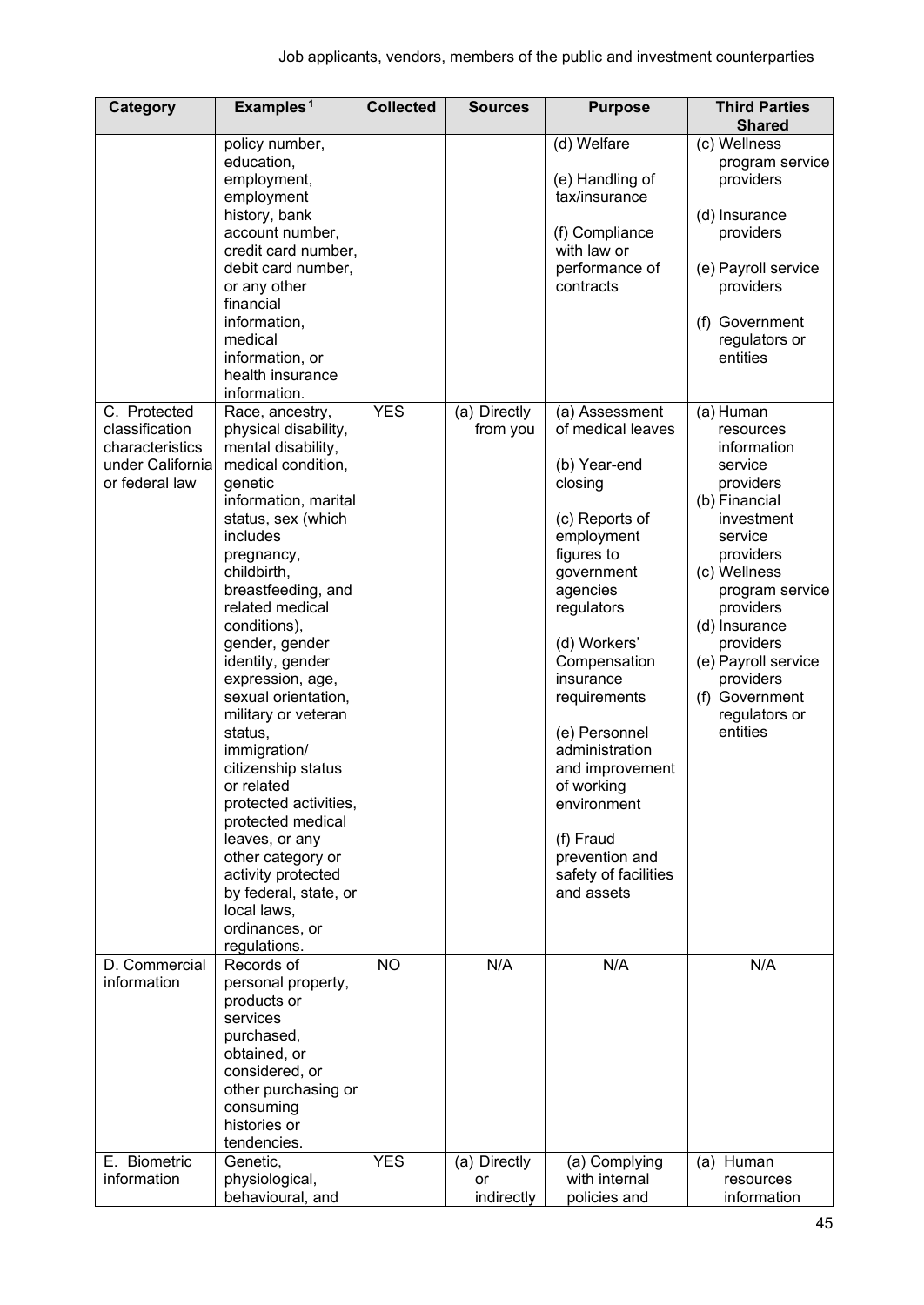| Category                                                                                                     | Examples <sup>1</sup>                                                                                                                                                                                                                                                                                                                   | <b>Collected</b> | <b>Sources</b>                                                               | <b>Purpose</b>                                                                           | <b>Third Parties</b><br><b>Shared</b>                                                                                                                                                                                                                                                    |
|--------------------------------------------------------------------------------------------------------------|-----------------------------------------------------------------------------------------------------------------------------------------------------------------------------------------------------------------------------------------------------------------------------------------------------------------------------------------|------------------|------------------------------------------------------------------------------|------------------------------------------------------------------------------------------|------------------------------------------------------------------------------------------------------------------------------------------------------------------------------------------------------------------------------------------------------------------------------------------|
|                                                                                                              | biological<br>characteristics, or<br>activity patterns<br>used to extract a<br>template or other<br>identifier or<br>identifying<br>information, such<br>as, fingerprints,<br>faceprints, and<br>voiceprints, iris or<br>retina scans,<br>keystroke, gait, or<br>other physical<br>patterns, and<br>sleep, health, or<br>exercise data. |                  | from you<br>(b) From<br>third<br>parties                                     | procedures<br>(b) Providing<br>access/use of<br>systems or<br>infrastructure             | service<br>providers<br>(b) Financial<br>investment<br>service<br>providers<br>(c) Wellness<br>program service<br>providers<br>(d) Insurance<br>providers<br>(e) Payroll service<br>providers<br>(f) Government<br>regulators or<br>entities                                             |
| F. Internet or<br>other similar<br>network activity.                                                         | Browsing history,<br>search history,<br>information on a<br>consumer's<br>interaction with a<br>website,<br>application, or<br>advertisement.                                                                                                                                                                                           | <b>YES</b>       | (a) Directly<br>or<br>indirectly<br>from you<br>(b) From<br>third<br>parties | (a)Fraud<br>prevention and<br>safety of<br>facilities and<br>assets                      | (a) Analytics and<br>business<br>intelligence<br>vendors<br>(b) Cybersecurity<br>vendors                                                                                                                                                                                                 |
| G. Geolocation<br>data.                                                                                      | Physical location or<br>movements.                                                                                                                                                                                                                                                                                                      | <b>YES</b>       | (a) Directly<br>or<br>indirectly<br>from you                                 | (a)Fraud<br>prevention and<br>safety of<br>facilities and<br>assets                      | N/A                                                                                                                                                                                                                                                                                      |
| H. Sensory<br>data                                                                                           | Audio, electronic,<br>visual, thermal,<br>olfactory, or similar<br>information.                                                                                                                                                                                                                                                         | <b>NO</b>        | N/A                                                                          | N/A                                                                                      | N/A                                                                                                                                                                                                                                                                                      |
| I. Professional<br>or employment-<br>related<br>information                                                  | Current or past job<br>history.                                                                                                                                                                                                                                                                                                         | <b>YES</b>       | (a) Directly<br>from you<br>(b) From<br>third<br>parties                     | (a)Human<br>resource<br>management<br>and job<br>assignment<br>(b) Career<br>management  | Human<br>(a)<br>resources<br>information<br>service<br>providers<br>(b) Financial<br>investment<br>service<br>providers<br>(c) Wellness<br>program service<br>providers<br>(d) Insurance<br>providers<br>(e) Payroll service<br>providers<br>(f) Government<br>regulators or<br>entities |
| J. Non-public<br>education<br>information (per<br>the Family<br>Educational<br>Rights and<br>Privacy Act (20 | <b>Education records</b><br>directly related to a<br>student maintained<br>by an educational<br>institution or party<br>acting on its behalf,<br>such as grades,                                                                                                                                                                        | <b>YES</b>       | (a) Directly<br>from you                                                     | (a) Human<br>resource<br>management<br>and job<br>assignment<br>(b) Career<br>management | (a) Human<br>resources<br>information<br>service<br>providers<br>(b) Financial<br>investment                                                                                                                                                                                             |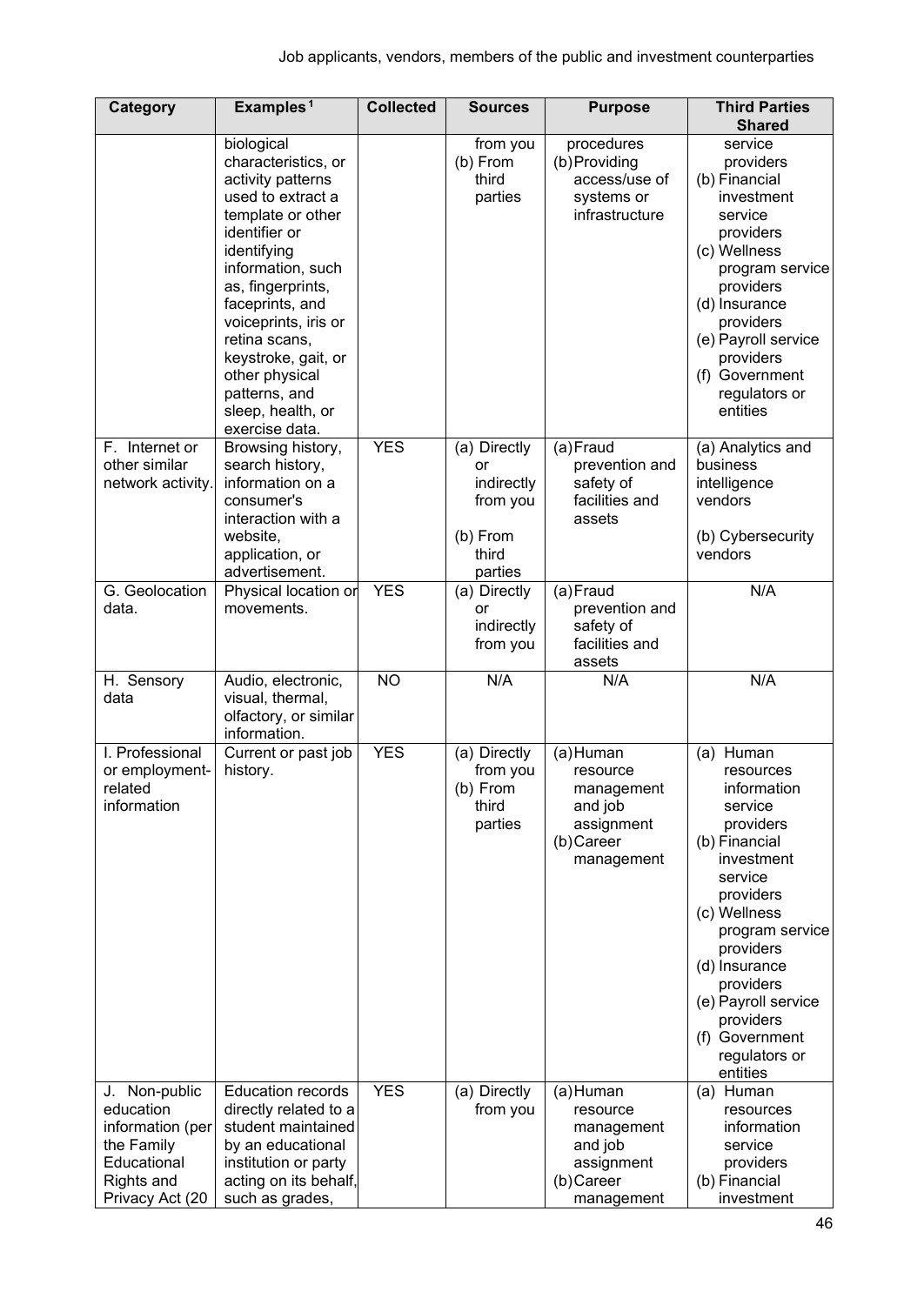| Category                                                     | Examples <sup>1</sup>                                                                                                                                                                             | <b>Collected</b> | <b>Sources</b> | <b>Purpose</b> | <b>Third Parties</b><br><b>Shared</b>                                                                                                                                                 |
|--------------------------------------------------------------|---------------------------------------------------------------------------------------------------------------------------------------------------------------------------------------------------|------------------|----------------|----------------|---------------------------------------------------------------------------------------------------------------------------------------------------------------------------------------|
| U.S.C. Section<br>1232g, 34<br>C.F.R. Part 99))              | transcripts, class<br>lists, student<br>schedules, student<br>identification<br>codes, student<br>financial<br>information, or<br>student disciplinary<br>records.                                |                  |                |                | service<br>providers<br>(c) Wellness<br>program service<br>providers<br>(d) Insurance<br>providers<br>(e) Payroll service<br>providers<br>(f) Government<br>regulators or<br>entities |
| K. Inferences<br>drawn from<br>other personal<br>information | Profile reflecting a<br>person's<br>preferences,<br>characteristics,<br>psychological<br>trends,<br>predispositions,<br>behaviour,<br>attitudes,<br>intelligence,<br>abilities, and<br>aptitudes. | <b>NO</b>        | N/A            | N/A            | N/A                                                                                                                                                                                   |

- 1.2 Personal information does not include:
	- (a) Publicly available information from government records.
	- (b) Deidentified or aggregated consumer information.
	- (c) Information excluded from the CCPA's scope, like:
		- (i) health or medical information covered by the Health Insurance Portability and Accountability Act of 1996 (HIPAA) and the California Confidentiality of Medical Information Act (CMIA) or clinical trial data;
		- (ii) personal information covered by certain sector-specific privacy laws, including the Fair Credit Reporting Act (FRCA), the Gramm-Leach-Bliley Act (GLBA) or California Financial Information Privacy Act (FIPA), and the Driver's Privacy Protection Act of 1994.
- 1.3 GIC obtains the categories of personal information listed above from the following categories of sources:
	- (a) Directly from you. For example, from forms or applications you complete.
	- (b) Indirectly from you. For example, from observing your interactions with company systems or our products or services.
	- (c) Third Parties. For example, from vendors used for background checks.

### **2. Use of Personal Information**

- 2.1 We may use or disclose the personal information. For information related to the way GIC uses your personal information, please refer to section 3.1 of the Personal Data Protection Policy above.
- 2.2 GIC will not collect additional categories of personal information or use the personal information we collected for materially different, unrelated, or incompatible purposes without providing you notice.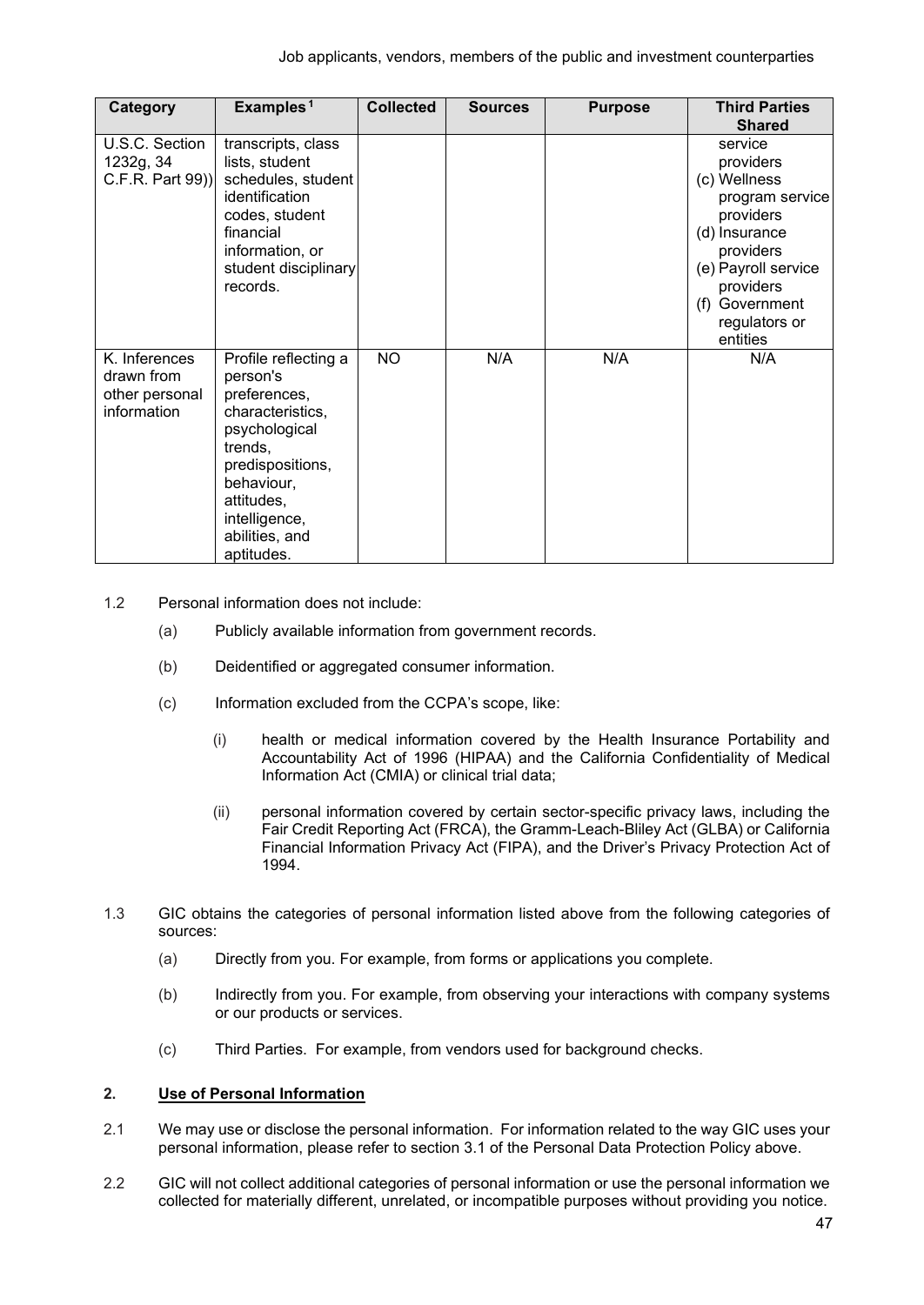# **3. California Consumer Privacy Rights**

If you are a California resident, and not an employee, job applicant, vendor, or investment counterparty, you have certain privacy rights under the California Consumer Privacy Act ("CCPA Rights"). This section describes those rights and how you can exercise them with GIC.

# 3.1 CCPA Rights Requests

**(a)** Right to Know

 You can request information on the personal information we have collected about you in the preceding 12 months, including:

- (i) the specific pieces of personal information we have collected about you.
- (ii) the following categories of information:
- categories of personal information we have collected about you.
- categories of sources from which the personal information was collected.
- our business or commercial purpose for collecting or selling the personal information.
- the categories of third parties with whom we shared personal information.

To submit a request to know, please send an email to GrpLCD PersonalData@gic.com.sg You must use "California Request to Know Information" or "California Right to Know Categories" in the subject line of your email, as appropriate. You must provide us with your first name, last name, email address, and phone number. To verify your identity, we will match that information to the information we have on our systems. To designate an authorized agent to act on your behalf you must send a signed, written authorization containing your first name, last name, email address, and phone number to:

 *Attention: Data Protection Officer / Head of Compliance Address: One Bush Street, Suite 1100, San Francisco, CA 94104, United States*

 You must provide us with all of the information set forth above in any such request, including what request you are making.

# **(b) Right to Deletion**

- (i) You can also request that we delete your personal information. We may not delete all of your personal information if one of the following exceptions applies:
	- Transactional: to complete a transaction for which the personal information was collected, provide a good or service requested by you, or perform a contract we have with you;
	- Security: to detect and prevent data security incidents;
	- Error Correction: to debug or repair any errors;
	- Legal: to protect against fraud or illegal activity or to comply with applicable law or a legal obligation, or exercise rights under the law, such as the right to free speech; or
	- Internal Use: to use your personal information, internally, in a lawful manner that is compatible with the context in which you provided the information (i.e. to improve our services).
- (ii) We will also maintain a record of your CCPA Rights requests.
- (iii) Please note that if we delete your personal information, some of our services will not work the same. For example, your previous opt out